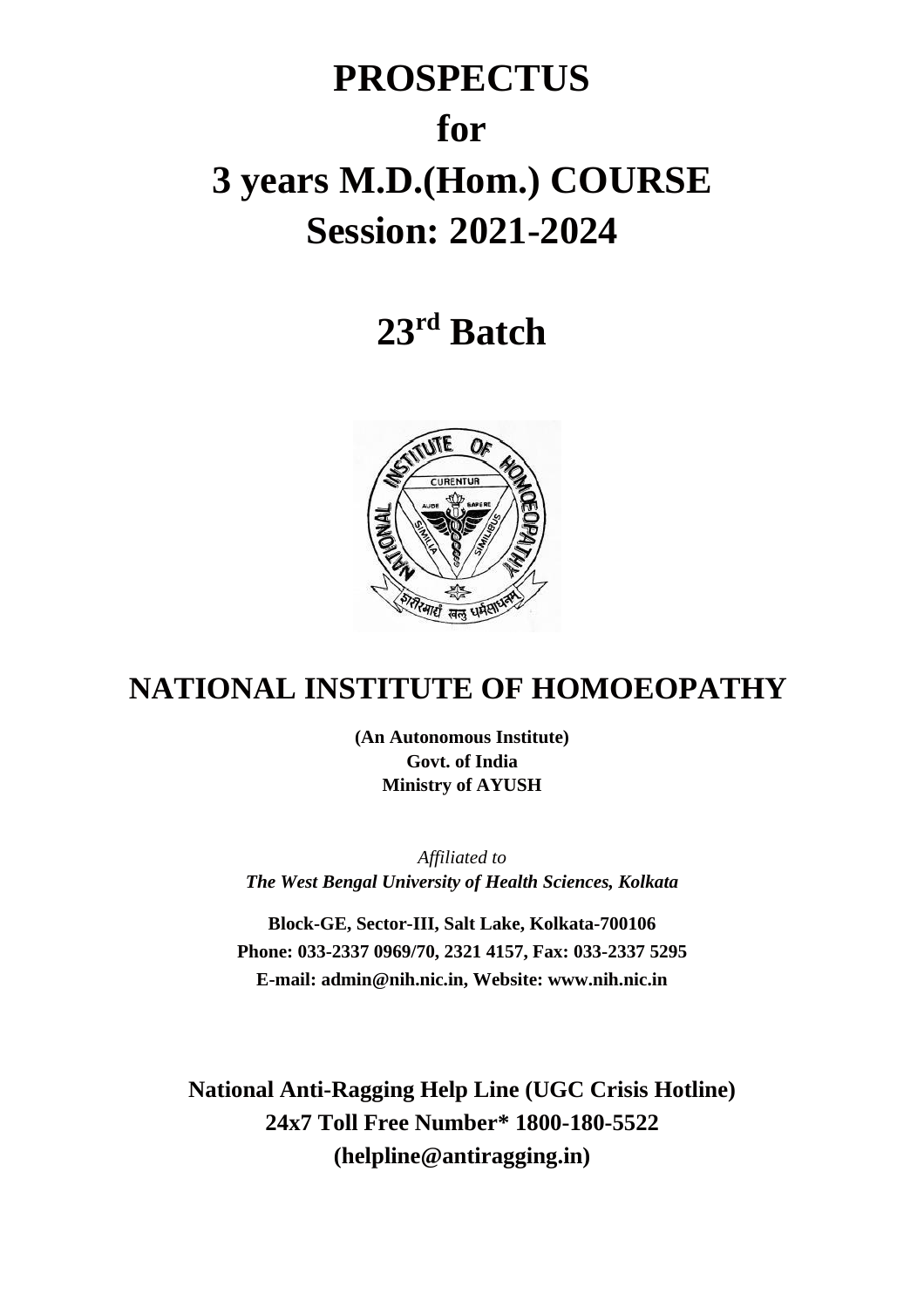#### **MISSION:**

The mission of National Institute of Homoeopathy is to foster excellence in Homoeopathic Medical Education and Research, to educate and train Undergraduate, Postgraduate students and research scholars of Homoeopathy in accordance with highest professional standards and ethical values unfettered by the barriers of nationality, language, culture, plurality, religion and to meet the healthcare needs of the community through dissemination of knowledge and service.

#### **VISION:**

National Institute of Homoeopathy, Kolkata, aspires to be India's most energetic and responsive organisation, offering unparallel educational opportunities in Homoeopathy for learner community seeking the highest quality undergraduate, postgraduate, and continuing personal or professional enrichment in higher education and selected professions that will lead to formation of scholarly community serving the nation by advancing, sharing and applying knowledge, and by facilitating the development of thoughtful, creative, adaptable, contributing and humane citizens.

#### **GOALS:**

- 1. To facilitate accessible and affordable quality education that leverages the students with scholarly and professional skills and moral principles in global perspective;
- 2. To augment both faculty and student research addressing basic and regional problems;
- 3. To integrate a national and international perspective into our fundamental five-fold missions of teaching, research (Patient Care) training and consultancy;
- 4. To cultivate adoption of ethics, morality, healthy practice in professional life by installing habit of continual learning;
- 5. To explore for knowledge and wisdom in order to build a wealth of academic resources indispensable for a sustainable development to accomplish the status of a leading researchintensive institute; and to engage in transferring of knowledge to the community in order to strengthen and elevate the community potential, and to increase the competitiveness of India in Homoeopathy at the global level.

#### **OBJECTIVES:**

- 1. To promote and develop Homoeopathy;
- 2. To produce graduates and postgraduates in Homoeopathy;
- 3. To conduct research on various aspects of Homoeopathy;
- 4. To provide medical care through Homoeopathy to the suffering humanity;
- 5. To provide and assist in providing health care services and facilities for research, evaluation, training, consultation and guidance related to Homoeopathy;
- 6. To conduct experiments and develop patterns of teaching in undergraduate and postgraduate education on various aspects of Homoeopathy.

#### **QUALITY STATEMENT:**

In order to meet the challenges of the knowledge era and to keep up with the pace of knowledge explosion in Higher Education, the National Institute of Homoeopathy is committed to inculcate and sustain the quality in all the dimensions of Homoeopathic Education viz. teaching, learning, research, providing service to suffering humanity, catering to the regional and global needs.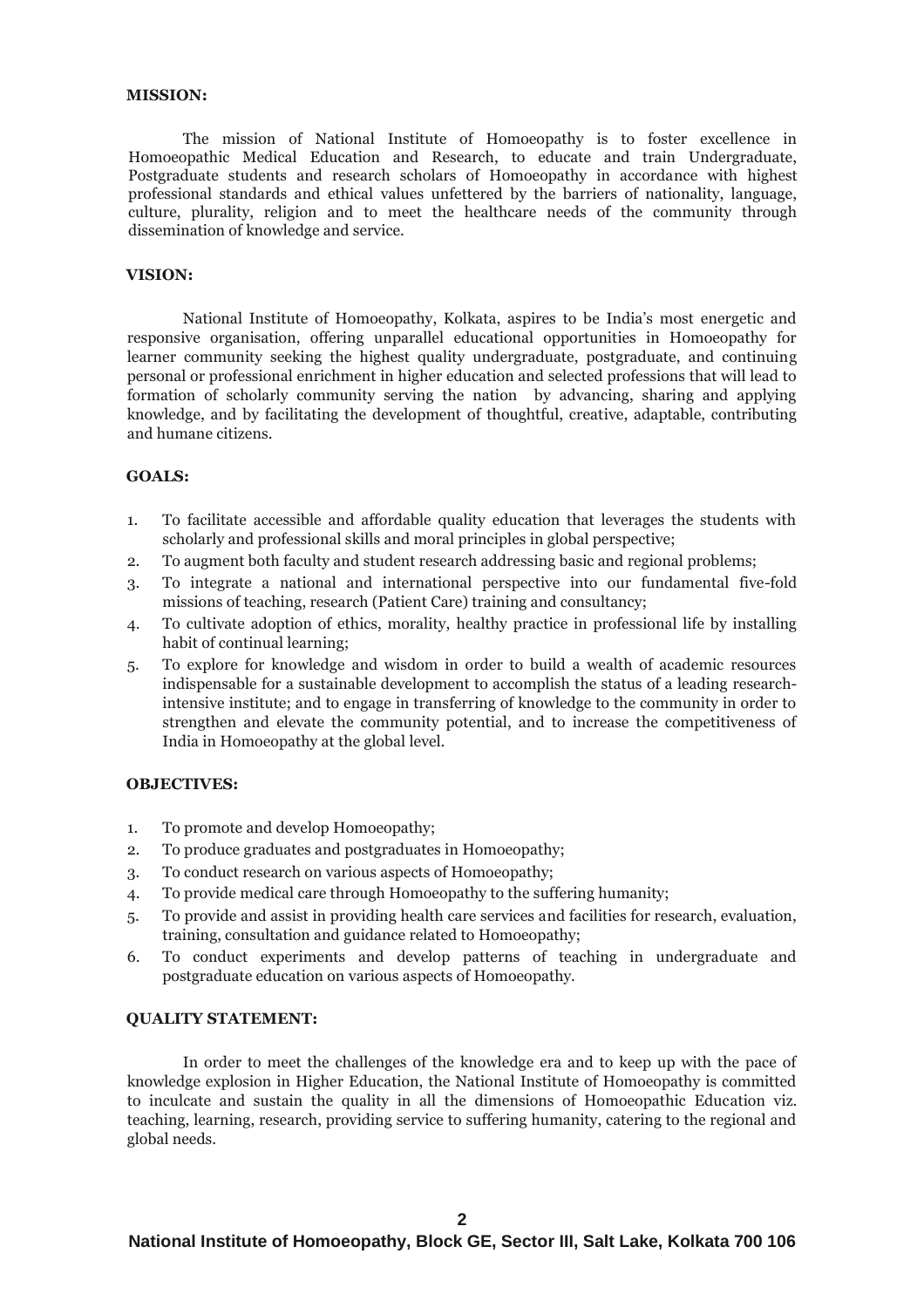# **SAY NO TO RAGGING**

Statutory Information:

During the previous academic year (2020-2021)

No. of Complaints received – Nil

No. of Complaints closed – Nil

This UGC Regulations dealing with ragging and punitive action for the same may carefully be read and understood.

**What Constitutes Ragging: -** Ragging constitutes one or more of any of the following acts:

- a. Any conduct by any student or students whether by words spoken or written or by an act which has the effect of teasing, treating or handling with rudeness a fresher or any other student;
- b. Indulging in rowdy or indiscipline activities by any student or students which causes or is likely to cause annoyance, hardship, physical or psychological harm or to raise fear or apprehension thereof in any fresher or any other students;
- c. Asking any student to do any act which such student will not in the ordinary course do and which has the effect of causing or generating a sense of shame, or torment or embarrassment so as to adversely affect the physique or psyche of such fresher or any other student;
- d. Any act by a senior student that prevents, disrupts or disturbs the regular academic activity of any other student or a fresher;
- e. Exploiting the services of a fresher or any other student for completing the academic tasks assigned to an individual or a group of students.
- f. Any act of financial extortion or forceful expenditure burden put on a fresher or any other student by students;
- g. Any act of physical abuse including all variants of it; sexual abuse, homosexual assaults, stripping, forcing obscene and lewd acts, gestures, causing bodily harm or any other danger to health or person.
- h. Any act or abuse by spoken words, emails, post, public insults which would also include deriving perverted pleasure, vicarious or sadistic thrill from actively or passively participating in the discomfiture to fresher or any other student;
- i. Any act that affects the mental health and self-confidence of a fresher or any other student; with or without an intent to derive a sadistic pleasure or showing off power, authority or superiority by a student over any fresher or any other students.

# **Administrative action in the event of ragging: -**

- a. The Institution shall punish a student if found guilty of ragging after following the procedure and in the manner prescribed herein under:
- b. The Anti-Ragging Committee of the Institution shall take an appropriate decision, in regard to punishment or otherwise, depending on the facts of each incident of ragging and nature and gravity of the incident of ragging established in the recommendations of the Anti-Ragging Squad.
- c. The Anti-Ragging Committee may, depending on the nature and gravity of the guilt established by the Anti-Ragging Squad, award, to those found guilty, one or more of the following punishments, namely;
- d. Suspension from attending classes and academic privileges. ii. Withholding/Withdrawing scholarship/fellowship privileges. iii. Debarring from appearing in any test/examination or other evaluation process. iv. Withholding results. v. Debarring from representing the institution in any regional, national or international meet, tournament, youth festival, etc. vi. Suspension/ expulsion from the hostel. vii. Cancellation of admission. viii. Rustication from the Institution for period ranging from one to four semesters. ix. Expulsion from the Institution and consequent debarring from admission to any other institution for a specified period.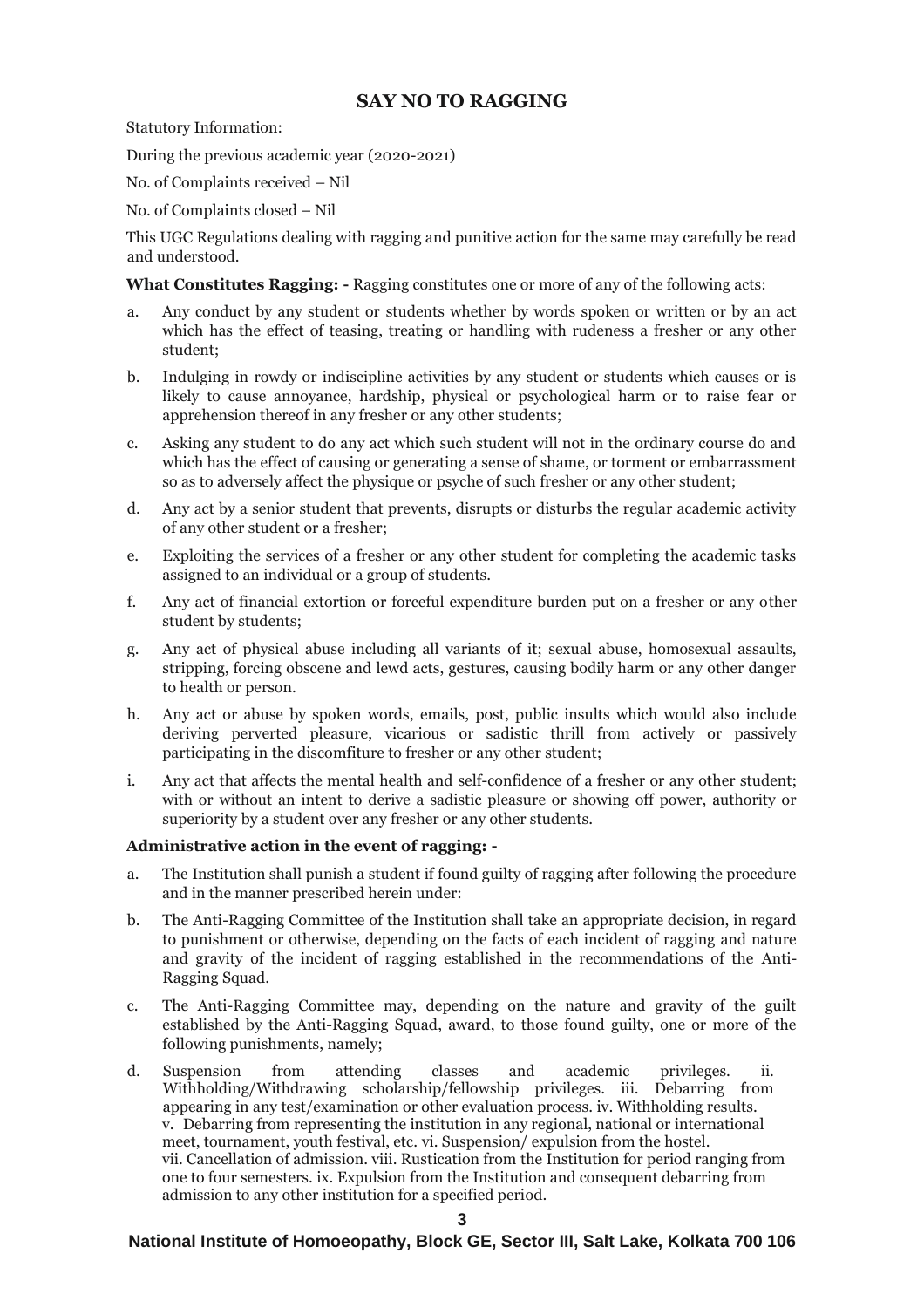Provided that where the persons committing or abetting the act of ragging are not identified, the institution shall resort to collective punishment.

- e. An appeal against the order of punishment by the Anti-Ragging Committee shall lie,
	- i. In case of an order of an Institution, affiliated to or constituent part, of a University, to the Vice-Chancellor of the University;
	- ii. In case of an order of a University, to its Chancellor, iii. in case of an Institution of national importance created by an Act of Parliament, to the Chairman or Chancellor of the Institution, or as the case may be.

# **Students in distress owing to ragging related incidents can access National Anti-Ragging Help**

**Line (UGC Crisis Hotline) 24x7 Toll Free Number\* 1800-180-5522 & (helpline@antiragging.in)**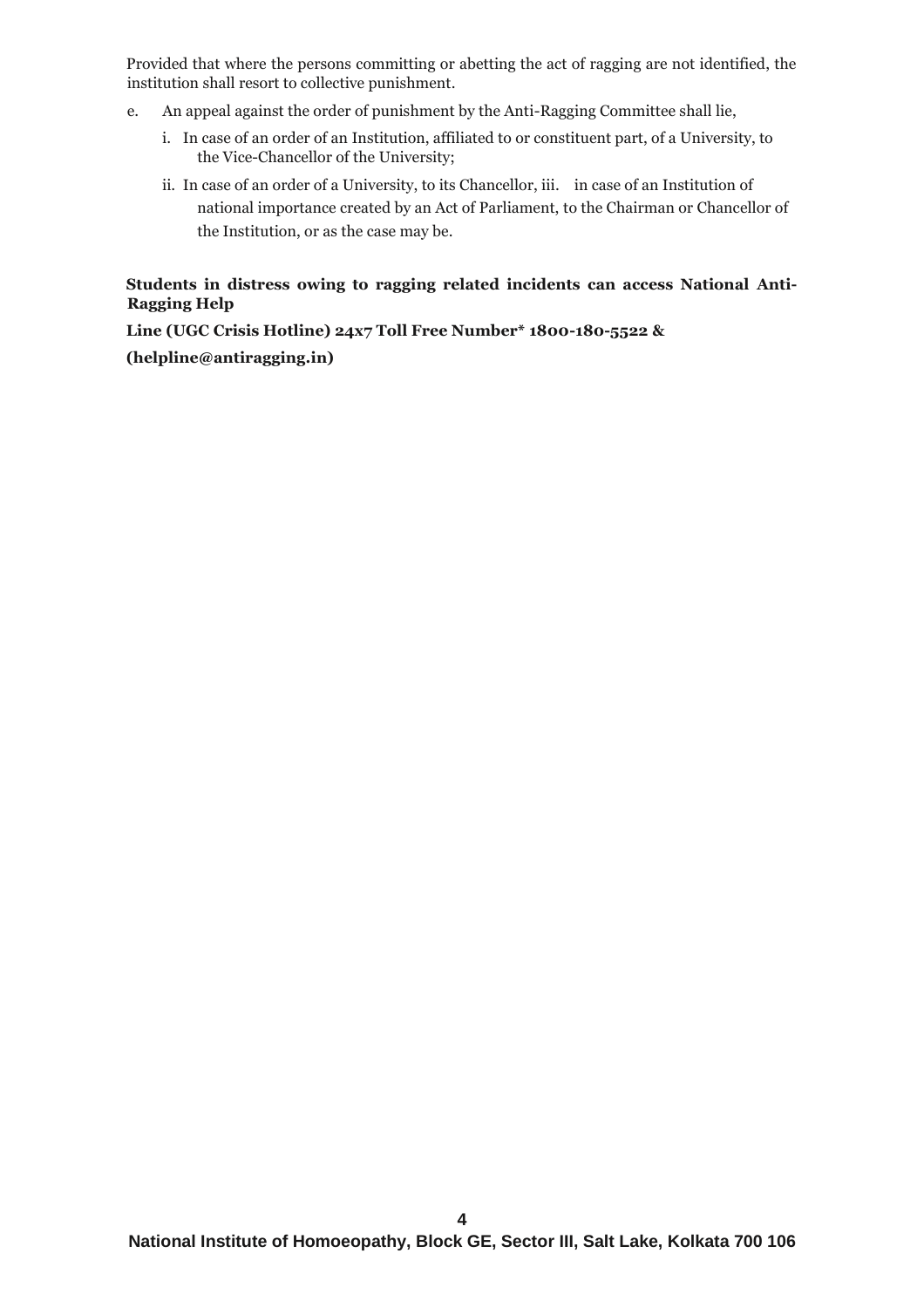# **Contact Details of ANTI-Ragging Committee**

| SI. No         | <b>Name of the Member</b> | <b>Designation</b>                    | <b>Additional Charge</b>                                    | <b>Command</b>                                                         |
|----------------|---------------------------|---------------------------------------|-------------------------------------------------------------|------------------------------------------------------------------------|
| 1              | Dr. Subhas Singh          | <b>Director</b><br>Professor<br>(SAG) |                                                             | 1st in Command<br>M: 9830644223<br>director.nih@gov.in                 |
| $\overline{2}$ | Mrs. Sarmistha Datta      | Joint<br>Director                     | <b>CPIO</b>                                                 | M: 7085968954<br>mithees@gmail.com                                     |
| 3              | Dr. Prasanta Rath         | Professor                             | Academic In-Charge (PG)                                     | 2nd in Command<br>M: 8420924836<br>drprasantarath09@gmail.com          |
| 4              | Dr. Chintamani Nayak      | Associate<br>Professor                | Asst. Academic In-Charge (PG)                               | 2nd in Command<br>M: 9433161854<br>drcnayak@gmail.com                  |
| 5              | Dr. Chintamani Nayak      | Associate<br>Professor                | Academic In-Charge (UG)                                     | 2nd in Command<br>M: 9433161854<br>drcnayak@gmail.com                  |
| 6              | Dr. Gobind Narayan Gupta  | Assistant<br>Professor                | Asst. Academic In-Charge (UG)                               | $\overline{2nd}$ in Command<br>M: 9163197805<br>dr.gn05gupta@gmail.com |
| 7              | Dr. Gitasri Pal           | Professor<br>(SAG)                    | In-Charge Girls Hostel (UG)                                 | 3rd in Command<br>M: 8910624248<br>drgitasripal@gmail.com              |
| 8              | Dr. Shishir Singh         | Associate<br>Professor                | In-Charge Boys Hostel (UG)                                  | 3rd in Command<br>M: 8240898749<br>drshishirsinghmd@gmail.co<br>m      |
| 9              | Dr. Swapan Paul           | Assistant<br>Professor                | In-Charge International Boys<br>Hostel and PG Boys Hostel   | 3rd in Command<br>M:9830148968<br>drspaul.2007@gmail.com               |
| 10             | Dr. Pratima Pal           | Assistant<br>Professor                | In-Charge International Girls<br>Hostel and PG Girls Hostel | 3rd in Command<br>M: 7679507608<br>dr.pratimapal@gmail.com             |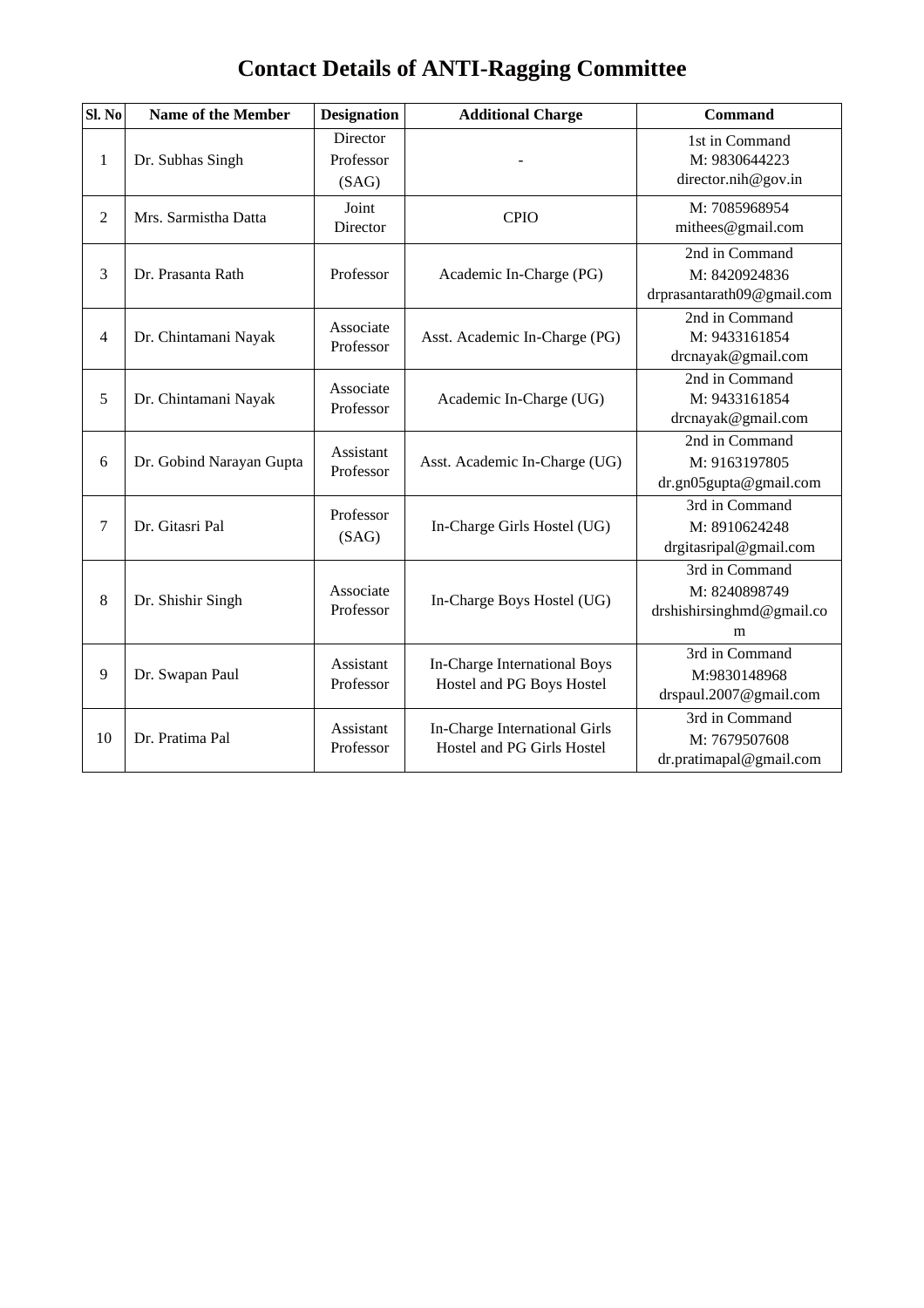| Section-1  |                                                      | Page No.  |
|------------|------------------------------------------------------|-----------|
| 1.1        | Introduction                                         | 7         |
| 1.2        | Courses                                              | 7         |
| 1.3        | Management                                           | 7         |
| 1.3.1      | Governing Body                                       | 8         |
| 1.3.2      | <b>Standing Finance Committee</b>                    | $8\,$     |
| 1.3.3      | <b>Institutional Ethical Committee</b>               | 9         |
| 1.4        | Administrative set-up                                | 9         |
| 1.5        | Campus                                               | $9 - 10$  |
| Section-2  |                                                      |           |
| 2.1        | <b>Hospital Services</b>                             | 10        |
| 2.1.1      | <b>Out-Patient Department</b>                        | 10        |
| 2.1.2      | <b>In-Patient Department</b>                         | 10        |
| $2.2\,$    | <b>Special Clinics</b>                               | 10        |
| 2.3        | <b>Hospital Management</b>                           | 11        |
| 2.4        | Research activity                                    | 11        |
| 2.5        | Peripheral Medical Services                          | 11        |
| Section-3  |                                                      |           |
| 3.1        | Library & Information Services                       | 11-12     |
| 3.2        | <b>Publications</b>                                  | 12        |
| Section-4  |                                                      |           |
| 4.1        | Seminars and Workshops                               | 12        |
| Section-5  |                                                      |           |
| 5.1        | <b>Teaching Activity</b>                             | 12        |
| 5.2        | <b>Teaching Faculty</b>                              | 13        |
| Section-6  |                                                      |           |
| 6.1        | About M.D.(Hom.) Course                              | 14        |
| 6.2        | Guides for M.D.(Hom.)                                | 14        |
| 6.3        | Rules for admission for M.D.(Hom.) Courses           | 14        |
| 6.4        | <b>Condition of Admission</b>                        | 14        |
| 6.5        |                                                      |           |
|            | Certificates and Documents to be submitted           | 15        |
| 6.6        | Private Practice / Part time Employment              | 15        |
| Section-7  |                                                      |           |
| 7.1        | <b>Institute Regulation</b>                          | 16        |
| 7.2        | Attendance & Leave                                   | 16        |
| 7.2.1      | Leaves of Post Graduate Trainees                     | 16        |
| 7.3        | Cancellation of studentship                          | 17        |
| 7.4        | Training                                             | $17 - 18$ |
| Section-8  |                                                      |           |
| 8.1        | Stipend                                              | 18        |
| Section-9  | General Rules of the Hostel                          |           |
| 9.1        | Fees, deposit and other payments                     | 18-19     |
| Section-10 |                                                      |           |
| 10.1       | Discipline and duties                                | 19-24     |
| 10.2       | General Rules of the Hostel                          | 24-27     |
| Section-11 |                                                      |           |
| 11.1       | Indiscipline/Misconduct                              | 28        |
|            | <b>ANNEXURES</b>                                     |           |
| 1.         | Format for Bond by Students                          | 28        |
| 2.         | Format for Medical Certificate                       | 29        |
| 3.         | Format for Hostel Accommodation                      | 30-31     |
| 4.         | Format for ST, SC caste certificates                 | 32-33     |
| 5.         | Format for OBC certificates                          | 34-35     |
| 6.         | Format for OBC Declaration                           | 36        |
| 7.         | Format for EWS Certificate                           | 37        |
| 8.         | Format for Medical Certificate                       | 38        |
| 9.         | Format for Physically Challenged Certificate         | 39        |
| 10.        | Proforma Anti - Ragging Affidavit by the student     | 40        |
| 11.        | Proforma Anti - Ragging Affidavit by Parent/Guardian | 41        |
| 12.        | Proforma for Self-Educational GAP Affidavit          | 42        |
| 13.        | Proforma for undertaking by the student              | 43        |
| 14.        | Proforma for undertaking by Parent/Local guardian    | 44        |
|            |                                                      |           |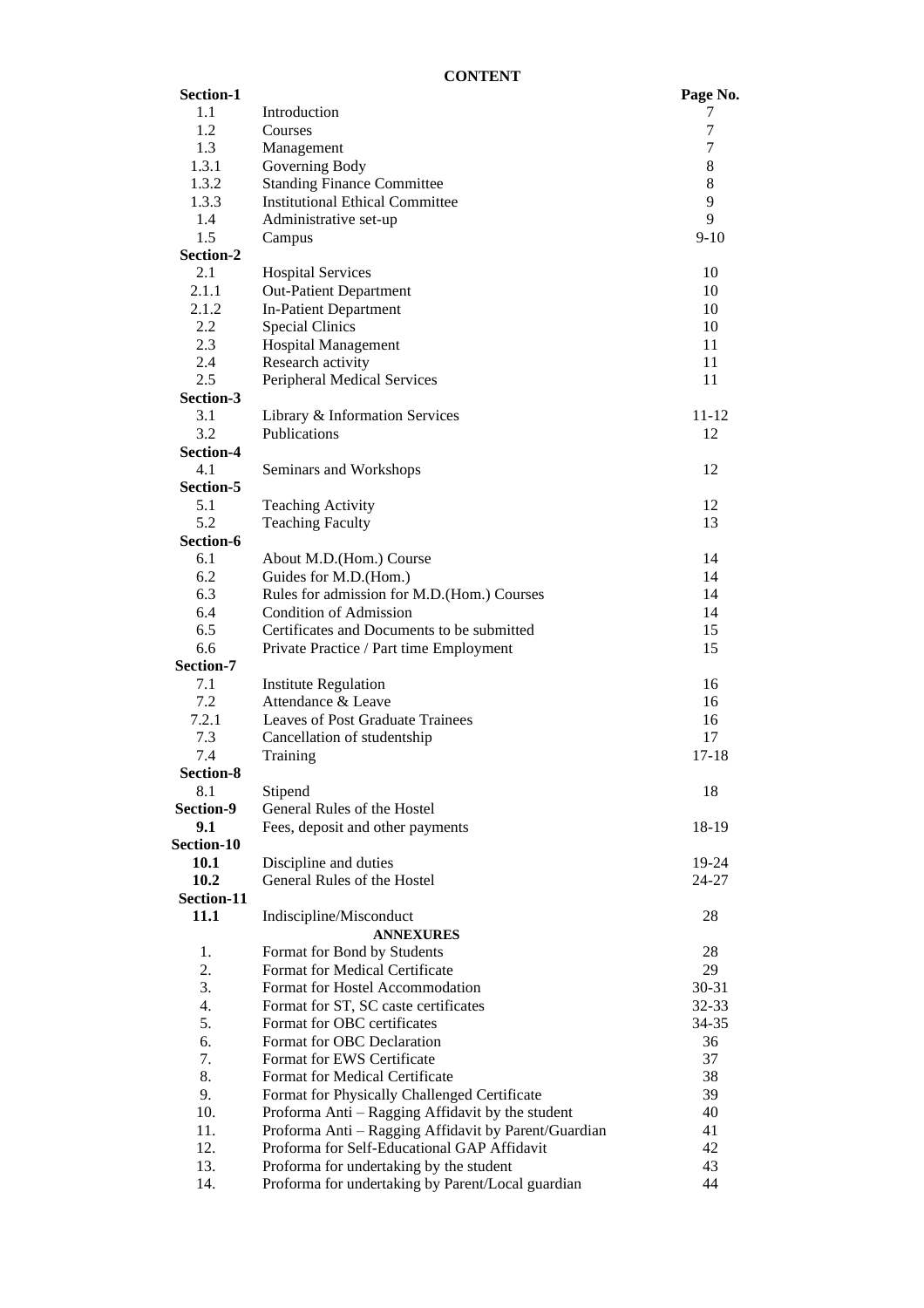#### **SECTION - 1**

#### **1.1 INTRODUCTION**

The National Institute of Homoeopathy was established on 10th December, 1975, in Kolkata, as a Central Government Autonomous Organisation of national importance, under the Ministry of AYUSH, (previously Dept. of AYUSH, Ministry of Health and Family Welfare) Govt. of India. All Central Government rules with regard to service matter are applicable at the NIH *mutatis mutandis*. The Institute has comprehensive facilities for Teaching, Research and Patient care. The Institute aims at the following points:

- 1. To develop patterns of teaching in Undergraduate and Postgraduate education, so as to demonstrate a high standard of medical education in homoeopathy to achieve competitive excellence.
- 2. To bring together in one place educational facilities of the highest order for the training of personnel in homoeopathy.
- 3. To attain self-sufficiency in Undergraduate and Postgraduate Medical Education in homoeopathy to meet the country's needs for competent homoeopathic physicians and homoeopathic medical teachers.
- 4. Serving the society through education, empowering the youth to develop high levels of intelligence, emotional and spiritual quotient through scientific and professional knowledge thereby creating unlimited opportunities.
- 5. Outstanding patient care by providing service to the suffering individuals and providing better opportunity for learning the clinical aspects of homoeopathy.
- 6. Developing qualitative research in homoeopathy by which the students will develop an insight in further progress of the system of homoeopathy.
- 7. The growth of this science with professional and social support that is appropriately positioned to take on the burden of disease amongst the rural and the tribal poor, the urban slum and the under privileged, the diseased in the mind and in the body.

#### **1.2 COURSES**

The Institute is conducting the Degree Course in Homoeopathy viz., Bachelor of Homoeopathic Medicine and Surgery (B.H.M.S.) and Post-Graduate Course viz., Doctor of Medicine in Homoeopathy [M.D (Hom)] courses. These courses are recognized by the Central Council of Homoeopathy. The Institute is affiliated to The West Bengal University of Health Sciences, Kolkata for both the courses.

#### **1.3 MANAGEMENT**

The Chief Executive Officer of the Institute is the Director. A Governing Body constituted by the Ministry of AYUSH, Govt. of India, controls the functions of the Institute. The President of the Governing Body is the Union Minister (I/C), M/o AYUSH, Govt. of India. The regular activities of the Institute are monitored by the Ministry of AYUSH Govt. of India, on behalf of the Governing Body.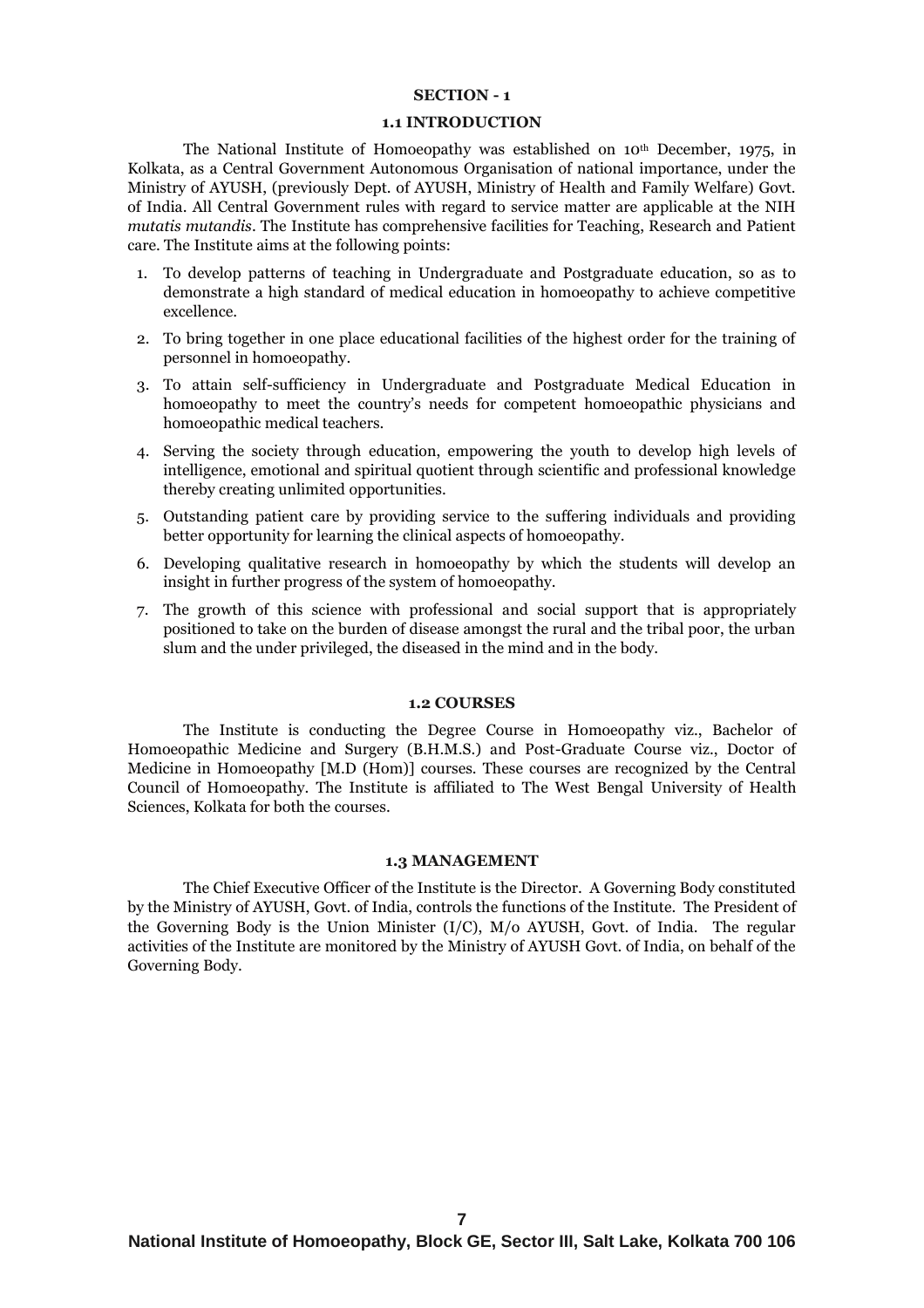# **1.3.1. GOVERNING BODY**

| Sl.<br>No. | <b>Names / Designation</b>                                                                                                                                                                                       | Post                               |
|------------|------------------------------------------------------------------------------------------------------------------------------------------------------------------------------------------------------------------|------------------------------------|
| 1.         | Union Minister (I/C) M/o AYUSH, Govt. of India                                                                                                                                                                   | <b>President</b>                   |
| 2.         | Minister of Health & Family Welfare, Govt. of West Bengal                                                                                                                                                        | <b>Vice-President</b>              |
| 3.         | Secretary, M/o AYUSH, Govt. of India                                                                                                                                                                             | <b>Member</b>                      |
| 4.         | Joint Secretary, Ministry of AYUSH, Govt. of India                                                                                                                                                               | <b>Member</b>                      |
| 5.         | Joint Secretary & Financial Adviser to the Govt. of India,<br>Ministry of Health & Family Welfare.                                                                                                               | <b>Member</b>                      |
| 6.         | Secretary, Department of Finance, Govt. of West Bengal                                                                                                                                                           | <b>Member</b>                      |
| 7.         | Joint Secretary, Department of ISM, Govt. of West Bengal.                                                                                                                                                        | <b>Member</b>                      |
| 8.         | Vice-Chancellor, University of Calcutta or his nominee.                                                                                                                                                          | <b>Member</b>                      |
| 9.         | Three members to be nominated by the Govt. of India for<br>a period of three years from amongst eminent<br>Homoeopaths attached to the Homoeopathic Medical<br>Colleges or Research Institutes or Organizations. | <b>Member</b>                      |
| 10.        | Three members to be nominated by the Govt. of India for a<br>period of three years from amongst eminent<br>Homoeopathic Practitioners who have contributed to the<br>development of Homoeopathy.                 | <b>Member</b>                      |
| 11.        | Adviser (Homoeopathy), Govt. of India.                                                                                                                                                                           | <b>Member</b>                      |
| 12.        | Director, National Institute of Homoeopathy, Kolkata.                                                                                                                                                            | <b>Member-</b><br><b>Secretary</b> |

# **1.3.2 STANDING FINANCE COMMITTEE**

| Sl.<br>No. | <b>Names / Designation</b>                                                                                            | Post                               |
|------------|-----------------------------------------------------------------------------------------------------------------------|------------------------------------|
| 1.         | Joint Secretary, Ministry of AYUSH, Govt. of India                                                                    | Chairman                           |
| 2.         | Joint Secretary & Financial Adviser to the Govt. of India,<br>Ministry of Health & Family Welfare.                    | <b>Member</b>                      |
| 3.         | Secretary Deptt.of Health & Family Welfare/ Director of<br>Homoeopathy, Govt. of West Bengal                          | <b>Member</b>                      |
| 4.         | Secretary, Dept. of Finance, Govt. of West Bengal                                                                     | <b>Member</b>                      |
| 5.         | Two experts in Homoeopathy amongst the members of<br>Governing Body to be nominated by the Chairman                   | <b>Member</b>                      |
| 6.         | One member of the faculty of NIH not below the rank of<br>Professor to be nominated by the Director of the Institute. | <b>Member</b>                      |
| 7.         | Director, National Institute of Homoeopathy, Kolkata.                                                                 | <b>Member-</b><br><b>Secretary</b> |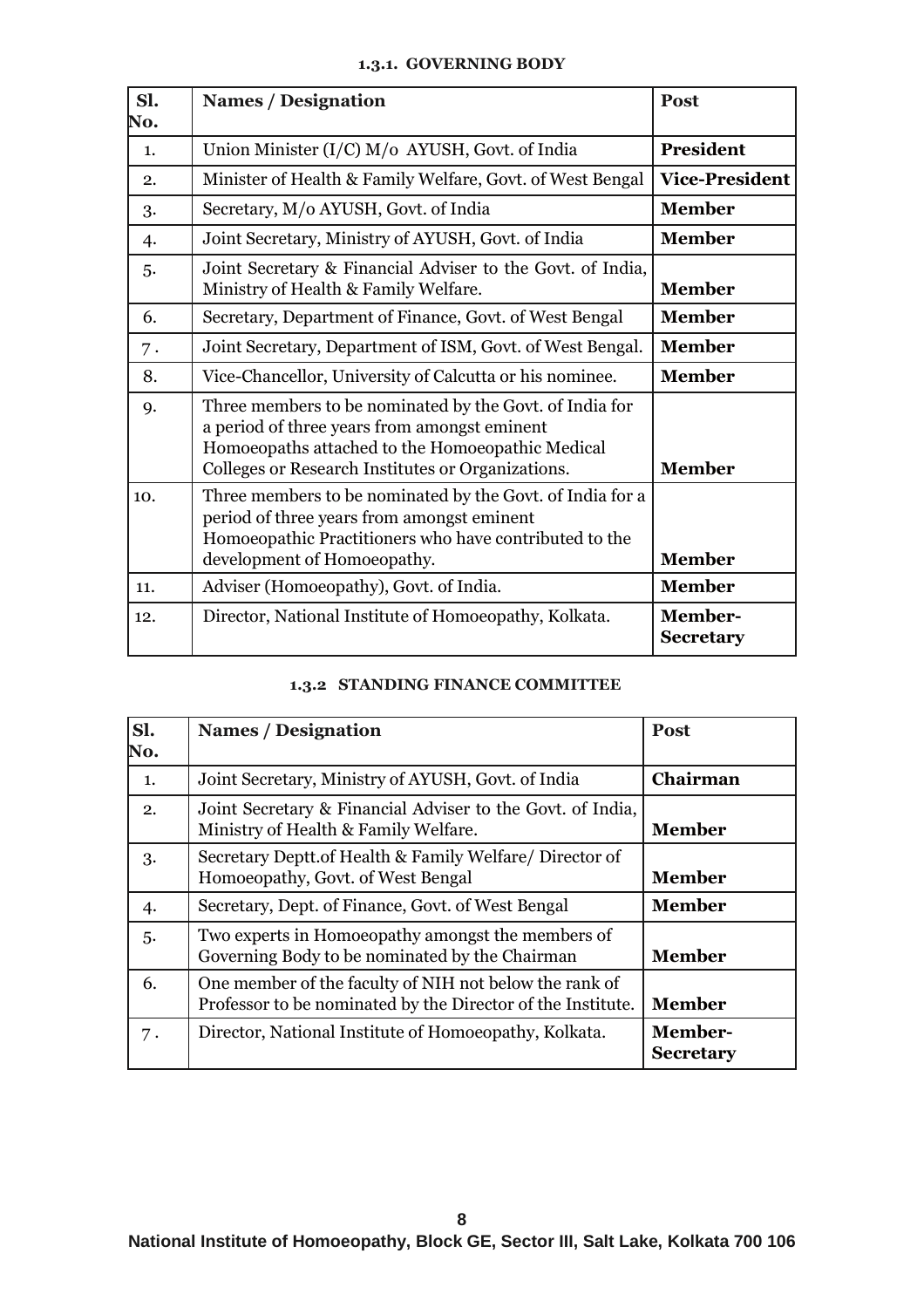# **1.3.3 INSTITUTIONAL ETHICAL COMMITTEE**

| Sl. No.        | <b>Name of Members</b>                                                                | <b>Designation</b>                             |
|----------------|---------------------------------------------------------------------------------------|------------------------------------------------|
| a.             | Dr. Padmaja Prasad Mishra,<br><b>Associate Professor</b>                              | Chairman                                       |
| $\mathbf b$ .  | Dr. Shyamal Kumar Mukherjee<br>Principal, D.N. De Homoeopathic                        | <b>Basic Medical Sciences</b><br>Vice Chairman |
| $\mathbf{c}$ . | Prof. (Dr.) Dilip Panakkada<br>HOD, Dept. of Homoeopathic<br>Pharmacy<br>NIH, Kolkata | Member                                         |
| d.             | Prof. (Dr.) Abhijit Chattopadhyay<br>HOD, Dept. of Materia Medica<br>NIH, Kolkata     | Member                                         |
| e.             | Dr. Manabendra Sau<br>Asst. Professor,                                                | Member                                         |
| f.             | Dr. Hemendra Kumar Pandey<br>SO-F, Scientific Officer RIBFG Group                     | <b>Basic Medical Sciences</b>                  |
| g.             | Dr. Subhra Bhattacharyya                                                              | Clinicians                                     |
| h.             | Dr. Baroda Laxmi Panda<br><b>HOD Philosophy</b>                                       | Philosopher/<br>Ethicist                       |
| i.             | Sh. Raktim Das<br><b>Chief Reporter</b>                                               | Journalist                                     |
| $\mathbf{j}$ . | Mrs. Chaitali Bhowmik                                                                 | <b>SPARSH</b><br>(N.G.O.)                      |
| k.             | Mrs. Arpita Chatterjee<br>NIH, Kolkata                                                | Legal Expert                                   |
| 1.             | Dr. Prasanta Rath<br>Lecturer, Academic In-Charge (PG)<br>NIH, Kolkata                | Member Secretary &<br>Convener                 |

#### **1.4 ADMINISTRATIVE SET UP**

| a)            | <b>Director</b>                      | Prof. (Dr.) Subhas Singh  |
|---------------|--------------------------------------|---------------------------|
| e)            | Dy. Med. Suptd. In-charge            | Dr. Pralay Sharma         |
| b)            | <b>Joint Director</b>                | Ms. Sarmistha Dutta       |
| $\mathbf{c})$ | <b>Administrative Officer I/c</b>    | Dr. Kumaravel V.          |
| d)            | <b>Academic In-Charge (PG)</b>       | Prof. (Dr.) Prasanta Rath |
| e)            | <b>Asst. Academic In-Charge (PG)</b> | Dr. Chintamani Nayak      |
| f)            | <b>Academic In-Charge (UG)</b>       | Dr. Chintamani Nayak      |
| $g$ )         | <b>Asst. Academic In-Charge (UG)</b> | Dr. Gobind Narayan Gupta  |
|               |                                      |                           |

# **1.5 CAMPUS**

The National Institute of Homoeopathy is located in one of the most planned and developed areas of Salt Lake in the city of Kolkata. It is functioning in its own campus, situated on a plot of land measuring about 16 acres at Block-GE, Sector-III, Salt Lake, Kolkata - 700106. The new Academic & Library Block (G+7 floors) of with all facilities has been operational, in the same campus. A well-built 250-bed hospital is also situated within the campus.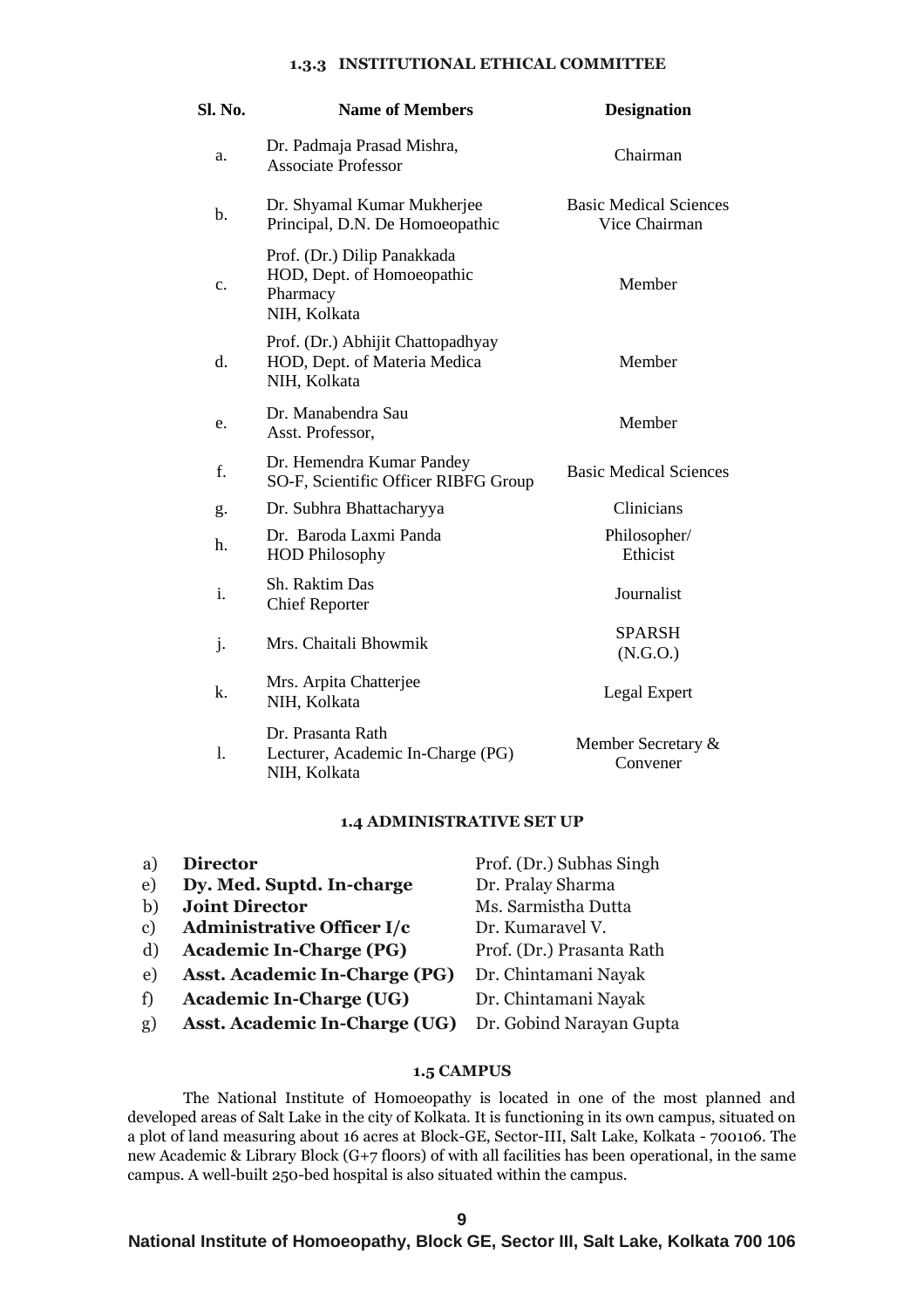Hostel for the UG Boys and Girl Students are available. Quarters for Residential Medical Officers are also available in the campus.

 The residential campus of the Institute is located on a plot of land measuring about 10 acres at JC Block, Salt Lake, Kolkata-700106, which is in close vicinity to the main campus. An International Hostel with all modern facilities for accommodating students from abroad, separate PG hostels for boys and girls and 23 residential quarters for the employees of the Institute are also available in the same campus. One guest house is also located in the same campus.

 Herb Garden stretched over a land area about 25 acres at Kalyani (about 60 km. from Kolkata) is maintained by the Institute, envisaged for acclimatising exotic species of plants, and to build a repository of authentic specimens of medicinal plants for use by students and researchers.

#### SECTION – 2

# **2.1 HOSPITAL SERVICES**

Hospital is an integral part of this academic Institution and is NABH accredited. Patients suffering from different ailments are provided service at Out-patient department and serious patients that require admission to In-patient for treatment are admitted to the In-patient department which also provides scope to the graduate, Post Graduate students and Research Scholars for their clinical study, training and practice. The Out-patients and In-patients departments of this institute cater medical service to the patients at a nominal cost.

# **2.1.1 OUT PATIENT DEPARTMENT**

The departments of Materia Medica, Organon of Medicine & Homoeopathic Philosophy and Case Taking & Repertory, clinics of other departments like Surgery, Obstetrics & Gynaecology, Medicine, Ophthalmology, ENT, Paediatrics, Dentistry, Dermatology and Physiotherapy are also in service. These are supported by investigation facilities through Clinical Pathology, Radiology, Ultrasonography, ECG and Biochemistry investigations.

# **2.1.2 IN-PATIENT DEPARTMENT**

The Institute is presently providing indoor facilities through 100 bed hospitals among which 10 beds are earmarked for Surgery and 10 for Maternity. As this is an academic Institution, patients suffering from different ailments are admitted for treatment purpose as well as for clinical training to the Undergraduate and Postgraduate students.

The Institute has a fully equipped operation theatre. Apparatus/instrument, such as pulse oximeter, diathermy, endoscopic machine, instrument for laparoscopic surgery, Eco-Cardiogram, TMT machine, portable ECG and portable X-ray etc., have been introduced in the operation theatre. The Institute has a labour room and also provides antenatal and postnatal care to the mother and child. Six bedded Paediatrics unit has been maintained. Hospital expansion to 250 beds has been completed.

# **2.2 SPECIAL CLINICS**

- ❖ Physical Medicine ❖ Eye
- ❖ ϖPaediatrics ❖ ENT
- ❖ ϖSkin ❖ Dental
- ❖ Cancer Clinic ❖ Dermatology
- ❖ Tobacco cessation Centre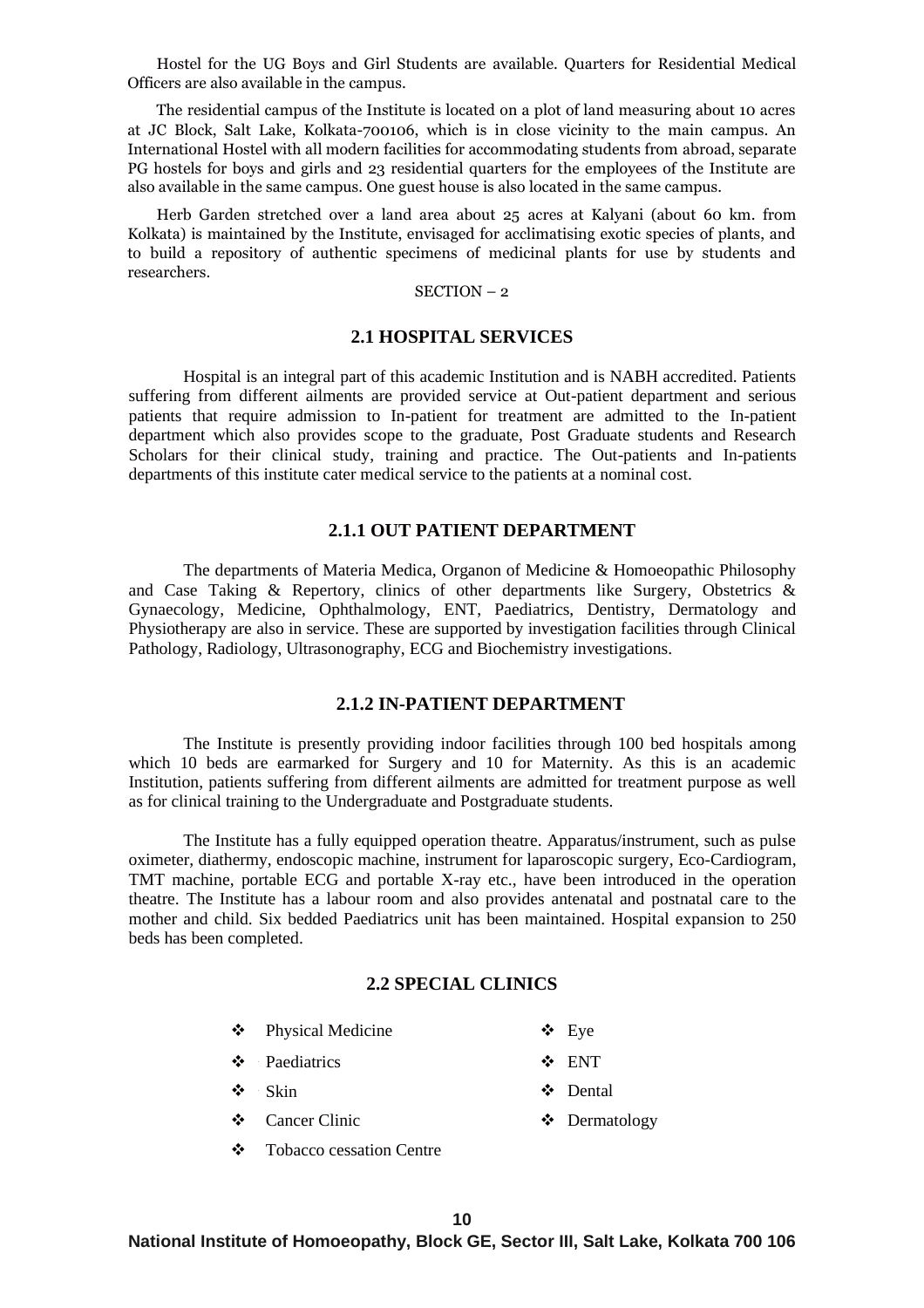| <b>Sl. No.</b>          | <b>NAME OF THE</b><br><b>DOCTOR</b> | <b>DESIGNATION</b>                                    | <b>QUALIFICATION</b>         |
|-------------------------|-------------------------------------|-------------------------------------------------------|------------------------------|
| 1.<br>Dr. Pralay Sharma |                                     | MO,<br>Deputy Medical<br>Superintendent, I/C          | B.H.M.S., M.D. (Hom.)        |
| 2.                      | Dr. T. K. Sarkar                    | Medical Officer                                       | B.Sc., B.H.M.S., M.D. (Hom.) |
| 3.                      | Dr. Lalith Singh                    | <b>Residence Medical</b><br>Officer                   | B.H.M.S., M.D. (Hom.)        |
| 4.                      | Dr. Austin Jose T.                  | Residence Medical<br>B.H.M.S., M.D. (Hom.)<br>Officer |                              |
| 5.                      | Dr. N. Priyadarshini                | Medical Officer                                       | B.H.M.S.                     |

# **2.3 HOSPITAL MANAGEMENT**

# **2.4 RESEARCH ACTIVITIES**

The Research Wing of the Institute is providing treatment to the patients following clinical conditions:

- a. Thyroid Diseases b. Spondylosis
- 
- c. Psoriasis d. Cancer
	-
- e. Tobacco de addiction

# **2.5 PERIPHERAL MEDICAL SERVICES**

Every year the Institute organizes a medical camp at Gangasagar Mela during Makar Sankranti in South 24 Parganas, District (W.B.) to provide Homoeopathic treatment on the spot to ailing pilgrims coming from all over the country. Ten peripheral OPDs is running in full swing.

| Sl. No. Place |                  | Sl. No. Place |                  |
|---------------|------------------|---------------|------------------|
| 1.            | Kalyani          | 6.            | Kharagpur        |
| 2.            | <b>Barasat</b>   | 7.            | Gopi Ballavpur   |
| 3.            | Tollygaunge      | 8.            | Malda            |
| 4.            | Suita Gobardanga | 9.            | <b>Balurghat</b> |
| 5.            | Keshiary         | 10.           | Barrackpor       |

#### **SECTION-3**

#### **3.1 LIBRARY & INFORMATION SERVICES**

Library & Information Service Division was established in 1978 to act as an aid for the development of research and training in Homoeopathy. It has the necessary infrastructure and facilities including electronic information systems to meet the requirement of all students/ researchers/faculty members of the Institute and enthusiasts from outside also. Internet service facility is also available in this division. Selective Dissemination (SDI) service, Reprography, Binding, Photography, Ideography etc., are also provided.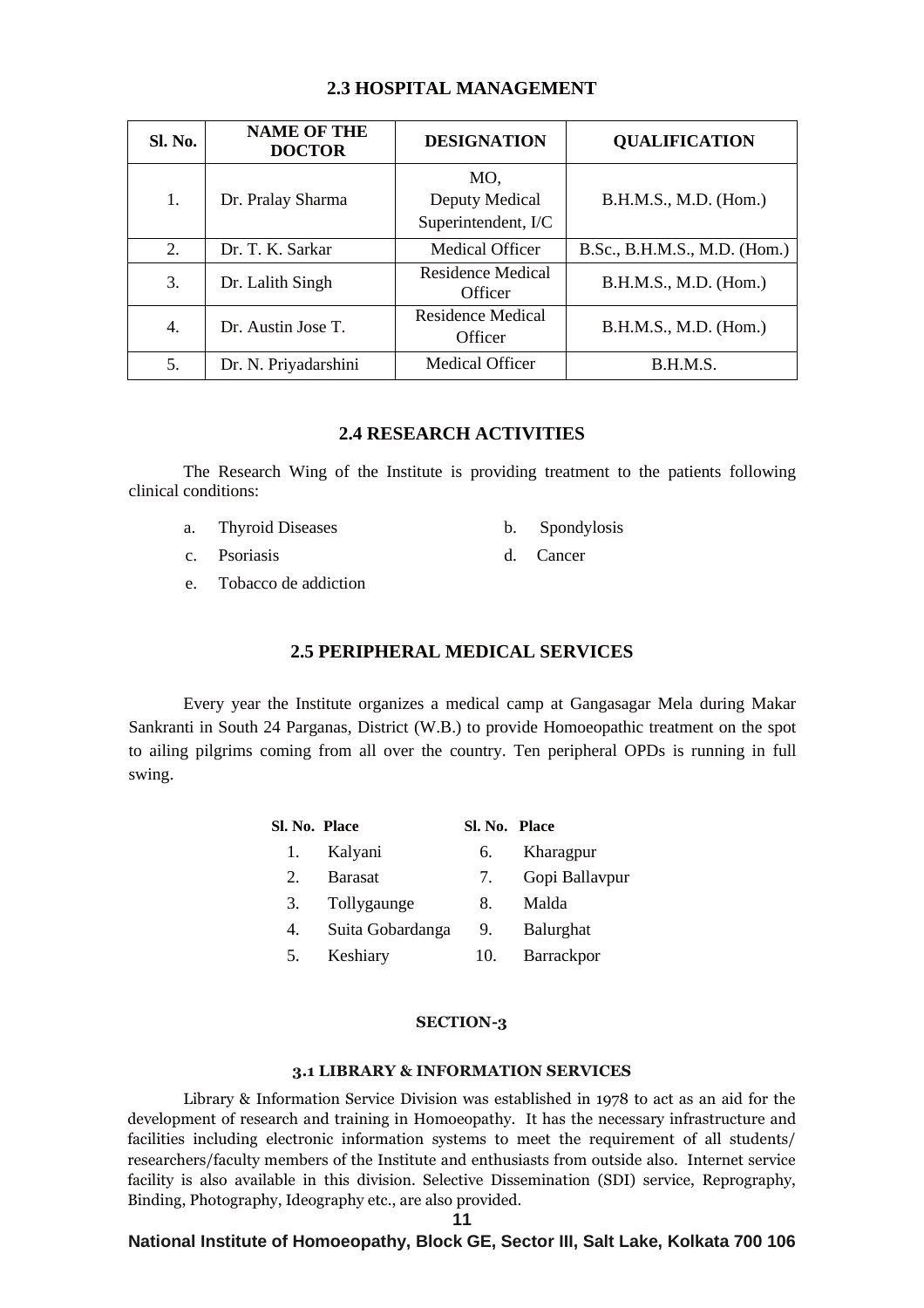The book collection of the library is currently 21,705 inclusive books of Book Bank. Homoeopathic Text books (10,500), reference homoeopathic books (640), allied books (990) and other allied text books are (6461) available. The number of books available in the Book Bank is 3,009. There are some rare homoeopathic books numbering nearly 75, some of them published in the nineteenth century; received 30 complimentary books. There are nearly 1,102 bound Medical Journals. The Institute subscribes for 20 periodicals regularly and 21 complementary Journals. The Institute is provided with LAN facility along with Broadband Internet connection. Through this, the services rendered by different departments were improved, and now it is possible to share the same with outside world. A cybercafé is available for the students.

#### **3.2 PUBLICATION**

The Institute publishes a quarterly bulletin on subscription basis incorporating scientific articles by the faculty members, post-graduate trainees, Interns and distinguished guest authors. The Bulletin has the International Scientific Serial Number (ISSN 0972-6276).

#### **SECTION-4**

#### **4.1 SEMINARS AND WORKSHOPS**

A well-equipped Seminar Hall is available for holding seminars and clinical workshops. The different departments are conducting regular weekly seminars on important topics and clinical case presentations where the post graduate trainees, Interns and faculty members take active participation. Time to time special seminars/workshops is being conducted where some eminent teachers/homoeopaths from different parts of country present their views and share their experiences with the postgraduate trainees and faculty members.Weekly journal clubs are conducted by various teaching departments.

 The Institute Conducts Reorientation Training Program and CME programs from time to time in different subjects of Homoeopathy.

#### **SECTION-5**

#### **5.1 TEACHING ACTIVITY**

Since December 1987, the Institute has been conducting regular Degree course in Homoeopathy viz. Bachelor of Homoeopathic Medicine & Surgery (BHMS) affiliated to the University of Calcutta. Students from 16th Batch BHMS onwards have been admitted under the aegis The West Bengal University of Health Sciences, Kolkata.

From the session 1998 –1999 the Institute is conducting Post Graduate Course viz. Doctor of Medicine in Homoeopathy [M.D.(Hom.)] in three subjects namely in Materia Medica, in Organon of Medicine & Homoeopathic Philosophy and in Repertory affiliated to the University of Calcutta.

From  $6<sup>th</sup>$  batch, 2004-2005 onwards, the Course is affiliated to The West Bengal University of Health Sciences. M.D.(Hom.) course in Practice of Medicine and in Paediatrics have been introduced from the session 2009-10 and M.D.(Hom.) in Homoeopathic Pharmacy has been introduced from the session 2010-11.

Both the B.H.M.S. and M.D.(Hom.) courses are as per the Central Council of Homoeopathy (NCH) regulations.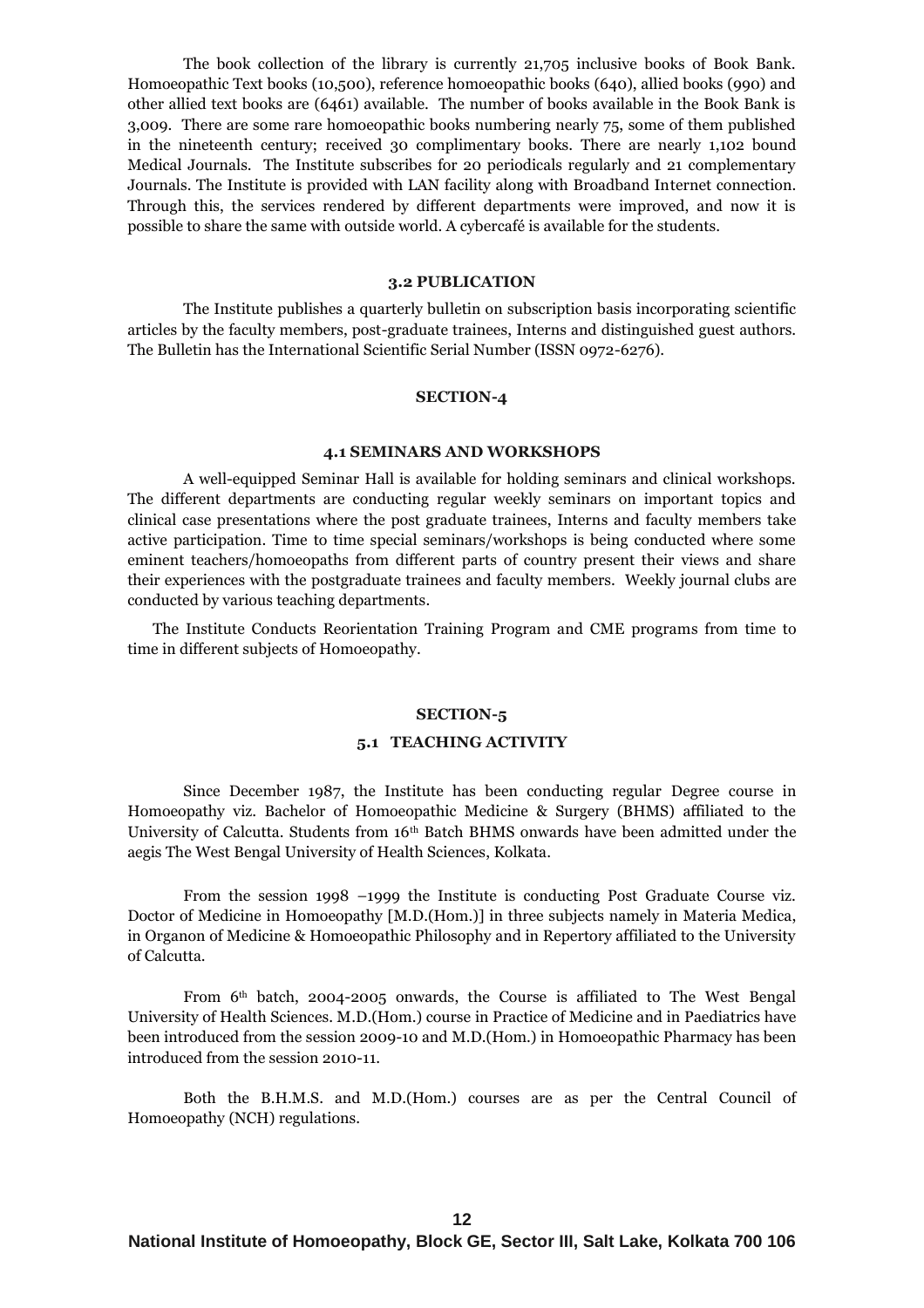#### **5.2 TEACHING FACULTY**

| <b>SUBJECT</b>                                                                         | <b>FACULTY MEMBER</b>                                                                                            | <b>DESIGNATION</b>                                                                           | <b>QUALIFICATION</b>                                                                                          |
|----------------------------------------------------------------------------------------|------------------------------------------------------------------------------------------------------------------|----------------------------------------------------------------------------------------------|---------------------------------------------------------------------------------------------------------------|
| <b>ANATOMY</b>                                                                         | 1. Dr. K Vijay Ananth                                                                                            | Assot. Professor                                                                             | B.H.M.S. MD (Hom)                                                                                             |
| <b>CASE TAKING</b>                                                                     | 1. Dr. Lokanath Behera                                                                                           | Assot. Professor                                                                             | B.H.M.S. MD (Hom)                                                                                             |
| <b>&amp; REPERTORY</b>                                                                 | 2. Dr. Jitendra Kumar                                                                                            | Asst. Professor                                                                              | B.H.M.S. MD (Hom)                                                                                             |
| <b>COMMUNITY</b><br><b>MEDICINE</b>                                                    | 1. Dr. Prasanta Rath                                                                                             | Professor                                                                                    | B.H.M.S. MD (Hom)                                                                                             |
| <b>FORENSIC MEDICINE</b><br>& TOXICOLOGY                                               | 1. Dr. Avijit Shee Burman                                                                                        | Reader                                                                                       | B.H.M.S. MD (Hom)                                                                                             |
| <b>HOMOEOPATHIC</b>                                                                    | 1. Dr. Gitasri Pal                                                                                               | Professor (SAG)                                                                              | B.H.M.S. MD (Hom)                                                                                             |
| <b>PHARMACY</b>                                                                        | 2. Dr. Manoharan Raja                                                                                            | Assot. Professor                                                                             | B.H.M.S. MD (Hom)                                                                                             |
| <b>MATERIA MEDICA</b>                                                                  | 1. Dr. Abhijit Chattopadhyay<br>2. Dr. Usha Uchat<br>3. Dr. Chintamani Nayak<br>4. Swapan Paul<br>5. Pratima Pal | Professor (SAG)<br>Professor (SAG)<br>Assot. Professor<br>Asst. Professor<br>Asst. Professor | B.H.M.S. MD (Hom)<br>B.H.M.S. MD (Hom)<br>B.H.M.S. MD (Hom), Ph. D.<br>B.H.M.S. MD (Hom)<br>B.H.M.S. MD (Hom) |
| <b>OBSTETRICS &amp;</b><br><b>GYNAECOLOGY</b>                                          | 1. Dr. Ompriya Mishra                                                                                            | Professor                                                                                    | B.H.M.S. MD (Hom)                                                                                             |
| <b>ORGANON OF</b><br><b>MEDICINE &amp;</b><br><b>HOMOEOPATHIC</b><br><b>PHILOSOPHY</b> | 1. Dr. Subhas Singh<br>2. Dr. Indrani Chakrabarti<br>3. Dr. Gobind Narayan Gupta<br>4. Dr. Syed Afsar Ali        | Director,<br>Professor (SAG)<br>Assot. Professor<br>Asst. Professor<br>Asst. Professor       | B.H.M.S. MD (Hom), Ph. D<br>B.H.M.S. MD (Hom)<br>B.H.M.S. MD (Hom)<br>B.H.M.S. MD (Hom)                       |
| <b>PAEDIATRICS (PG)</b>                                                                | 1. Dr. Shishir Singh                                                                                             | Assot. Professor                                                                             | B.H.M.S. MD (Hom)                                                                                             |
| <b>PATHOLOGY</b>                                                                       | 1. Dr. Kumaravel. V                                                                                              | Assot. Professor                                                                             | B.H.M.S. MD (Hom)                                                                                             |
| PHYSIOLOGY &                                                                           | 1. Dr. A. K. Choudhury                                                                                           | Assot. Professor                                                                             | MBBS, MD                                                                                                      |
| <b>BIO-CHEMISTRY</b>                                                                   | 2.Dr. Shishir Singh                                                                                              | Assot. Professor                                                                             | B.H.M.S., MD (Hom)                                                                                            |
| <b>PRACTICE OF</b>                                                                     | 1. Dr. Gautam Pal                                                                                                | Asst. Professor                                                                              | B.H.M.S. MD (Hom)                                                                                             |
| <b>MEDICINE</b>                                                                        | 2. Dr. Subhash Chaudhary                                                                                         | Assot. Professor                                                                             | B.H.M.S. MD (Hom)                                                                                             |
| <b>SURGERY</b>                                                                         | 1. Dr. Ram Krishna Ghosh                                                                                         | Lecturer                                                                                     | B.H.M.S. MD (Hom)                                                                                             |

#### **SECTION-6**

# **6.1 ABOUT M.D. (Hom.) COURSE**

M.D. (Hom) is a **full-time regular residential course of three years' duration**, affiliated to The West Bengal University of Health Sciences. The course curriculum is as per the regulations of the Central Council of Homoeopathy. From the academic year 2020-2021, the total no. of seats have been propotionately increased from 45 to 47 for implementing the WHO candidates. Details of the subject & number of seats are as under:

| S No         | <b>SUBJECT</b>                                  | <b>No of Seats</b> |
|--------------|-------------------------------------------------|--------------------|
| 1            | Homoeopathic Materia Medica                     | 12                 |
| $\mathbf{2}$ | Organon of Medicine and Homoeopathic Philosophy | 12                 |
| 3            | Case Taking & Repertory                         | 11                 |
|              | Practice of Medicine                            | 04                 |
| 5            | Paediatrics                                     | 04                 |
| 6            | Homoeopathic Pharmacy                           | 04                 |
|              | OTAL.                                           |                    |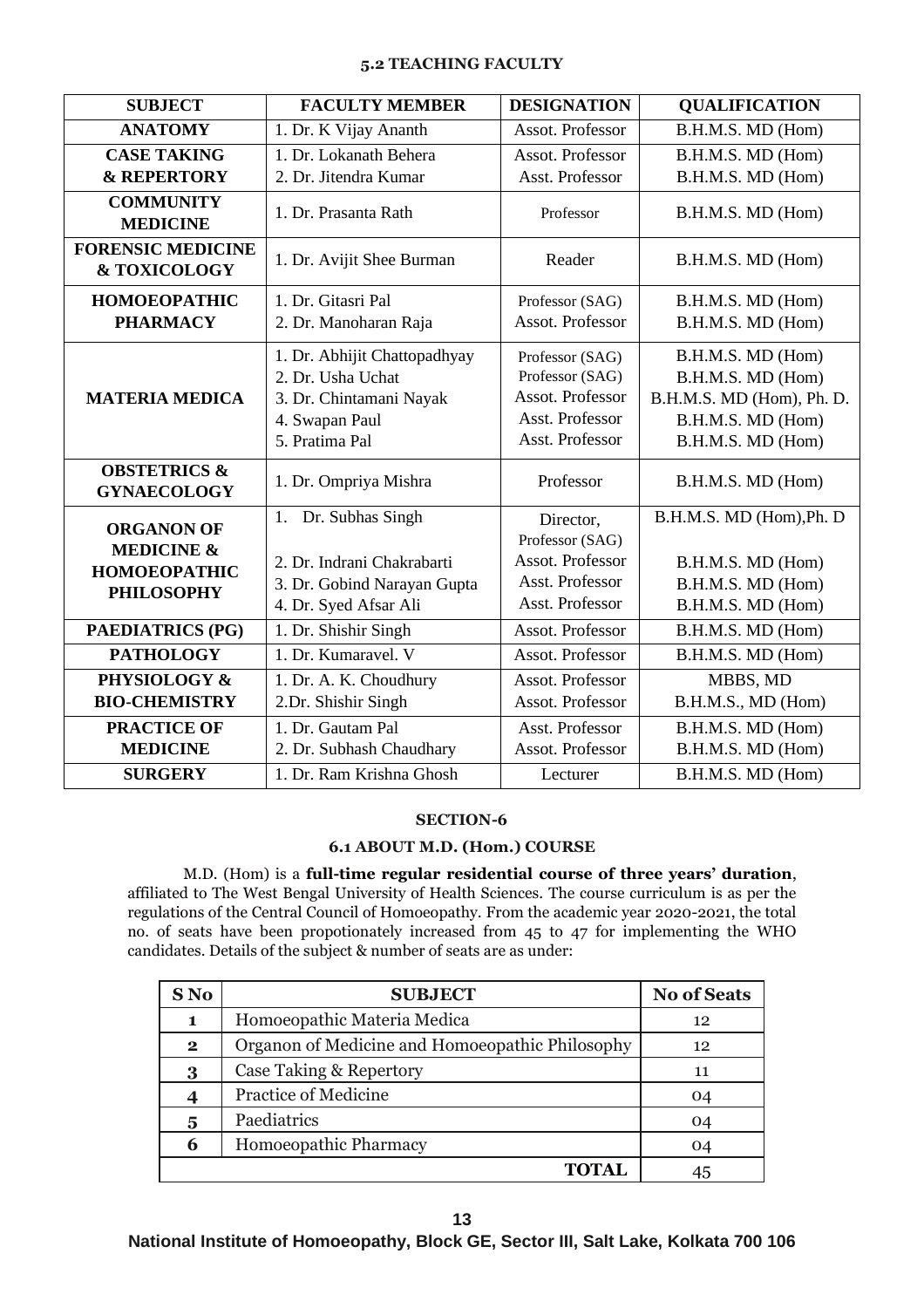Total number of seats in M.D.(Hom.) course at National Institute of Homoeopathy are 47, out of these 02(two) seats are reserved for candidates of Bay of Bengal Initiative for Multi Sectoral Technical & Economic Co-operation (**BIMSTEC**) countries nominated by Indian Council for Cultural Relations, Ministry of External Affairs, Azad Bhavan, Indraprastha Estate, New Delhi and 02 (two) seats are also reserved for candidates coming from **WHO, South East Asian Region**, If no candidate is sponsored by both ICCR from BIMSTEC countries and WHO, these seats will remain vacant. No other candidate shall be admitted against those seats.

For the academic year, 2021-2022 (PG Session 2021-2024, Batch 23rd) Six (06) seats are earmarked for the Central Government Nominees (CGN). These seats are to be filled up by Central Government Nominees, nominated from the *Deficient States* through the Ministry of AYUSH, Govt. of India. Such nomination shall be guided by the *Revised Guidelines for Central Nomination to PG course, Govt. of India*, notified by Ministry of AYUSH, Govt. of India.

Above 10 seats are kept out of purview of Centralized Counselling and for the remaining 37 no. of seats are to be filled by AIAPGET entrance examination conducted by National Testing Agency (NTA) and through centralised counselling by AYUSH Admission Central Counselling Committee (AACCC), Ministry of AYUSH, Govt. of India.

The Institute follows Central Government Reservation policy, applicable at the time of admission.

#### **6.2 GUIDES FOR MD (Hom)**

NCH approved list of Examiners /Guides as communicated by The West Bengal University of Health Sciences to this institute from time to time shall act as Guide/Examiner for the M.D.(Hom) Examinations.

# **6.3 RULES FOR ADMISSION TO M.D. (Hom.) COURSES**

For total no. of seats as well as distribution of seats according to various departments available at National Institute of Homoeopathy, candidates are requested to visit the Ministry of AYUSH, Govt. of India website i.e. along with Institutes website i.e. [www.nih.nic.in](http://www.nih.nic.in/) .

#### **6.4 CONDITION OF ADMISSION**

- **1.** Admission to M.D.(Hom.) Course at NIH is subjected to acceptance of Rules and Regulations of the Institute mentioned in this Prospectus.
- **2.** The candidates, after being qualified in the All India AYUSH PG Entrance Test (AIAPGET) conducted by National Testing Agency (NTA) and Ministry of AYUSH, Govt. of India AYUSH Admission Central Counselling Committee (AACCC) whose names are forwarded to "National Institute of Homoeopathy", Kolkata, after counselling, are required to report to the Director, National Institute of Homoeopathy, Kolkata. The Minimum Qualifying marks for various category of students in the AIAPGET conducted by National Testing Agency (NTA) shall be decided by the Govt. of India, Ministry of AYUSH.
- **3.** The Director, National Institute of Homoeopathy, Kolkata, shall verify the correctness of documents. On his satisfaction he shall direct the candidates to deposit all required fees etc., immediately.
- **4. The original certificates submitted shall not be returned to the candidates till the course is completed.**
- **5.** Candidates selected to various courses shall be full time students. Service holders will have to apply for study leave and are required to produce the orders wherein such leave has been sanctioned to them, from the competent authority within three months of joining to the course.
- **6.** Physically Disabled Candidates claiming for admission to the MD.(Hom) Course shall be guided by the Persons with Physical Disability Act 2016. They must submit Physical Disability Certificate in the prescribed Proforma from only such competent authorities mentioned Certificate Proforma.
- **7. Candidates who have completed MD (Hom.) Course on previous occasion in any University are not eligible for taking admission.**

# **6.5 CERTIFICATE AND DOCUMENTS TO BE SUBMITTED**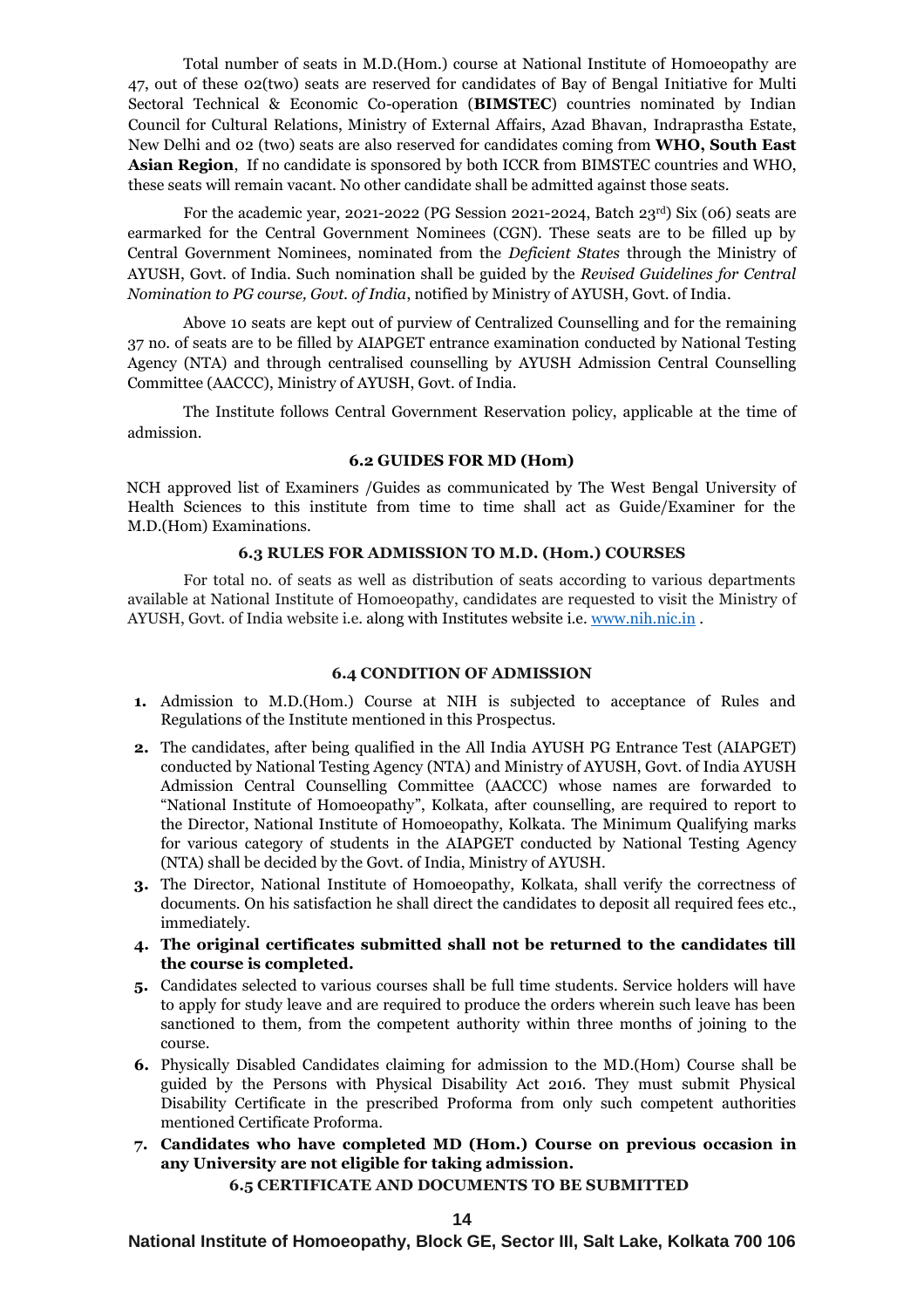### **ON THE DATE OF REPORTING / PROVISIONAL ADMISSION**

- 1. **Admission Fee in the shape of Crossed Demand Draft of** `**47,400/- (Rupees Forty-Seven Thousand Four Hundred only) drawn favouring Director, National Institute of Homoeopathy, payable at Kolkata, drawn on any nationalized Banks.**
- 2. **Application Fee in the shape of Crossed Demand Draft of** `**1,000/- (Rupees One Thousand only) drawn favouring Director, National Institute of Homoeopathy, payable at Kolkata, drawn on any nationalized Banks.**
- 3. Admission fee does not include Hostel Fee. Hostel Fee will be collected separately at the time of admission to the Hostel.
- 4. **Notarized Bond for `1,00,000/- (Rupees One Lakh) in prescribed format in**  *Non-Judicial Stamp Paper* **of `100/-.**
- 5. Undertaking by Student and Parent.
- 6. SC/ST Caste Certificate (if applicable). The name of the caste must be enlisted in Central Reservation List.
- 7. OBC Caste Certificate indicating validity, issued after 31-03-2021. The name of the caste must be enlisted in Central Reservation List.
- 8. Non-Creamy layer validity Certificate for DT/VJ, NT-1, NT-2, NT-3, OBC (if applicable).
- 9. Physical Disability Certificate issued by Competent Authority in the prescribed Format, if reservation is claimed under *Person with Physical Disability Act 2016*.
- 10. AADHAAR CARD
- 11. Downloaded copy of Confirmation page, Admit Card and Result page of All India AYUSH PG Entrance Test (AIAPGET) conducted by Ministry of AYUSH, Govt. of India (through National Testing Agency).
- 12. Nationality Certificates or Photocopy of the valid passport/ Domicile Certificate / Birth Certificate duly attested by Dean /Principal of previous institution attended.
- 13. University selection letter Online Offer Letter.
- 14. 10th standard, admit card, pass certificate and mark sheet.
- 15. 12th standard admit card, Pass certificate and mark sheet.
- 16. Conduct Certificate from the head of the institution last attended.
- 17. Transfer (College Leaving) Certificate from the institution last attended.
- 18. All Mark sheets of the qualifying examination (including BHMS)
- 19. Passing / Degree Certificate of qualifying examinations.
- 20. Internship Completion Certificate, on or before 31st December, 2021.
- 21. Attempt Certificates of all examination from head of the institution last attended.
- 22. Valid Registration Certificate from West Bengal Board of Homoeopathy or Central Council of Homoeopathy. Candidate who is not registered with The West Bengal Council of Homoeopathy or Central Council of Homoeopathy shall have to obtain Registration with West Bengal Council of Homoeopathy or Central Council of Homoeopathy within one month of admission to the PG course.
- 23. Migration Certificate issued by the respective University, (if applicable).
- 24. Self-Educational GAP Affidavit by student (applicable if the GAP is more than six months after completion of qualifying degree).
- 25. Medical Fitness Certificate in prescribed Proforma
- 26. Affidavit for not having taken admission to M.D. (Hom.) Course on earlier occasions.
- 27. Four recent passport size (3.5 cm X 4.5 cm) coloured photographs and four stamp size photographs all duly self-attested. Polarized and computer-generated photographs are not acceptable.
- 28. Anti-ragging affidavit as prescribed by the University Grants Commission in its website, www.ugc.ac.in/oldpdf/ragging/gazzetaug2010.pdf
- 29. Any other relevant document.
- 30. Any dispute with regard to admission process the decision of Director N.I.H., Kolkata will be final.

**Note:** *The above certificates and testimonials (two sets) self-attested are to be submitted at the time of admission.*

*Candidates already in Government Service selected to M.D. (Hom.) courses at NIH shall have to apply for study leave and are required to produce the orders where in such leaves has been sanctioned to them, from the competent authority to the Director, NIH at the time of admission.*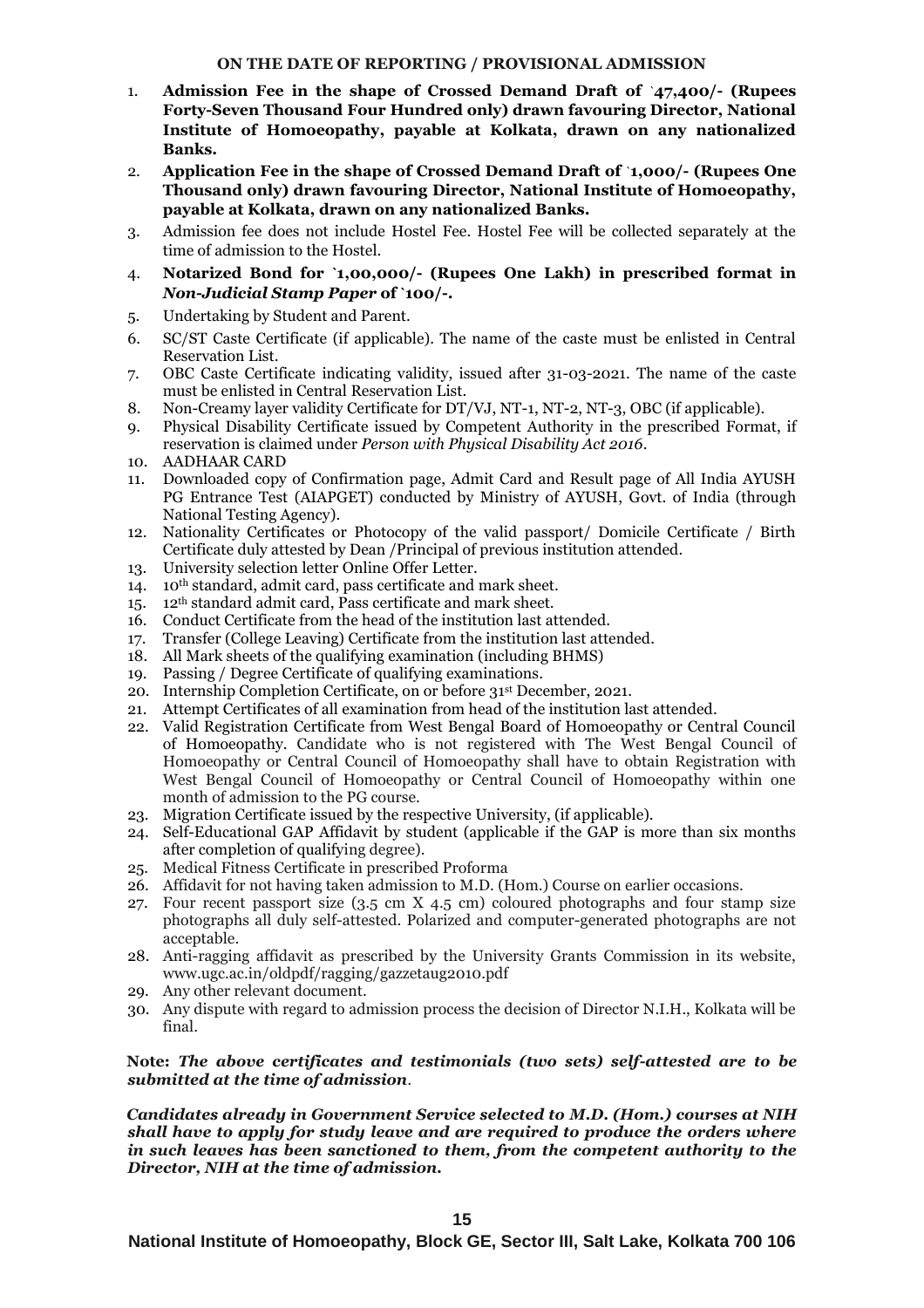#### **6.6. PRIVATE PRACTICE/PART TIME EMPLOYMENT**

No Postgraduate student enrolled to the M.D. (Hom.) course at NIH shall pursue another course of study (Regular and/or through Correspondence) run by any other College/ Board/University simultaneously. He/ She shall not indulge in any kind of private practice/ coaching or consultation practice and/or shall not accept any part-time/full-time employment in private or Govt. organisation while persuing his/her studies in this Institute. He/ She shall not attend any private clinics run by any other doctor any time during the course and/or involve in any type of fee sharing practices. If anyone is found during pursuing M.D. (Hom.) course at NIH, indulged in private practice/consultation practice/undertaking any part/full time employment or to have joined any other course or to be attending any private clinic and/or involved in any type of fee sharing practices, he/she shall face the disciplinary/legal action as decided by the Director, even up to termination of his/her studentship.

#### **SECTION-7**

#### **7.1. INSTITUTE REGULATIONS**

Candidates are required to follow the rules and regulations of the Institute by word and spirit and should abide by the regulations of the University. This Institute shall not entertain application/representation/letter signed collectively addressed to the authority. No application/representation/letter signed collectively addressed to the authority. No correspondences/communication in the way of letters /complaints individually or collectively shall be sent to the higher authority directly without proper prior permission of HOD/ Director. He/She shall not meet collectively/individually any political person(s)/give interview to any media or invite any media personnel to the Institute premises without the proper prior knowledge of the Director/Institute Authority. Any student infringing this rule shall be dealt with appropriate disciplinary action as decided by Director, NIH. They shall obey the instruction of Academic In-charge/Deputy Medical Superintendent/other faculty members during their training along with instruction of their respective HODs and other Departmental In-charges.

- 1. English shall be the only medium of instruction and examination.
- 2. The period of training of Doctor of Medicine in Homoeopathy {MD (Hom)} shall be of three years (full time) duration in the department concerned.
- 3. Since the Postgraduate seats are limited in NIH, the candidates who have already obtained M.D. (Hom.) qualification from The West Bengal University of Health Sciences or any other University of India recognized by the HCC Act, 1973 shall not be eligible for admission in the M.D. (Hom.) course in this Institute.
- 4. He/ She shall be given graded responsibility in the management and treatment of patients entrusted to his/her care.

#### **7.2 ATTENDANCE & LEAVE**

Students are not allowed to remain absent unauthorized; this will attract disciplinary action. Students are required to secure minimum percentage of attendance as prescribed by the NCH as well as the affiliating University to be allowed to appear for exams. Strict adherence to the internet utilization policy is binding on all students. Strict adherence to the rules of signing the daily attendance both in academic section and hospital section is must. Anybody found violating the rules or doing any malpractice shall be dealt with appropriate administrative action as may be decided by the authority. All candidates must be punctual in attending academic activities and clinical duties as assigned by the Institute authority.

#### **7.2.1 LEAVES OF POSTGRADUATE TRAINEES**

Availing the leave cannot be treated as matter of right. **The Postgraduate students are eligible for 23 days leave in an academic year**. The leave shall be sanctioned for not more than 03 days at a time. The balance of leave in a year, if any, shall not be carried forward to next academic year. Un-authorised leave for more than ten days consecutively, including Sundays and holidays in any time during the continuation of the M.D. (Hom.) course at NIH in an academic year will be treated as discontinuation of the course unless the student satisfies the Director within a week thereafter by assigning valid reasons for such absence; inviting necessary departmental and administrative action against the concerned Post Graduate Trainee. The number of days of leave is subject to modification/change. Maternity leave is not allowed as per NCH Regulations.

#### **16**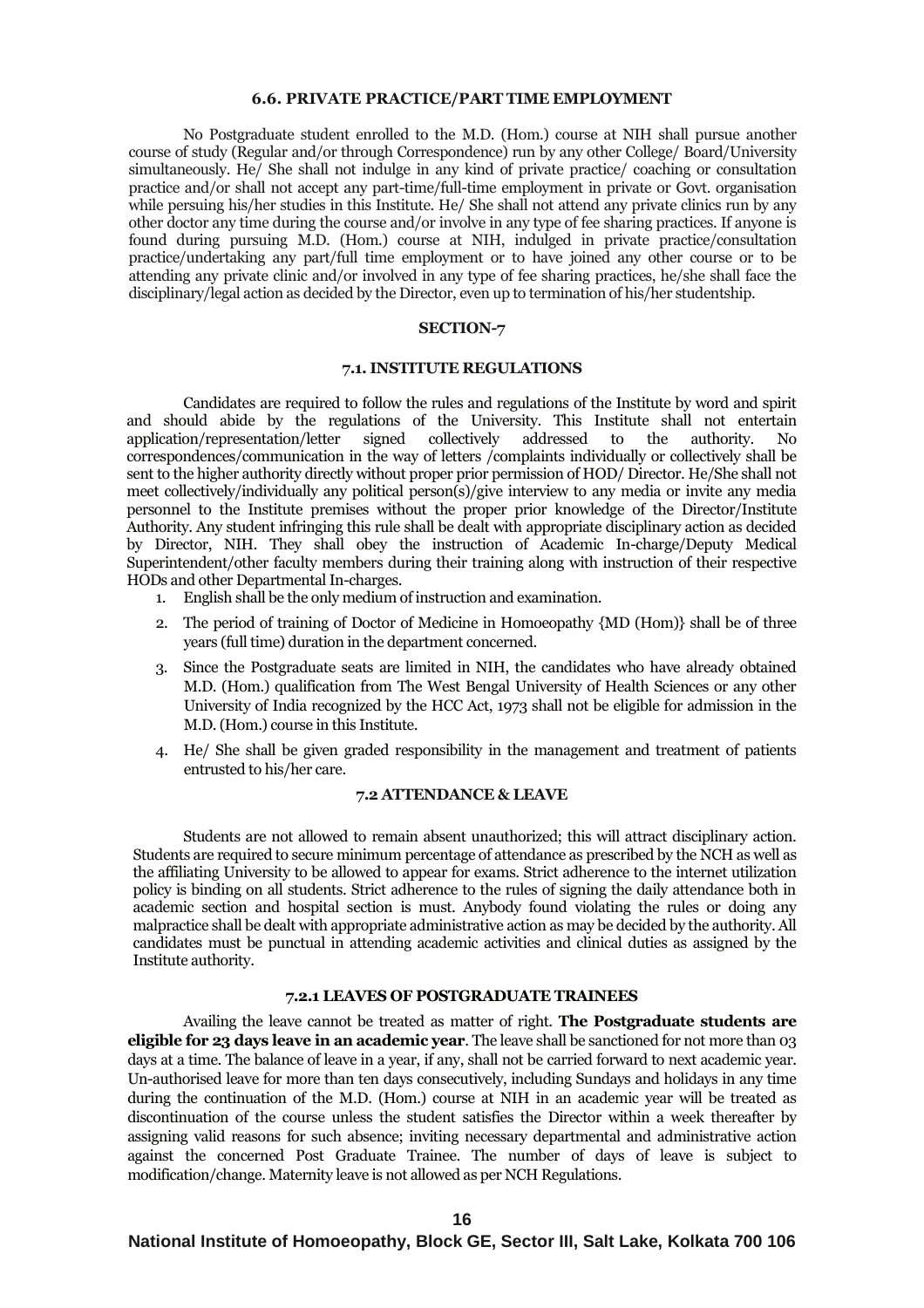#### **7.3 CANCELLATION OF STUDENTSHIP**

The Director NIH, Kolkata may at any time before completion of the Postgraduate course either by his own motion or on receipt of complaint from any person, after due and proper enquiry and after giving the person one-week time from the date of the receipt of the show cause notice to submit written explanation and/or a personal hearing, order the cancellation of admission to the Postgraduate course. If in the opinion of the Director, any candidate had furnished false, fabricated/tampered documents or incorrect information and/or is found to have concealed/suppressed or withheld any information at the time of admission to this Institute or on later dates shall be dealt with as per law. Practice of unfair means during continuing the training would lead to serious consequences including legal proceedings. If the Director/ HOD understands that the candidate is involved in any activity that affects the image/reputation of the Institute or any misconduct with faculties/seniors/staff/patients and/or putting signature for someone other than himself/herself in the attendance register or arranging someone to put signature on behalf of himself/herself in his/her absence in the attendance register in hospital or in the department, appropriate administrative and legal action will be initiated against the candidate. At the same time tampering of any official documents shall attract the same penalty. Any other action that may be considered appropriate by the Director of the Institute shall also be taken against him/her, which may include criminal prosecution. The admission shall be automatically cancelled without any notice or any compensation in lieu thereof, irrespective of the stage at which the error is discovered. Any student either individually or collectively if found indulge in any activity which affects the normal administrative/ academic or patient care activities shall be liable for cancellation of studentship.

#### **7.4 TRAINING**

- **1.** The training shall be based on the Homoeopathy (Post Graduate Degree Course) M.D. (Hom), 1989 notification issued by the NCH & as amended from time to time and the syllabus adopted by The West Bengal University of Health Sciences, Kolkata. All rules prescribed by NCH & the WBUHS with respect to Dissertation project based study shall be strictly adhered to.
- **2.** The period of training of M.D. (Hom.) course under The West Bengal University of Health Sciences at National Institute of Homoeopathy shall be of 3 years duration, after full registration including one year of Rotatory House-Job-ship. It is a **full time course.** The course is divided into two terms, i.e. M.D. (Hom.) Part I and M.D. (Hom.) Part II, each of 1 ½ years duration.
- **3.** The emphasis for PG training should be **on service oriented training and not on didactic lectures**. The candidates should participate in seminars/webinars, group discussion, clinical meetings/ case discussion and journal clubs. Postgraduate training should be on guided discussion session/exposition where **sensitivity training, training in the use of language & logic, communication skills and application of clinical experience would be the focus**. The candidate should be required to write a dissertation with detailed commentary which would provide him/her with necessary background of training in research methods and techniques along with the art of writing research papers and learning and making use of library.
- **4.** Clinical exposure will be arranged at the various OPD and IPD setups of NIH. Postgraduate Trainees (PGTs) shall be given intensive training in classical practical knowledge along with critical study of the subject concerned. The learner will be guided and supervised in the Science and Art of Case Taking, Case Recording, Processing, Case Analysis, Repertorisation, Diagnosis (Nosological as well as Miasmatic), Prognosis and Totality of symptoms as well as Treatment of the individual case. Each Postgraduate trainee has to attend the Out Patient Department in the morning session regularly. In the second half of the day he/she shall be available in the concerned department for pursuing academic activities as directed by HOD/Guide/Academic-In- Charge.
- **5.** To fulfil the objective of the Institute the PGTs have to participate in the research projects, such as; Extra Mural Research /Clinical Research/Pure Research/ Collaborative Research etc., carried out by NIH independently or in association with any other organisation as decided by the Director, NIH. They have to acquire knowledge about the methods and techniques of research work done in the respective fields.
- **6. Every Post Graduate Trainee shall maintain a work diary/log book and record their daily academic and clinical activities.** Log-book shall be provided by the WBUHS/Institute on payment of prescribed fee. The logbook shall be certified by the Head of the Department/Guide concerned under whom he/she has undergone training. The Head of the Department/ Guide shall scrutinise the work diary/log book once in a week. On successful completion of the training, the

#### **17**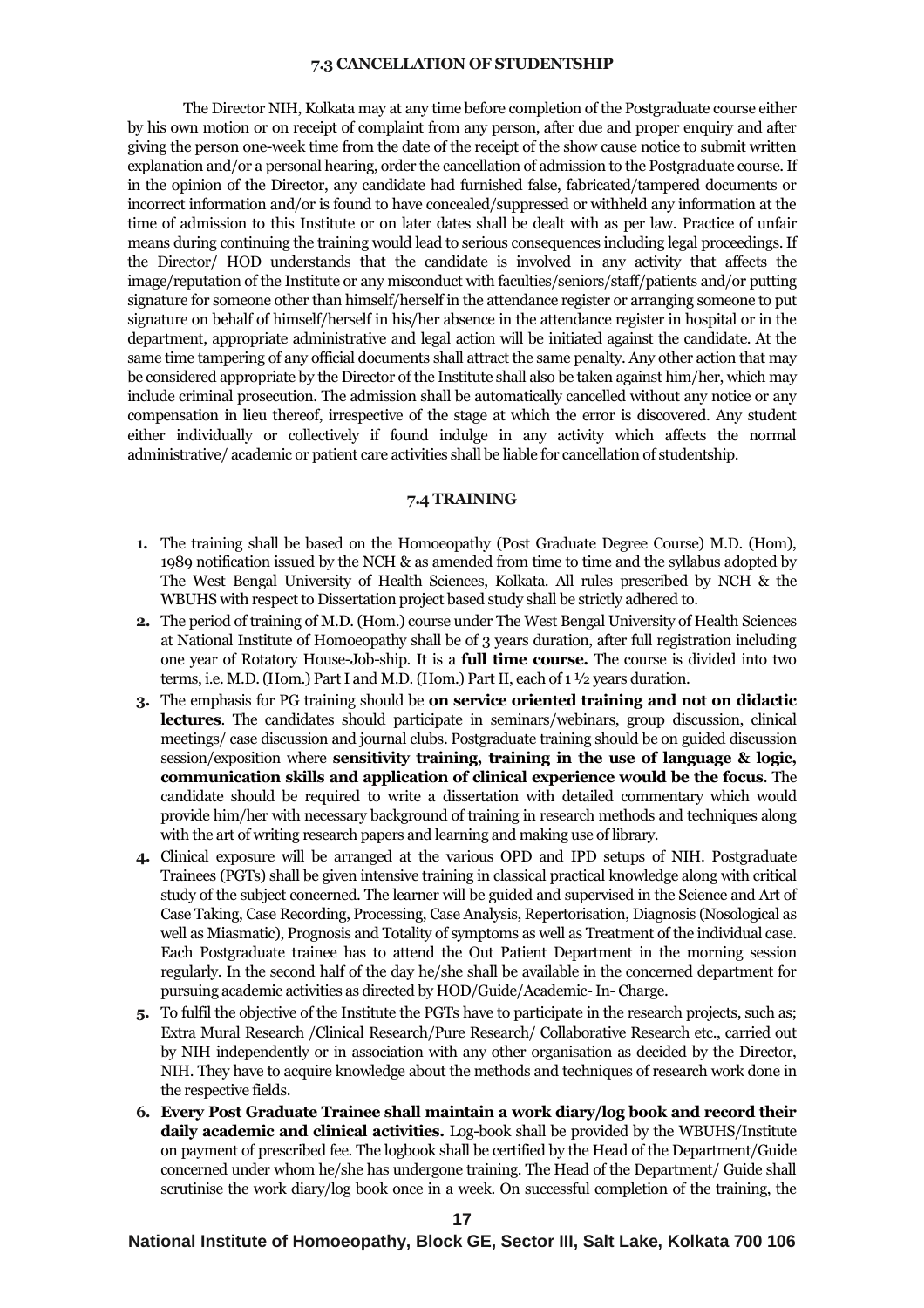candidate should summarise the contents and get the work diary/log book certified by the Head of the Department/Guide. The work diary/log book should be submitted for further scrutiny and evaluation to the academic section one month before the commencement of University Examinations.

- **7.** Each Postgraduate trainee will be assigned with graded responsibility which he/she has to comply with.
- **8.** Library work is to be performed under guidance. Strict adherence to the Library rules and library utilization policy is binding on all students.
- **9.** Periodic and final evaluation is a distinctive Policy of the Postgraduate training program at NIH**.**

# **SECTION-8**

# **8.1 STIPEND**

- **1.** AADHAAR CARD/NUMBER is mandatory for disbursement of Stipend through DBTS.
- **2.** Stipend may be paid by the Institute as per the order of the, Ministry of AYUSH, Govt. of India from time to time, to the students who are regular in attendance and show good progress every month in their academic and clinical pursuit. In-Service Candidates shall not be paid with stipend, if they draw leave salary or salary.
- **3.** The stipend is payable after verification of attendance, overall performance and on recommendation of satisfactory progress by the Head of the Department and Academic In-Charge/Hospital authority.
- **4.** Students are discouraged from discontinuing the course at any time after the commencement of the same. **Every PGT on admission must execute a bond (Notarized) on non-judicial stamp paper of** `**100/ in the form specified in Annexure-I;** abiding to study and complete the course and that in case he/she fails or leaves the course or if his /her admission is cancelled by the Institute before completion for any reason, he/she shall have to **pay** `**1, 00,000/- (Rupees One lakh only) and return the total amount of stipend received by him /her from the Institute**.

# **SECTION –9**

# **9.1 FEES, DEPOSITS AND OTHER PAYMENTS**

All the selected candidates shall pay the admission fee, course fee, deposits etc. as per rule in force. All selected candidates shall pay the following fee in the form of crossed demand draft drawn on any nationalized Bank in favour of Director, National Institute of Homoeopathy, payable at Kolkata on the day of admission. Details of fees to be paid as follows:

| <b>Details of fees</b>                                         | Amount payable at the beginning of each session |                                            |                                |  |
|----------------------------------------------------------------|-------------------------------------------------|--------------------------------------------|--------------------------------|--|
|                                                                | 1st Year<br>M.D. (Hom.)                         | 2 <sup>nd</sup> Year<br><b>M.D.</b> (Hom.) | 3rd Year<br><b>M.D.</b> (Hom.) |  |
| <b>Admission Fees</b>                                          | 2,500.00                                        |                                            |                                |  |
| <b>Caution Deposit</b>                                         | 10,000.00                                       |                                            |                                |  |
| Bulletin fee (for three years)                                 | 1,200.00                                        |                                            |                                |  |
| <b>Payable Yearly</b>                                          |                                                 |                                            |                                |  |
| <b>Course Fees</b><br>$(\omega \bar{\tau}$ 2,500.00 per month) | 30,000.00                                       | '30,000.00                                 | 30,000.00                      |  |
| Library                                                        | 1,200.00                                        | 1,200.00                                   | 1,200.00                       |  |
| Departmental fees                                              | 2,500.00                                        | 2,500.00                                   | 2,500.00                       |  |
| <b>Total</b>                                                   | 47,400.00                                       | 33,700.00                                  | 33,700.00                      |  |

Hostel rent is payable at the time of admission to the Hostel:

| Hostel Rent $@$ ` <b>1,500.00</b><br>per month | 18,000.00 | $\degree$ 18,000.00 | $\degree$ 18,000.00 |  |  |
|------------------------------------------------|-----------|---------------------|---------------------|--|--|
|                                                |           |                     |                     |  |  |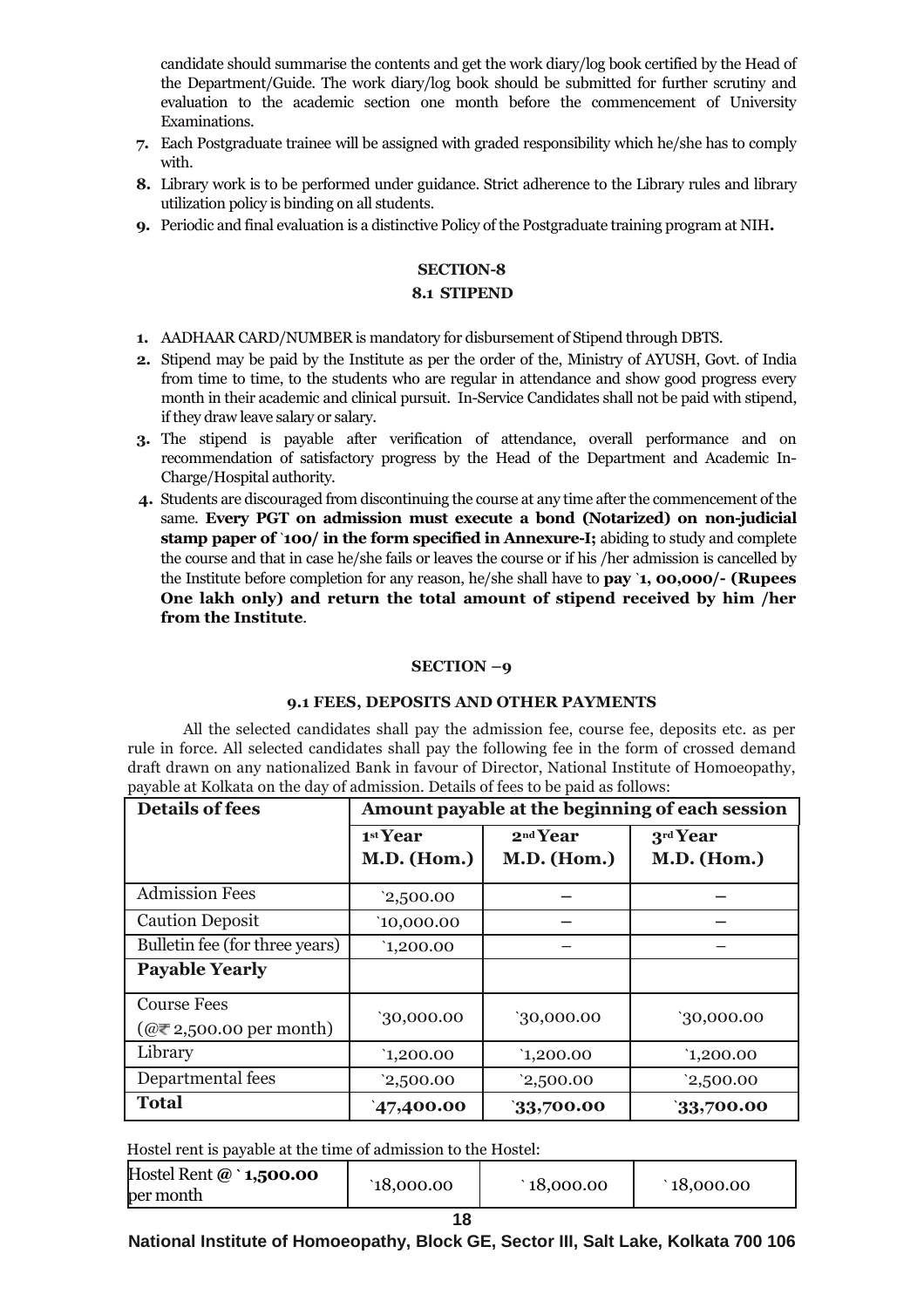#### **NOTES**

- **1.** The above fees are liable for revision and such revision shall be applicable for all. Institute has the right to modify/increase the fees from time to time.
- **2.** Admission fee does not include Hostel Rent. Hostel Rent will be collected separately at the time of admission to the Hostel.
- **3.** The mess expenses and establishment charges as levied by the Hostel Committee constituted from amongst the students are to be borne by the inmates of the hostel apart from the above fees.
- **4.** The fees and other charges including hostel rent once paid shall not be refunded even if a student leaves the Institute for any reason. No correspondence in this matter shall be entertained.
- **5.** The caution deposit shall be refunded to the students without any interest on request when he/she finally leaves the Institute after studies. He/She after the completion of the course could claim for the balance of caution money, if any, after deduction of the charges due, subject to getting clearance from Head of the Department/ In-Charge of the Department, store section, library, hostel in-charge, accounts section and hospital etc. Students must preserve their original fees deposit receipts carefully for cancellation against the refund of the deposit money.
- **6.** The **prescribed annual/term fees shall have to be paid by the candidate(s) at the beginning of every academic year**. Failure to pay the annual fees before the stipulated date shall invite penalty  $\omega$  `100/- per day as late fine.

#### **SECTION-10**

#### **10.1 DISCIPLINE AND DUTIES**

Discipline is essential for every Institute. Hence the following rules are set to guide what can, should or must be done or not to be done to maintain discipline in the Institute by the student(s). **All students shall comply with the Rules, Regulations and general discipline of the Institute**, failing which appropriate administrative and/or legal action shall be initiated against the concerned student(s). Even it may lead to expulsion of the student(s) from the Institute without any further notice or any compensation in lieu thereof.

- 1. Students are expected to behave with dignity and decorum and in conformity with the discipline of the Institute. Students shall strive at all costs to preserve the ethos of the Institute and promote its image and status by their performance, behaviour and conduct.
- 2. All the candidates shall furnish particulars (name/address/contact telephone number(s)/Email ID etc) of their father/ legal guardian for official correspondence and of local guardian to whom Institute will contact in case of any emergency or as and when required. In case there is any change in addresses, they shall inform in writing to the Academic Section immediately for modification in the office records.
- 3. Students shall dress decently and present themselves neat and tidy, whether inside or outside the Institute. Outfit, distracting the attention of others is strictly prohibited. **Students must wear neatly pressed washable Doctor's Apron in the laboratory and in the hospital in OPD/IPD.** He/she must carry the identity card and should be always displayed on the Apron and students shall be equipped with their own, stethoscope and other accessories according to the subject of study.
- 4. Ragging in any form is strictly prohibited in the Institute. Ragging is a cognizable and punishable offence. Broadly speaking Ragging is "Any disorderly conduct whether by words spoken or written or by an act of teasing, treating or handling with rudeness any other student, indulging in rowdy or undisciplined activities which causes or is likely to cause annoyance, hardship or psychological harm or to raise fear or apprehension thereof in a fresher or a junior student or asking the students to do any act or perform something which, such student shall not do in the ordinary course and which has the effect of causing or generating a sense of shame or embarrassment so as to adversely affect the physique or psyche of a fresher or a junior student" . As per order of the Hon'ble Supreme Court of India, "[Writ Petition (Civil) No.656 of 1998 passed and order in 2001], any one indulging in ragging individually or collectively is likely to be punished appropriately and the punishment may include expulsion from the institute, suspension from the institute or classes for a limited period or fine with public apology. The punishment shall also take the shape of: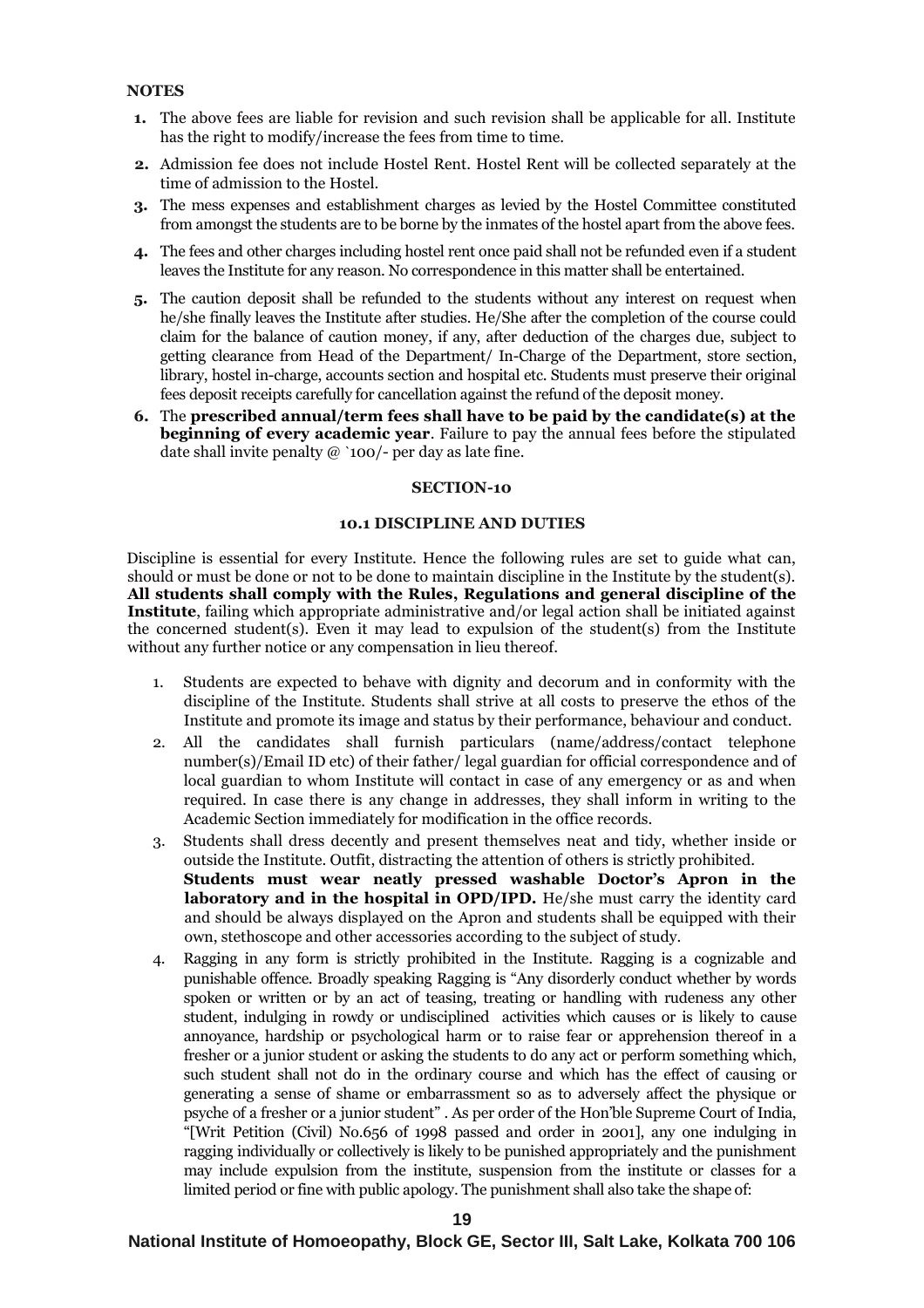- i. Cancellation of admission
- ii. Suspension from attending classes and academic privileges
- iii. Withholding/withdrawing scholarships or other benefits
- iv. Debarring from appearing in any test/examination or other evaluation process
- v. Debarring from participating or representation in any regional, national or international meet, tournament, youth festival, etc.
- vi. Suspension/ expulsion from hostel
- vii. Expulsion from the Institute and consequently debarring from admission to any other Institute.
- viii. Withholding results
- ix. Suspension or expulsion from hostel or mess and the like
- x. Rustication from the Institute for period ranging from six months to two years
- xi. Collective punishment: When the person committing or abetting the crime of ragging is not identified, the Institute shall resort to collective punishment as a deterrent to ensure community pressure on the potential raggers. Legislation governing ragging or any provisions in the Statute/Ordinances shall be brought to the notice of the students/parents seeking admissions. College leaving / course completion certificate issued by the Institute shall have an entry apart from that of general conduct and behaviour whether the student had participated in ragging and/or was punished for ragging."
- 5. **Each student at the time of first admission to the Course and subsequently after promotion to next year must submit anti-ragging affidavit as prescribed by the University Grants Commission in its website, www.ugc. ac.in/oldpdf/ ragging/ gazzetaug2010.pdf and online registration of the antiragging affidavit at www.antiragging.in.**
- 6. No student shall indulge in any act of sexual harassment of any women. Sexual harassment means and includes such unwelcome sexually determined behaviour (whether directly or by implications) as behaviours (whether directly or by implication) as:-
	- (i) Physical contacts and advances; (ii) A demand or request for sexual favour;
	- (iii) Sexually –coloured remarks; (iv) Showing pornography;
	- (v) Any other unwelcome physical, verbal or non- verbal conduct of sexual nature.

A student found guilty of sexual harassment shall be liable to receive the following Penalties:

(1) Warning (2) Written apology (3) Bond of good behaviour (4) Debarring entry into a hostel/campus, (5) Suspension for a specified period of time (6) Withholding results (7) Debarring from examinations (8) Expulsion from the course (9) Denial of admission.

- 7 . Students shall refrain from disfiguring the walls and furniture, and from other objectionable practices. Postering, damaging and/or destroying the property of the Institute either wilfully and/or negligently by any student shall attract severe punishment and penalty of repairing of damage caused by the student concerned. The Director/Institute authority may also impose collective fine on students to make good the loss.
- 8. Students shall refrain from any form of indiscipline and misbehaviour/misconduct leading to unbecoming of members of the medical profession.
- 9. Regular and punctual attendance in academic and patient care related activities is compulsory. Every postgraduate trainee shall at all times maintain devotion to duty. Habitual late attendance/non availability in place of posting in time and leaving the place of posting before time is viewed as conduct unbecoming of members of the medical profession and disciplinary action may be taken against such a postgraduate trainee as decided by the Academic I/C/Director. It is also added that punctuality in attendance is to be observed by a postgraduate trainee at all levels. As per the University ordinance, no candidate shall be permitted to appear in any of the examination of the programme of The West Bengal University of Health Sciences, until and unless he/she puts in minimum attendance in the Institute/concerned department. **Students, whose progress and conduct are not satisfactory, will not be allowed to stay/continue his/her study in this Institute**. Recommending a student's application to appear for any Scholarship/Stipend/award/fellowship University examination shall depend upon his/her satisfactory conduct, academic progress and required attendance.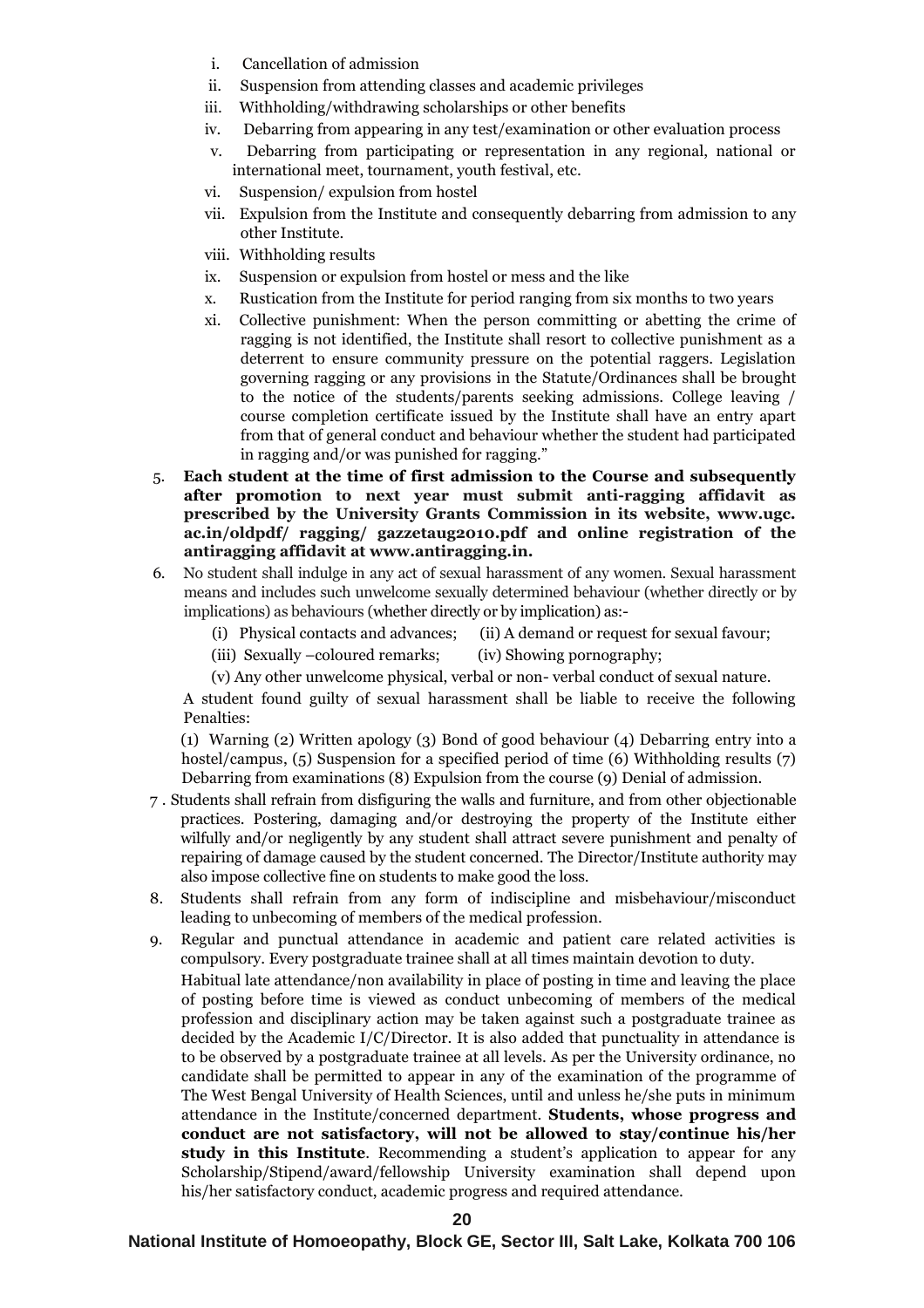- 10. Students shall not be permitted to attend class other than their own, without the special permission of concerned faculty.
- 11. **The students are not allowed to use cell phone in the class/library/ laboratory/administrative office/OPD/IPD/seminars as ring tone of incoming calls from mobile phone distracts the attention of other students as well as the normal functioning of class and administration/seminar/ patient care.**
- 12. Any breach of discipline shall be suitably dealt with. Serious lapses of discipline and conduct shall render the student's name liable to be struck off from the roll of the Institute. If, in the opinion of the Director, a student is not likely to be benefitted by his/her continuing in the Institute or if his/her continuance is considered to be detrimental to the best interest of the Institute, the Director may order such a student to leave the Institute. All fees paid by the student shall be forfeited. The Director's decision in this regard shall be final.
- 13. Students shall not remain absent from duty/classes, other academic and clinical activities without the prior permission of the Academic In-charge/Director. Such absence without leave shall lead to loss of term. Unauthorised absence or irregularity; habitual late coming; disobedience or objectionable behaviour of any kind shall result in expulsion of the student from the Institute.
- 14. A student absenting from the Institute without proper prior permission from appropriate authority of the Institute for more than 10 consecutive days inclusive of Sunday shall be liable to have his / her name removed from the rolls, unless the student satisfies the Director within a week thereafter by assigning valid reasons for absence.
- 15. Possession and/or use of alcoholic beverages; firearms / combustible articles/ explosives or any lethal weapons and/or possession/use of hallucinogenic drugs and smoking in the Institute/hostel/ hospital premises are strictly prohibited. Possessing/ using any addictive agent or narcotic substances in any form; gambling and loitering around; especially under the influence of alcohol is strictly prohibited within the institute premises. Chewing gum, bubble gum, pan, pan masala or ghutkha and spitting on the wall/floor are also strictly prohibited in the Institute premises, anyone found violating them shall be dealt suitable punishment; it may even result in expulsion of the candidate from the Institute without any further notice.
- 16. Care shall be taken to keep the surroundings clean. Waste paper and litter should be confined to dustbin.
- 17. No Society, Union and/or Association of the students shall be formed in the Institute and no outsider shall be invited to address a meeting without the specific permission of the Director.
- 18. In the Institute for any debates and other meetings, the chair shall be taken by a responsible person approved previously by the Director and the subject of the debate shall have to be approved by the Director.
- 19. It is imperative for students to volunteer themselves for Drug Proving. They shall do so under the supervision of senior faculty members.
- 20. Postgraduate student(s) shall be assigned to function as a guide in clinical meetings and journal clubs under the supervision of senior faculty members.
- 21. It is imperative for a Post Graduate student to take active part in Medical camps organised on holidays and/or on weekdays, Research projects/Community health services/Drug proving and contribution of articles to Institute bulletin etc under supervision of senior faculty members of this Institute and/or under any individual authorised by Director for the said purpose. No compensatory off shall be claimed/ allowed for such assignment.
- 22. PGTs could be called for duty at any time of the day and night to attend cases, which require immediate medical care.
- 23. The hostel and mess shall have its own rules and regulations which shall be strictly adhered to. Every student shall observe rules and general discipline of the Institute failing which his/her name is liable to be removed from the Institute rolls. At the time of admission to the Institute, the students and their parents/ legal guardian shall sign a declaration that his/her child/ward shall abide by all the rules and regulations of the Institute.
- 24. Students shall not leave the Institute/hostel premises without proper prior permission from the Director NIH and shall not involve in any activity which is detrimental to the interest of the Institute and/or bring disgrace for the Institute and its authorities, shall not affect his/her studies or studies of other students, at the same time shall not be dangerous to his/her life and/or to the life of any member of this Institute.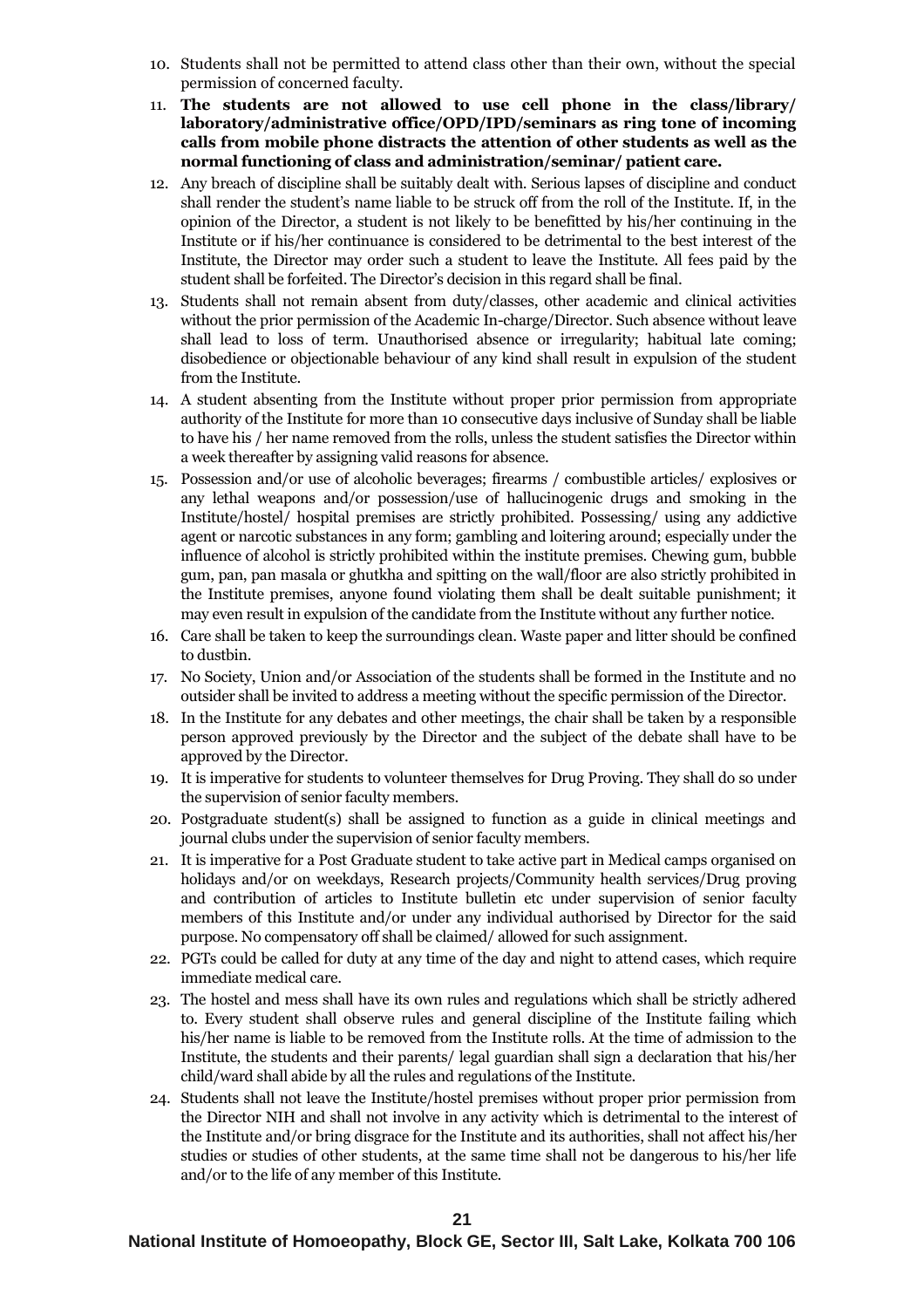- 25. The candidates shall clear all the dues before filling the application form for University examinations, failing which the forms shall not be submitted to the University. Academic certificates, like bonafide certificate etc., shall be issued only after the receipt of 'No Dues Certificate' from the In-charge of the respective sections.
- 26. Any complaints or communications regarding the Institute shall be addressed to the Director, NIH only. No application/letter signed collectively addressed to the authority shall be entertained by this Institute. No correspondence/communication in the way of letters /complaints individually or collectively shall be sent to the higher authority directly without prior permission of HOD/Director. He/she shall not meet any political person(s)/give interview to any media or invite any media personnel to the institute premises without proper prior knowledge of the Director/Institute Authority. Any student infringing this rule shall be dealt by appropriate disciplinary action as decided by Director.
- 27. The Institute attaches equal importance to punctuality, conduct, discipline and studies. Parents and students shall have to extend their fullest co-operation by adhering to the code of conduct formulated by the Institute from time to time. Each trainee shall at all times maintain devotion to his/her assigned academic and clinical duty; and do nothing which is unbecoming of a medical student.
- 28. Students shall not interfere in any way with the studies of other students. They shall be polite to fellow students and workers of the Institute. Misbehaviour with any of the staff members (teaching or non-teaching) of the Institute shall be dealt seriously.
- 29. Every student on admission shall get an identity card, which he/she shall produce whenever demanded. The identity card shall have to be surrendered after completion of course for getting clearance from the Academic section on course completion.
- 30. For all legal matter/ legal proceedings in respect of any matter(s) claiming or disputes arising out of rule/provisions of this Institute, it can be initiated only at Kolkata (West Bengal) and Courts at Kolkata which shall have sole and extensive jurisdiction.
- 31. Students shall use only refined and decent language in the Institute premises. They shall not shout and disturb the silence and decorum of the institute.
- 32. Strict adherence to the internet utilisation policy shall be binding for all students.
- 33. All admissions in this Institute shall be provisional. The Director may at any time before completion of the post graduate course either by his own motion or on the application of any person after due and proper enquiry and after giving the person one week time from the date of the receipt of the show cause notice to submit written explanation and or a personal hearing, order the cancellation of admission to the M.D. (Hom.) course. If in the opinion of the Director, such candidate who had furnished false, fabricated/tampered documents or incorrect information and/or is found to have concealed or withheld any information at the time of admission to this Institute and/or on later dates, shall be dealt with as per law. Practice of unfair means during any part of the training would lead to serious consequences including legal proceedings. If Director/Departmental Head understands that the candidate is involved in any activity that can affect the image/reputation of the Institute or any misconduct with faculties/ seniors/staff/patients and/or putting signature for someone other than himself/herself in the attendance register or arranging someone to put signature on behalf of himself/ herself in his/her absence in the attendance register in the class/during performing duty in hospital/department, appropriate disciplinary/legal action will be initiated against the candidate. At the same time tampering any official documents shall attract the same penalty. Any other action that may be considered appropriate by the Director of the Institute shall also be taken against him/her which may include criminal prosecution. The admission shall be automatically cancelled forthwith irrespective of the stage at which the error is discovered.
- 34. The Institute shall not hold itself responsible for debts incurred by the students and getting involved in illegal/immoral activities. Any student(s) found getting involved in such illegal/immoral activities shall be dealt with by appropriate disciplinary action as deemed fit.
- 35. The Institute cannot stand as guarantee for any kind of loan provided by anyone to any student of the NIH. Loans sanctioned to any student, and recovery therefrom is the sole and complete liability of the loan providing authority. Institute will not entertain any correspondence in this regard.
- 36. Function/parties shall not be arranged by the students without permission. For all functions/parties (within and/or outside Institute/hostel premises) involving members from both hostels/college, permission shall be obtained from the Director through the Hostel In-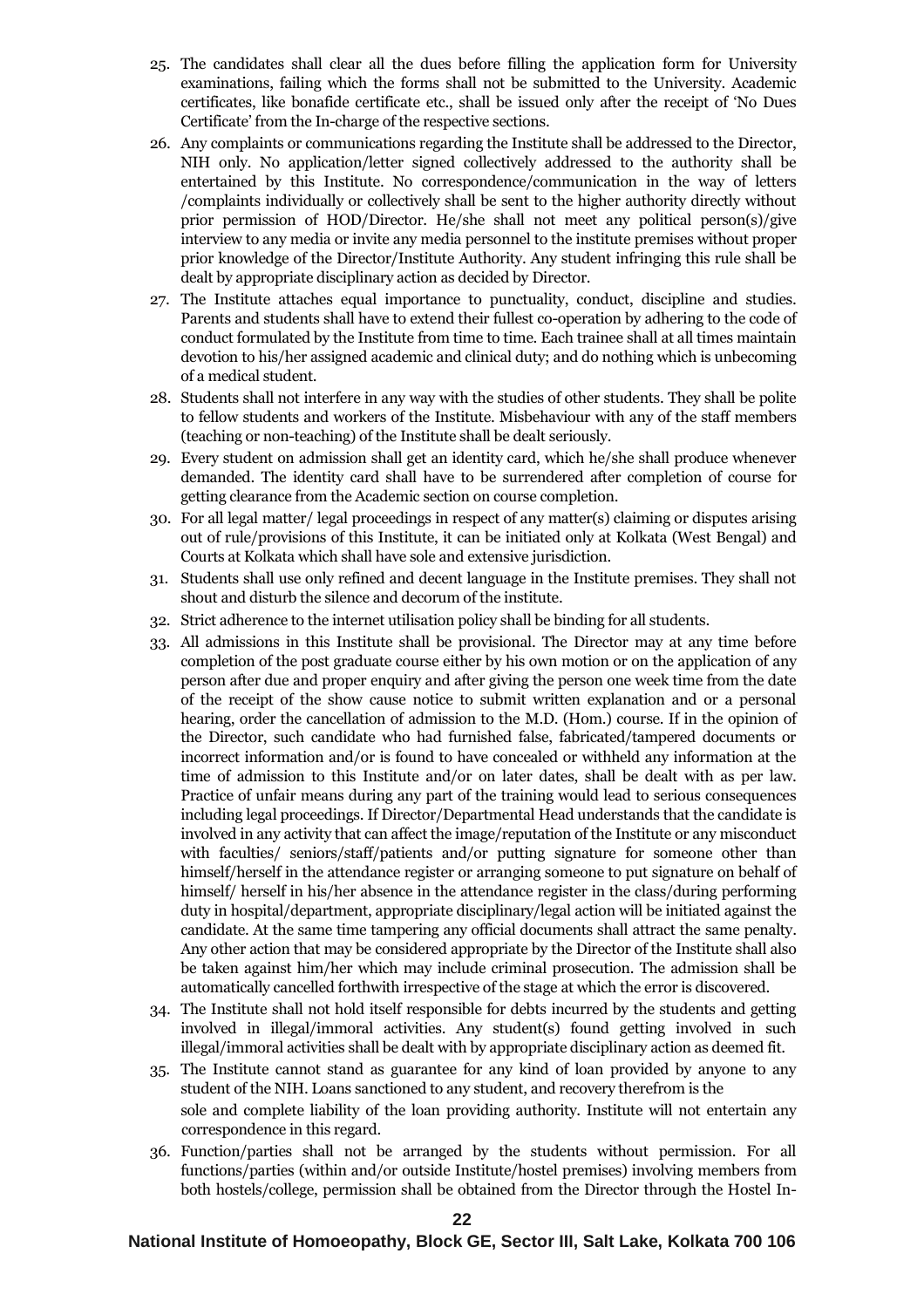charge/Academic In-charge. A senior member of the staff shall be present at all such functions/parties. The function/parties shall be over by 09.00 p.m. loud music and unwanted noise shall have to be strictly prohibited in the Institute premises as it will cause inconvenience to the patients staying at in-patient department and inhabitants of the neighbouring private and Govt. residential colonies.

- 37. The Institute library has many books on various subjects and the student may borrow books from the library as per library rules. Strict discipline shall be maintained within the library. No one shall carry any bag/packet/personal belongings/books inside the library and at the same time shall not damage the library books or take away books/ journals without proper permission from appropriate authority of the Institute library. At the same time each library user shall take care so that others do not get distracted from their studies in the library due to his /her activities inside the library or within reading room. *Any damage caused to books/journals/property of the Library by the PGTs/students shall be dealt seriously*.
- 38. **The academic section will cater to the various academic needs of the students between 2.00 p.m. to 4.00 p.m. on working days only.**
- 39. The fees and other charges including hostel rent once paid shall not be refunded even if a student leaves the Institute for any reason. No correspondence in this matter shall be entertained.
- 40. The prescribed fees for the term shall be paid at the beginning of every academic session. Failure to pay the term/annual fees on or before the stipulated date shall invite suitable financial penalty.
- 41. No Postgraduate student is allowed use the roof top of the Institute and hostel buildings or climb/use any portion of the building which may cause any life threat for the individual student.
- 42. Candidates are required to follow the rules and regulations of the Institute by word and spirit and should also abide by the regulations of the University. They shall obey the instruction of the Director/Academic In-charge/Deputy Medical Superintendent/ other faculty members during their training along with instruction of their respective HODs and other Departmental/Section In-charge. Any student infringing this rule shall be dealt by appropriate disciplinary action as decided by Director, NIH.
- 43. No candidates individually and/or collectively interfere and/or prevent the normal functioning of academic activity; general administration and/or functioning of hospital (OPD/IPD) affecting patient care. If anybody attempts to violate this, appropriate administrative and/or legal action shall be initiated against the concerned student(s), and even it shall extend to termination of studentship from this Institute.
- 44. Candidates from BIMSTEC countries sponsored by ICCR admitted for M.D. (Hom.) course in this Institute shall not be permitted to indulge in any activities or otherwise which are detrimental to the interest of this Institute and against the law of the land. Any student infringing this rule shall be dealt with appropriate legal and disciplinary action as decided by Director, NIH.
- 45. Breakage register is maintained by the different departments and Hostel In-charge. Student can claim the refund of balance amount from the caution money after the completion of the course. The balance of caution money, if any, after deduction of the charges due shall be refunded and the refund shall be made on completion of course, subject to clearance from respective HOD/In-charge.
- 46. Student who passes out after completion of the course can claim the refund of caution money within one year from the date of passing and has to produce the original receipt issued by accounts section of this Institute at the time of admission, failing which no application shall be entertained except in special circumstances beyond the control of the candidates. At the time of refund of caution money, a candidate shall be required to produce a 'No Dues Certificate' in prescribed proforma available with the Academic Section. Caution money shall be refunded only after completion of M.D. (Hom.) Course.
- 47. Every student shall familiarise himself/herself with the rules and regulations laid down by the Institute and also formulated and announced by the Director, NIH from time to time.
- 48. In all matters, whether covered or not in the existing rules, the decision of the Director, NIH shall be final.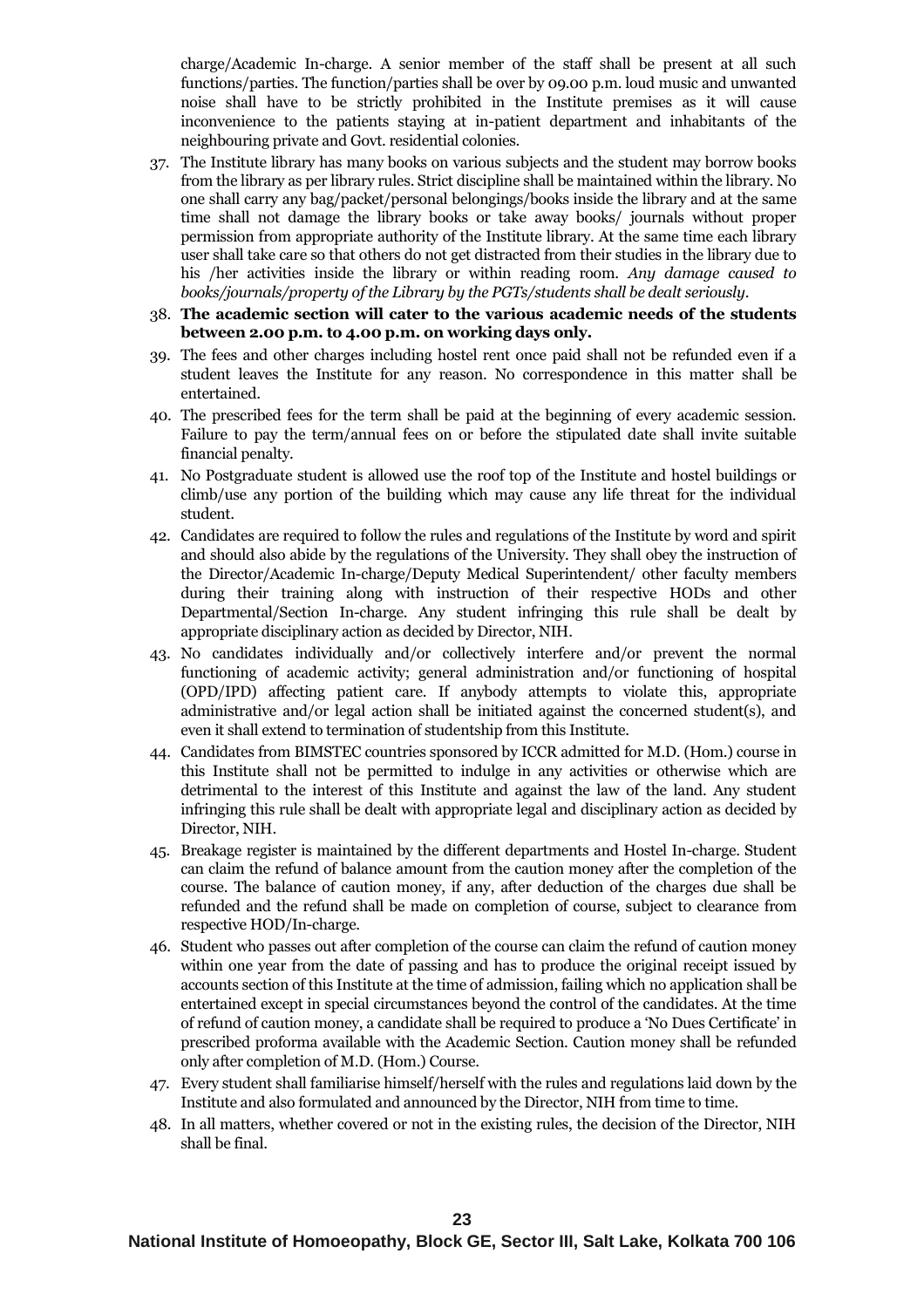- 49. The rules are subject to change in accordance with the decision of the Institute from time to time. The Director, NIH reserves the right to make any addition to or omission from or alteration in the above rules and regulations including fee structure without prior notice.
- 50. **Admission to the M.D. (Hom.) course in this Institute shall be treated as consequential of acceptance of rules and regulations mentioned above which was thoroughly read and understood by the student and also his/ her father/legal guardian.**

#### **10.2 GENERAL RULES OF THE HOSTEL**

- 1. Institute is having its own hostel building for both boys and girls. Allotment of seats shall be made only on availability basis. Institute reserves the right to refuse hostel accommodation to any candidate. The residents of the hostel shall follow the hostel rules strictly as given below.
- 2. The students at the time of admission to the hostel shall show the receipt (s) of the hostel fee and room rent paid to the Hostel In-charge to his/her satisfaction and unless and until it is done, the occupancy of any accommodation within hostel shall not be allowed.
- 3. Every candidate seeking admission to the Institute hostel shall make an application in duplicate at the beginning of the academic session in the prescribed application form available with the Hostel In-charge.
- 4. Seats in Hostel are allotted on the basis of the criteria / procedure laid down by the authorities from time to time. The Hostel In-charge shall allot the seats to the students (depending on the size of the room) as per his/her discretion. In the event of any dispute/problem, the decision of the authority shall be final. No change of room shall be allowed after its allotment and any change shall be made as per the discretion of the Hostel In-charge.
- 5. **No claim for single room or preference for room or roommate shall be considered.**
- 6. All out-station candidates, at the time of admission shall furnish particulars [name/ address/contact telephone number(s)] of their local guardians to whom Institute shall contact in case of emergency or otherwise intimation could be sent whenever the parents/legal guardian could not be contacted. **The local guardian must be a responsible person; he/she shall not be any faculty/employee of this Institute and/or any student who is pursuing his/her studies in this Institute or in any other Institute.** Students joining the Institute from Foreign Countries/outside States/ Union Territories shall be given preference in allotment. The allotment to the local candidates shall be considered on merit basis in each case by the Institute authority.
- 7. Hostel inmates shall maintain the notified hostel/mess timings. No food shall be served after such announced timing. No food shall be provided to be consumed inside the hostel rooms. The boarders shall take the food in the dining hall of the hostel only. Dining in the hostel mess (meals) shall be compulsory for all boarders. Cooking in the hostel by hostel inmates is strictly prohibited and under no circumstance private preparation of food in their respective rooms is permitted. Anyone found violating this rule shall be penalised accordingly. They shall also have to abide by any other orders issued by the authority of this Institute as regard to hostel rules from time to time.
- 8. Silent hours of the hostel shall be maintained between 9 pm to 7 am. During this time there must be perfect silence in the hostel. During study hours of the hostel in the evening, no one is allowed to enter any room other than the allotted one and/or shall not disturb study of any other student.
- 9. Indulgence in any misconduct, violence or ragging collectively or individually in any form shall render themselves liable to cancellation of their allotment as well as disciplinary action as deemed fit.
- 10. Students shall be responsible for cleanliness of their rooms and their personal belongings, bathrooms, corridors and surrounding areas and other areas of common use; and particular attention shall be given to flushing. It shall be ensured that water is not splashed all over the bathrooms; and rooms are kept neat and clean. Students shall not throw litter in the areas surrounding the hostel. Waste materials, waste paper and litter shall be consigned to dustbin placed inside the hostel for this purpose.
- 11. Each boarder shall check the furniture and electrical fittings in his/her room at the time of occupation and take over the furniture and fittings in writing which shall be returned at the time of vacating the room. Residents shall be held fully responsible for any loss or damage to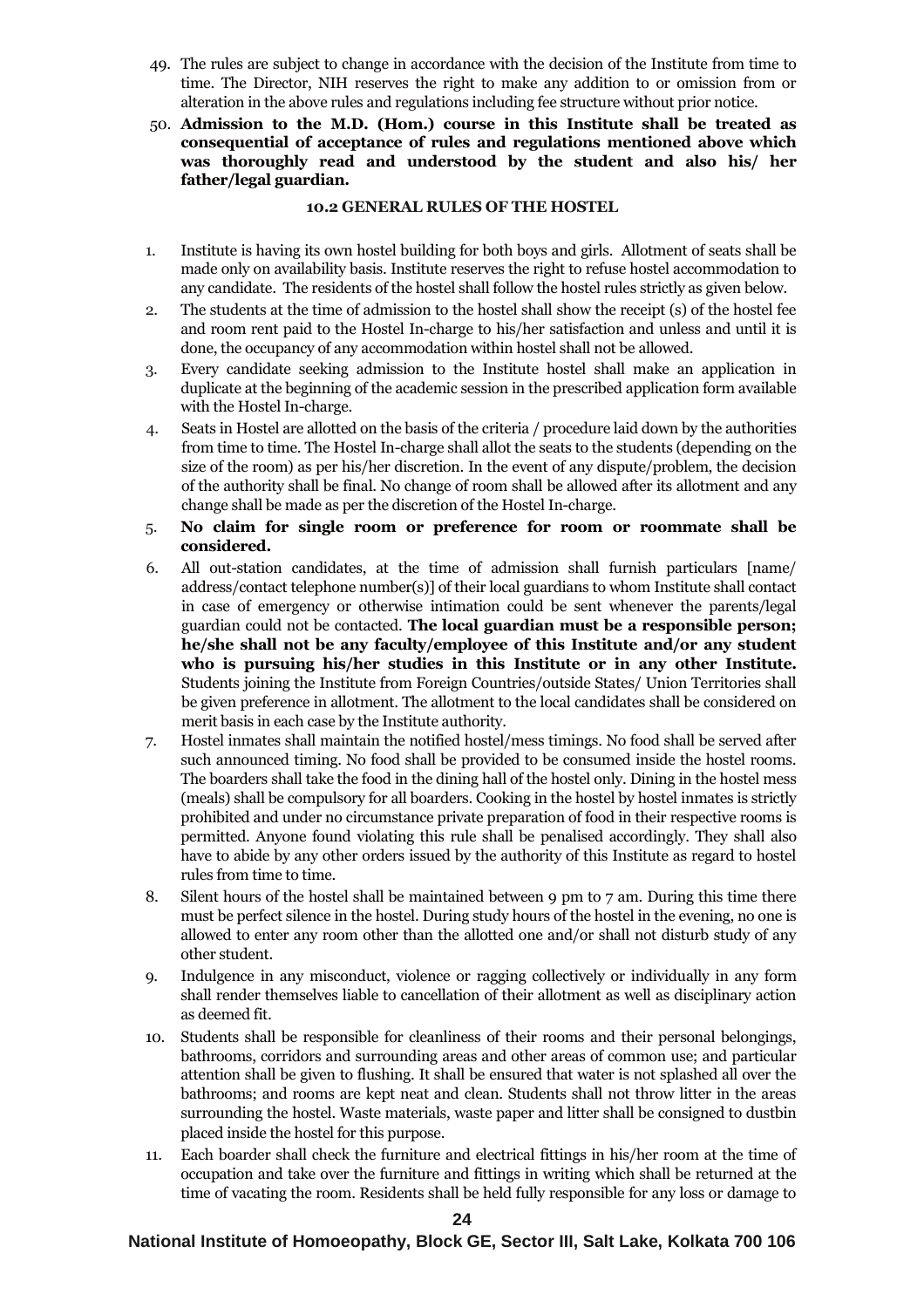the electrical fittings and furniture etc., in their room(s).Any loss or damage shall be borne by concerned boarder as assessed by the Stores Officer/ Hostel In-charge.

- 12. **No electrical /civil alteration in the room shall be allowed**. Use of heater/tape recorder/refrigerator/any other electrical devices and unauthorised electrical gadgets shall not be permitted in the rooms. Any tampering with electrical fixtures shall be treated as wilful damage to the hostel property. Accordingly, necessary disciplinary action against the candidate shall be taken as decided by the Institute authority.
- 13. All lights and fans shall be switched off before leaving the room, failing which fine shall be imposed for each item found to be switched on, when the room is locked.
- 14. Hostel Inmates in their own interest are advised not to keep any expensive items/gold jewellery or any other valuable commodity with them in their rooms. They shall take due care of their belongings and deposit money in the Bank. Authority shall not be responsible for any loss / theft etc. of any articles/belongings of the boarders by any means. Students shall keep their belongings locked and shall lock their rooms when they go out. Any loss of property shall be reported to the Hostel In-charge immediately. However, the hostel authorities shall not be responsible for any loss of properties of the inmates.
- 15. Each boarder shall sign in the attendance between 07.30 -08.00 pm under supervision of the Monitor/Monitress. Attendance Register will be available with the security personnel posted at hostel gate that could be checked by the Institute authority as and when required.
- 16. Hostel inmates shall render themselves liable to cancellation of their allotment, without calling for further explanation, if found, absent from hostel unauthorisedly or attendance in the hostel is found poor.
- 17. Hostel inmates shall intimate the Monitor/Monitress /Hostel In-charge prior to their absence. Room keys shall be handed over to the Hostel In-charge while going on vacation/leave.
- 18. Subletting the room shall not be allowed. In case of subletting, the allotment of the room shall be cancelled forthwith and at the same time a penal rent of  $@$  `200/- per day shall be charged from the student from date of allotment.
- 19. **Guests/visitors shall not be allowed to stay within the hostel premises** or enter inside the room of the inmates. No student shall bring guests/visitors to his/her room. Guests shall be allowed to visit the students only during specified visiting hours, notified from time to time. Unauthorised persons/salesmen or outsiders shall not allowed to enter the hostel premises. **No student shall permit any stranger / friend / relative / unauthorised person to stay in his / her room** even for a short period and if found so, shall be liable for serious action against him/her including expulsion from the hostel. Any unauthorised person found inside the hostel premises shall tantamount to **trespassing** and criminal proceedings shall be initiated against that individual as per law of the land.
- 20. Every student before admission to the hostel shall give an undertaking that he/she shall not keep any unauthorised person in his/her room; and that if he /she is found keeping such a person, he /she shall be liable for disciplinary action.
- 21. Registers shall be maintained in the Visitors' Room. All particulars of the guests and visitors shall be entered in the register including names, addresses, whom to visit, purpose of visit, and statement of check in and checkout timings etc. Institute authority will carry out surprise checks to ascertain that no visitors/parents have entered and stayed in the hostel unauthorisedly.
- 22. The Institute reserves the right to deny entry into the hostel to visitors if their visit is likely to disturb the peace and law and order situation of the hostel.
- 23. Students should live decently in the hostel so as to cause no disturbance to the neighborhood. If any complaint is received from neighbours, the authority will take strict action against the concerned student(s).
- 24. **The inmates shall reach the hostel within stipulated time** i.e. 07.00 pm. He/ She must sign the register on entry, kept for the purpose, mentioning the cause of delay if he/she comes late or cause of going out after the prescribed timing, which will be checked periodically. Outings and shopping must be intimated to the concerned authority and prior proper permission must be obtained with statement of check out and check in timings, failing which appropriate disciplinary action shall be initiated against the concerned student(s).
- 25. No inmate of the hostel shall be absent from the hostel without the written permission of the Hostel In-charge. Hostel inmates wishing to visit friends or relatives allowed by the parents,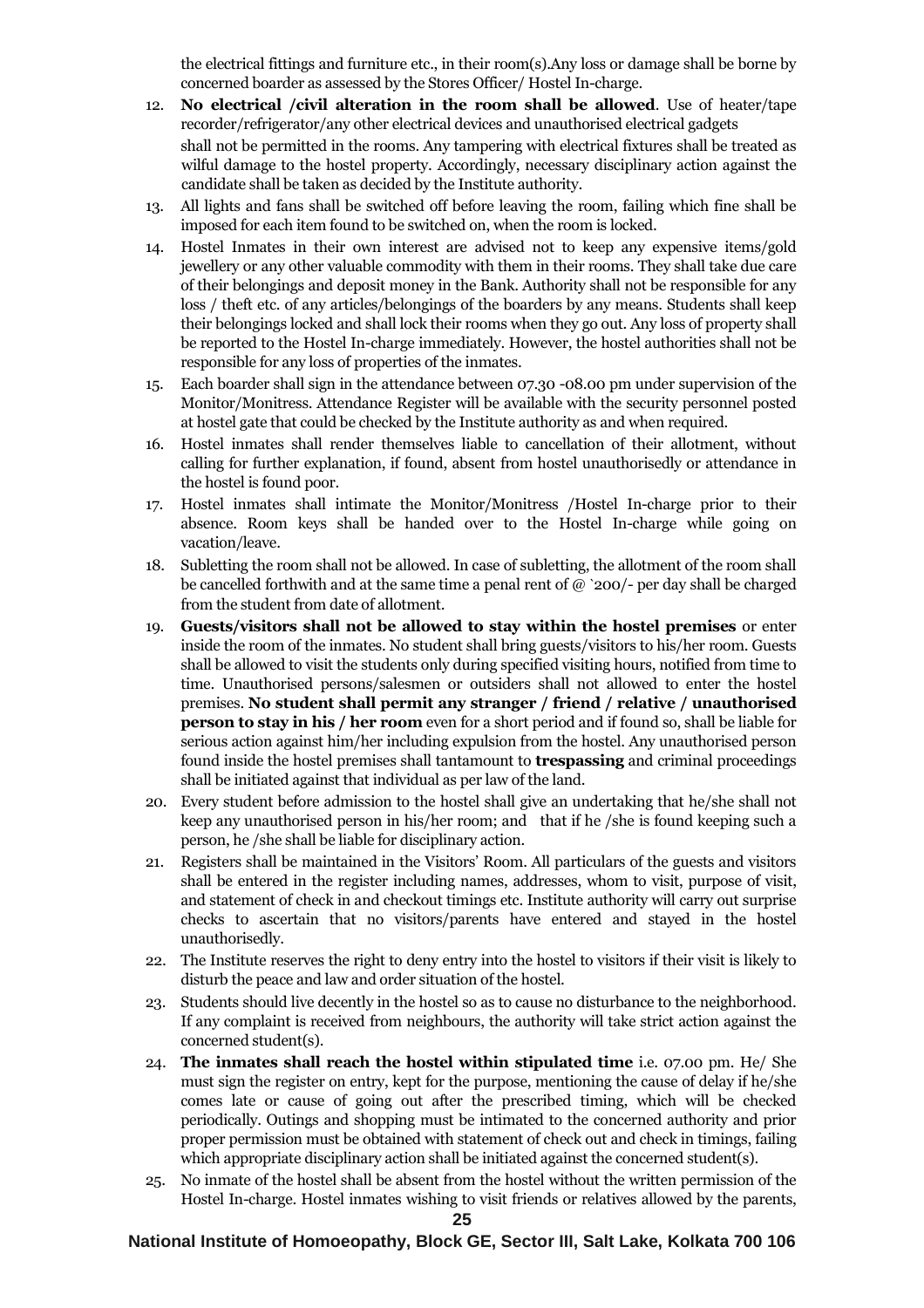even on holiday, shall obtain the prior written permission of the Hostel Incharge well in advance. On such days, the student must return to their hostel before 07:00 pm. Hostel inmates wishing to absent themselves from the hostel after closing time of gate (07.00 p.m.) except on duty, shall obtain permission from the Hostel Incharge stating where they will be going and when they shall be back in the hostel. If the rule is not observed by the hostel inmates, the consequences and responsibilities are entirely of the parents.

- 26. Girls' hostel is out of bound for all male students. No male student shall visit the Girls' hostel. At the same time Boys' hostel is out of bound for all female students. No female student shall visit the Boys' hostel.
- 27. Every student admitted to the hostel shall maintain discipline. All disputes/ misunderstandings that might occur are to be settled amicably. Under any circumstances, when a student/ group of students face any difficulty in the interpersonal relationship which cannot be settled mutually, it shall immediately be reported to the Hostel Monitor/Monitress who shall try to settle the problem, failing which the matter would be referred to Hostel Incharge. Under no circumstances, students shall resort to physical assault amongst themselves or with others.
- 28. Each student shall leave the hostel early to reach the class in time. No student shall stay back in the hostel during college hours except on study leave. Those who have fallen sick may, however, stay back in the hostel with written permission of the concerned Physician/ Medical Officer/RMO of NIH stating that he/she required bed rest.
- 29. A Hostel Committee shall be formed each year where a Monitor/Monitress shall be selected by all boarders. One representative from each batch selected by the concerned batch shall be member of the Committee deal the entire matter of the hostel mess and their problems in consultation with Hostel In-charge. Boarders shall share the duties in running their mess economically and keeping their hostel clean. The Hostel Committee shall check the furniture and electrical fittings available in the dining hall and the rooms kept for common uses at the time of taking over the charge from the previous Committee and take over the furniture and fittings in writing which shall be returned at the time of dissolution of the said Committee. The Committee shall be held fully responsible for any loss or damage to the electrical fittings; furniture etc., in these room(s). Any loss or damage shall be borne by the boarders as assessed by the Stores Officer/Hostel Incharge. Students shall not waste food or water. Wastage and lavishness are to be avoided. 30. Defacing and sticking papers on the wall and doors of the hostel is strictly prohibited. No students shall spit on the walls, corners and/or damage the floor. The boarders of respective rooms shall be held responsible for any such activity in and around their rooms. The boarders shall not remove any property from the dining room, common room or the visitors' room to their own rooms. Each boarder has to take care that the corridors of the hostel are clean for free movement and no two wheelers are parked or no items shall be kept there by which it could cause inconvenience for inmates for free movement in case of any emergency.
- 31. Students shall use only refined and decent language in the hostel premises. They shall not shout and disturb the silence and decorum of the hostel and mess.
- 32. Students shall be responsible for all hostel property individually and collectively. Any loss to hostel property shall be recovered from the persons responsible for such loss.
- 33. Problems with the cooks, mess boys etc or cooking should be brought to the notice of the Hostel In-charge immediately. Students are not permitted to take any direct measures. The kitchen, dining hall shall have to be kept in clean and hygienic condition. **Mess shall not be divided on any basis.**
- 34. None of the inmates shall create any disturbance or nuisance for the fellow inmates by rushing about in the staircases/corridors and playing Radios/TV/VCDs/DVD Player/ Stereos/ Noisy Games/ Musical Instruments etc. which are likely to disturb other students at study hours and late hours during the night.
- 35. Boarders shall make their rooms available for repair, maintenance and for inspection by Hostel In-charge/Institute authority whenever necessary.
- 36. Boarders shall treat their fellow boarders, college staff, hostel staff with dignity and decorum.
- 37. No meeting or gathering of the residents for political purposes shall be allowed to be held inside the hostel. Only the person, who has been duly allotted accommodation in the hostel, shall have the right to use the particular room allotted to him/her.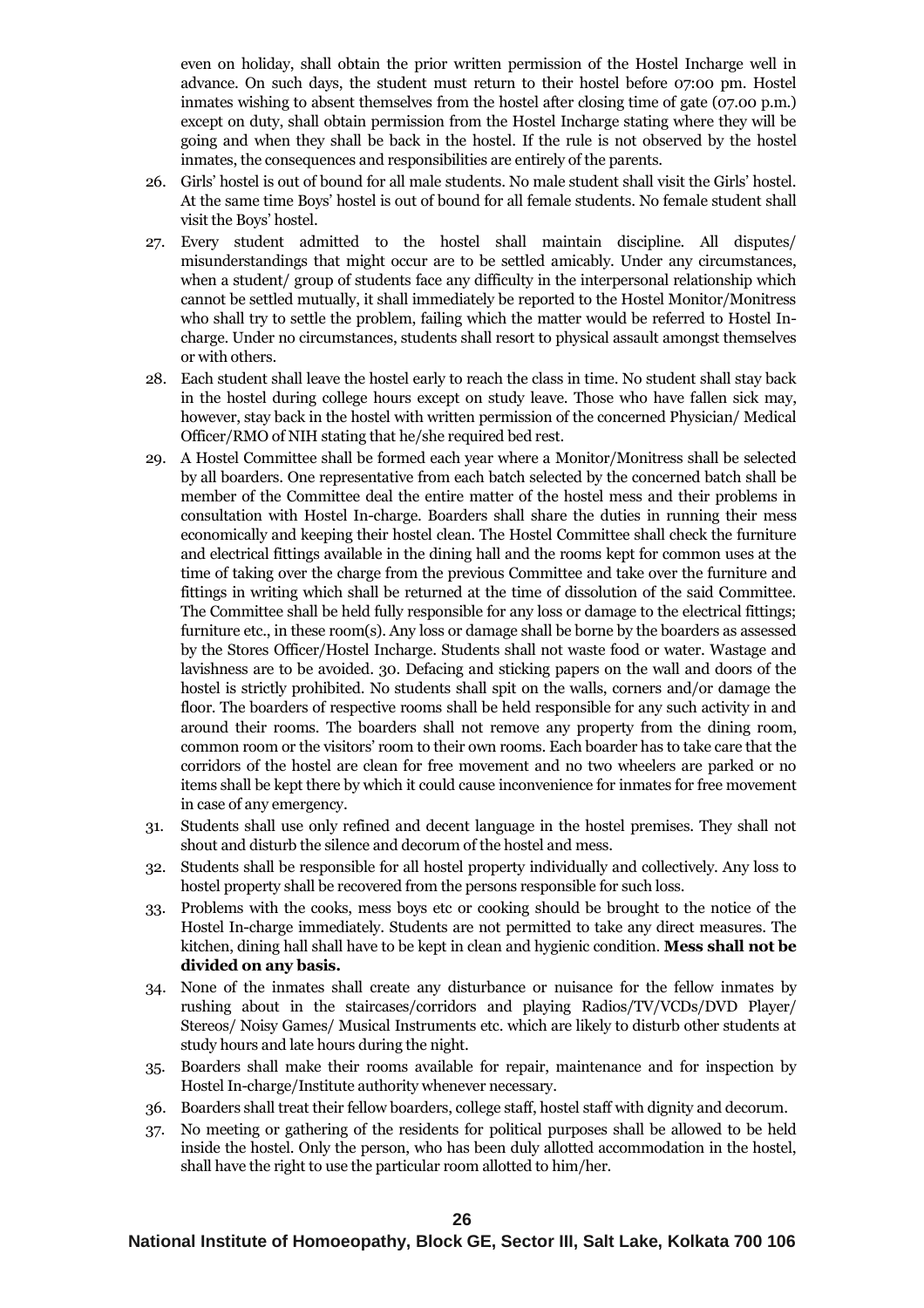- 38. Parent /legal guardian are expected to produce a list of probable visitors of the student with specimen signature and photographs of the probable visitor along with those of their own. If parent / guardian are not able to produce this immediately on admission they are expected to send it to the Hostel In-charge at the earliest. In case of female students, nobody other than those authorised by the parent/guardian, shall be allowed to meet the candidate. Only persons from the authorised list who bring letter from the parent / guardian shall be permitted to meet her.
- 39. The students must hand over the room allotted to him/her at the end of the academic year in the same condition in which it was taken over by him/her.
- 40. Illness and minor ailment must be reported to the Monitor/Monitress/Hostel In-charge as early as possible.
- 41. Each boarder shall be supplied with one cot, one reading table, one chair and one rack or shelf for keeping books. Tube-light and fans as per requirement will be provided by the Institute. The students shall bring his/her own beddings and clothes and any other article for his/her personal use during his/her stay in NIH hostel.
- 42. The Institute shall provide hostel accommodation only for the duration of the course i.e. exactly 36 months from date of joining. After completion of the course duration, the boarder must vacate the hostel. At the same time fine will be imposed for number of days he/she overstayed at the rate of ` 200/- per day after completion of the M.D. (Hom.) course. The period of overstay in the hostel shall be indicated in the course completion certificate. Plea like delay in University examinations will not be considered. **Clearance Certificate shall be issued to the boarder only after taking over the possession of the vacant seat allotted to him/her along with room key.** In case of failure to vacate the room, Hostel In-charge will issue the eviction order and will get it vacated in presence of Administrative Officer and Security Officer of NIH and no Clearance Certificate shall be issued.
- 43. Outdoor and indoor games will be permitted in the hostel as decided by Hostel Committee in consultation with Hostel In-charge without disturbing the discipline of the hostel and study of other boarders. Playing cards or playing roller skates are strictly prohibited in the hostel. Anyone found doing this be dismissed from Institute Hostel.
- 44. All the residents shall have their identity cards issued by the Institute and stamped (indicating he/she is a boarder) on joining the hostel and he/she shall produce the same on demand. The residents shall produce the same at the time of entering or coming out from the hostel to the security personnel appointed by the Institute at the hostel gate.
- 45. All hostel representatives and monitor/monitress must ensure that proper discipline is being maintained by their fellow boarders in the hostel and/or no visitor(s) has/ have entered or are staying in the hostel premises. They should also ensure that no boarder reprimands any hostel, mess and college employees working in the hostel. Such cases should be immediately informed to the Hostel In-charge for proper action. Any student who has been found guilty of violating these rules and regulations shall be liable to punishment to the extent of termination of his/her studentship of this Institute.
- 46. The Hostel In-charge /Institute authorities, in the interest of Hostel/Institute, reserves all rights to direct/ issue order to any boarder or all the boarders to vacate the hostel or cancel the accommodation of the students with immediate effect without disclosing/ mentioning any reason thereof. However, the discretion will be used judiciously.
- 47. The Director, NIH reserves the rights of making any addition to or omission from or alteration in the above hostel rules and regulation without prior notice which shall be made applicable for all residents of the hostels. In all matters related to hostels, whether covered or not in the existing rules, the decision of the Director, NIH shall be final.
- 48. **Getting accommodation in the Hostel of this Institute shall be treated as consequential to acceptance of all the rules and regulations mentioned above which was thoroughly read and understood by the student and also by his/her father/legal guardian.**

#### **SECTION-11**

#### **11.1 Indiscipline / Misconduct**

**Indiscipline / Misconduct**: Any act/conduct/behavior or any short of violation/defiance of any instructions/regulations of the Institute shall be construed as misconduct. The definition of misconduct is not exhaustive but inclusive of any act which, according to the authority is contrary to the standard norms, regulations, and discipline of the Institute.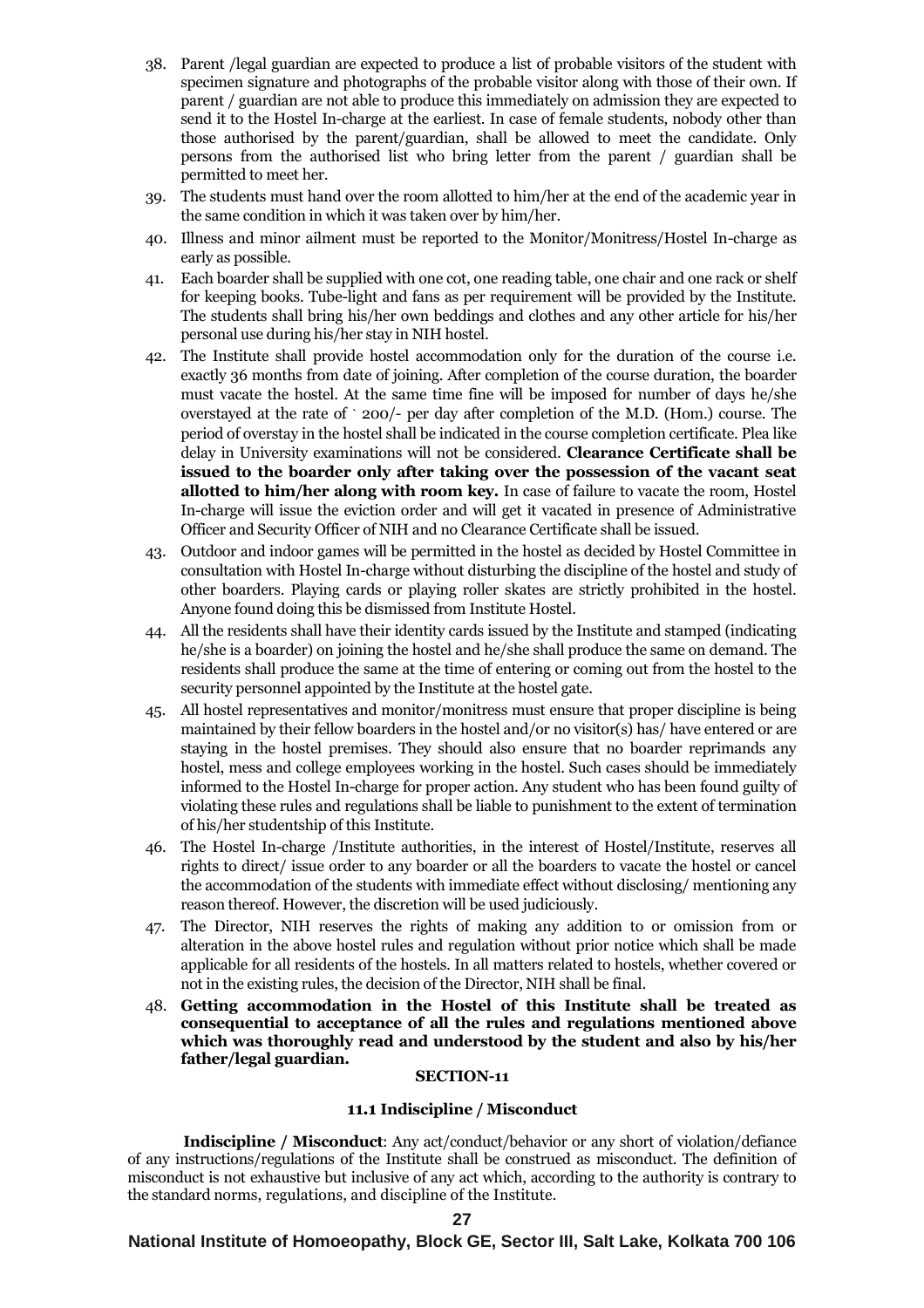# **ANNEXURE - 1**

# **BOND BY STUDENT**

### **[To be executed by all the candidates provisionally selected for admission to M.D. (Hom.) Course (Session 2021-2024) on ` 100/- Non Judicial Stamp Paper; NOTARISED]**

|                  | provisionally selected for Postgraduate Degree in M.D. (Hom.) Course 2021-2024 in the subject of             |  |
|------------------|--------------------------------------------------------------------------------------------------------------|--|
|                  |                                                                                                              |  |
|                  |                                                                                                              |  |
|                  | undertake to complete the said course as per the requirement of the University/Institute. In the event of my |  |
|                  | leaving the studies in between at any point during the course without completion of the course I bind myself |  |
|                  | to National Institute of Homoeopathy, Kolkata, for payment to the National Institute of Homoeopathy of a     |  |
|                  | sum of `1, 00,000/- (Rupees One Lakh only) over and above refund of the entire amount received as stipend    |  |
| up to that date. |                                                                                                              |  |
|                  |                                                                                                              |  |

#### **Date:** Full Signature of the candidate

**Station:**

Signed by the above bounden in presence of:

# **WITNESS SURETIES**

1. Signature: 1. Signature: 1. Signature: 1. Signature: 1. Signature: 1. Signature: 1. Signature: 1. Signature: 1. Signature: 1. Signature: 1. Signature: 1. Signature: 1. Signature: 1. Signature: 1. Signature: 1. Signature

**Name and address in full Name and address in full**

2. Signature: 2. Signature:

**Name and address in full Name and address in full**

**N.B: Witness and Sureties (four individuals) should be preferably by Permanent Gazetted Officers or individuals having landed properties in their name or individuals in full time permanent service with PAN.**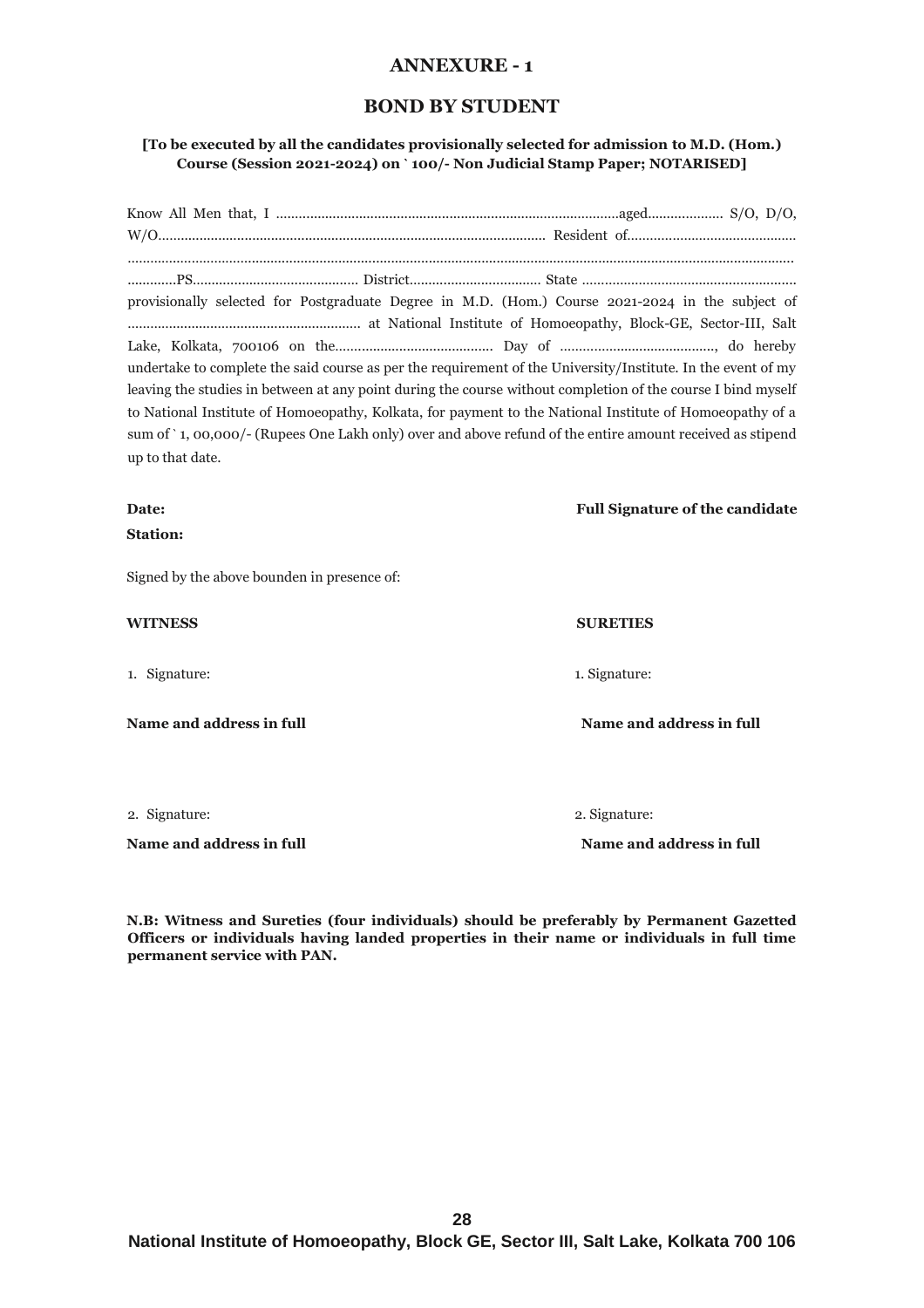#### **ANNEXURE-2**

#### **MEDICAL CERTIFICATE**

(**To be filled in, not below the rank of Civil Surgeon/Chief District Medical Officer of a District General Govt. Hospital, to be submitted by the candidate at the time of counselling/admission)** Signature of the applicant (in full) Does the applicant to the best of your judgment suffer from any defect of vision?  **Yes/No** Can the candidate to the best of your judgment readily distinguish the pigmentary colours? **Yes/No** I do hereby certify that I have personally examined Dr. whose signature is given above, a candidate for admission to M.D. (Hom.) course at National Institute of Homoeopathy, Kolkata and cannot discover that he/she has any disease, constitutional affection of bodily infirmity expect Son/Daughter/Wife of Mr. resident of Village/Town PS  $\begin{tabular}{c} \bf District \end{tabular} \begin{tabular}{c} \bf{D} is true \end{tabular} \begin{tabular}{c} \bf{D} is true \end{tabular} \begin{tabular}{c} \bf{D} is true \end{tabular} \begin{tabular}{c} \bf{D} is true \end{tabular} \end{tabular} \begin{tabular}{c} \bf{D} is true \end{tabular} \begin{tabular}{c} \bf{D} is true \end{tabular} \end{tabular} \begin{tabular}{c} \bf{D} is true \end{tabular} \begin{tabular}{c} \bf{D} is true \end{tabular} \end{tabular} \begin{tabular}{c} \bf{D} is true \end$ 

I do consider/do not consider this a disqualification for admission to MD (Hom.) course at

National Institute of Homoeopathy, Kolkata. His/her age according to his/her own statement is

years and as per his/her appearance he/she is about \_\_\_\_\_\_\_\_\_\_\_\_\_\_\_ years.

#### **Marks of Identification:**

**i.** 

**ii.**

Place-

Date-

Civil Surgeon/Chief District Medical Officer Name and designation, official seal

Note: 'Persons with disabilities' as defined by MCI, i.e., 50-70% loco-motor disability involving the lower limb(s) only. Blind including colour blind, deaf & dumb candidates are not eligible for the Course as per NCH norms.

N.B- Words not applicable may be scored through.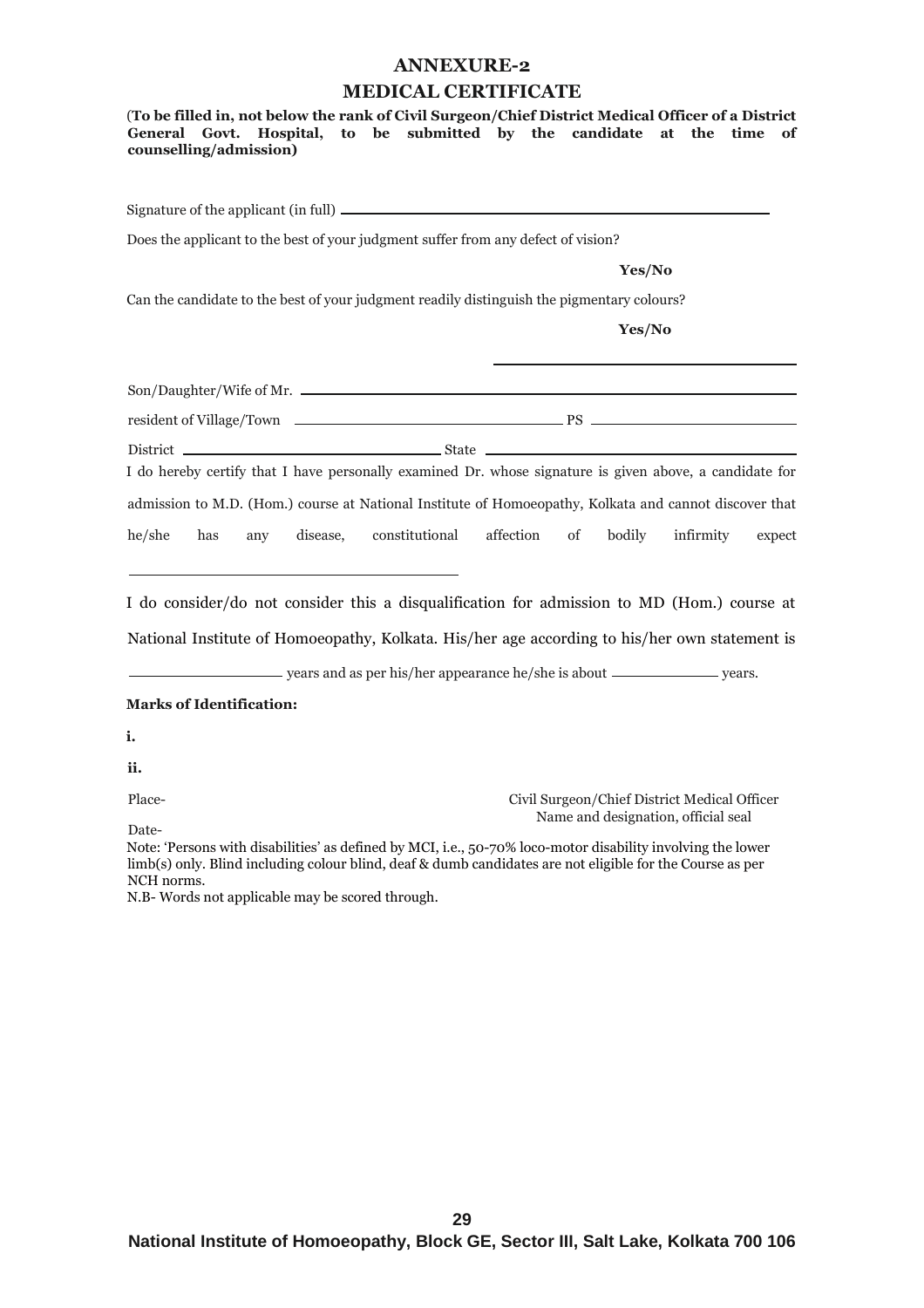

# **ANNEXURE-3 PROFORMA**

# **Application for Hostel accommodation at National Institute of Homoeopathy, Kolkata (Boys'/Girls')**

To **The Director,** National Institute of Homoeopathy, Block – GE, Sector- III, Salt Lake, Kolkata – 700 106

**Affix recent identifiable colour Photograph (3.5cm x 4.5cm) size photograph & sign across.**

**Sub:** Application for hostel accommodation at National Institute of Homoeopathy, Kolkata

Sir,

I would like to inform you that, I have been provisionally selected and admitted in the M.D. (Hom.) Course, Session-2021-24 in this Institute in the Department of ...…………….............……….. Therefore, I request you to kindly provide me an accommodation in the Gents' / Ladies' Hostel. My particulars are given below for your kind consideration.

1. Full Name of the Candidate (in Block Letters) :

[As it appears on your educational certificate]

2. Date of Birth (Christian era in figure and word) :

Day Month Year

- 3. Age as on date :
- 4. Religion : 5. Session:
- 6. Blood Group :
- 7. Name of the Father/Guardian :
- 8. Permanent Address: with Telephone No.
- 9. Address for Correspondence : Telephone/Mobile No./E-mail
- 10.Name of Local Guardian :
- 11. Address of Local Guardian : with Telephone No.
- 12. Name and address of any individual(s) with whom the student is permitted by the parents to meet/stay for short period with permission of the Hostel In-charge.

a)Name

Relationship: Address with Telephone No: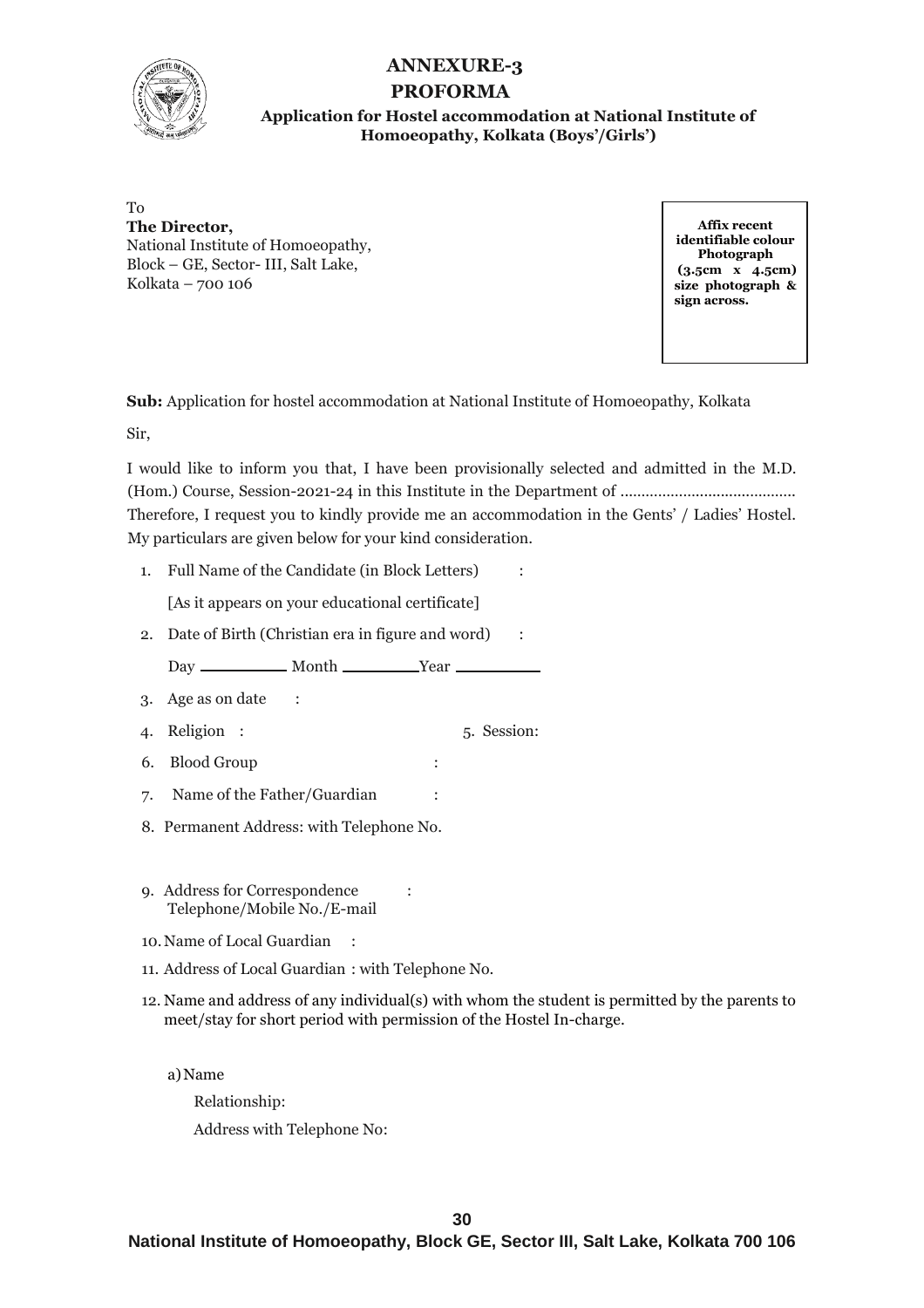#### b)Name

Relationship:

Address with Telephone No:

13. Name and address of one person responsible to the parents, to whom an intimation could be sent whenever the parents/legal guardian could not be contacted:

Name:

Relationship:

Address with Tel. No & Email-ID

| I, D <sub>1</sub> | aged        | yrs. $S/D/W$ of Shri |  |
|-------------------|-------------|----------------------|--|
|                   | resident of |                      |  |
|                   |             |                      |  |

provisionally admitted M.D. (Hom.) course for the session 2021-2024 at National Institute of Homoeopathy, Block-GE, Sector-III, Salt Lake, Kolkata-700106 do hereby declare that the information furnished above are true to the best of my knowledge. I also declare that I shall not indulge in any such activity which is detrimental to the interest of the Institute. I shall not keep any unauthorised person(s) with me in my room in the hostel.

I have read and acquainted myself with the rules and regulations framed by the Institute authority. I also do hereby affirm that I shall be abide by all the rules & regulations of the hostel, which may be modified from time to time by the authorities. I am aware that if I fail to observe these rules I shall be compelled to leave the hostel.

I do hereby affirm that I have read and understood the full content and implications of the aforesaid declaration. This undertaking is being made on my own volition, in sound Mind and Health and without any undue influence, coercion, force and/or compulsion.

#### Signature of the Applicant (in full)

| Signature of the parent / |                                                                                   |
|---------------------------|-----------------------------------------------------------------------------------|
| Legal Guardian with date. |                                                                                   |
|                           |                                                                                   |
|                           |                                                                                   |
|                           | Signature of the Local Guardian.                                                  |
|                           | (For office use only)                                                             |
|                           |                                                                                   |
|                           |                                                                                   |
|                           | Furniture Issued Date: ______________________Hostel Boys'/Girls' ________________ |
|                           |                                                                                   |

Signature of Hostel In-Charge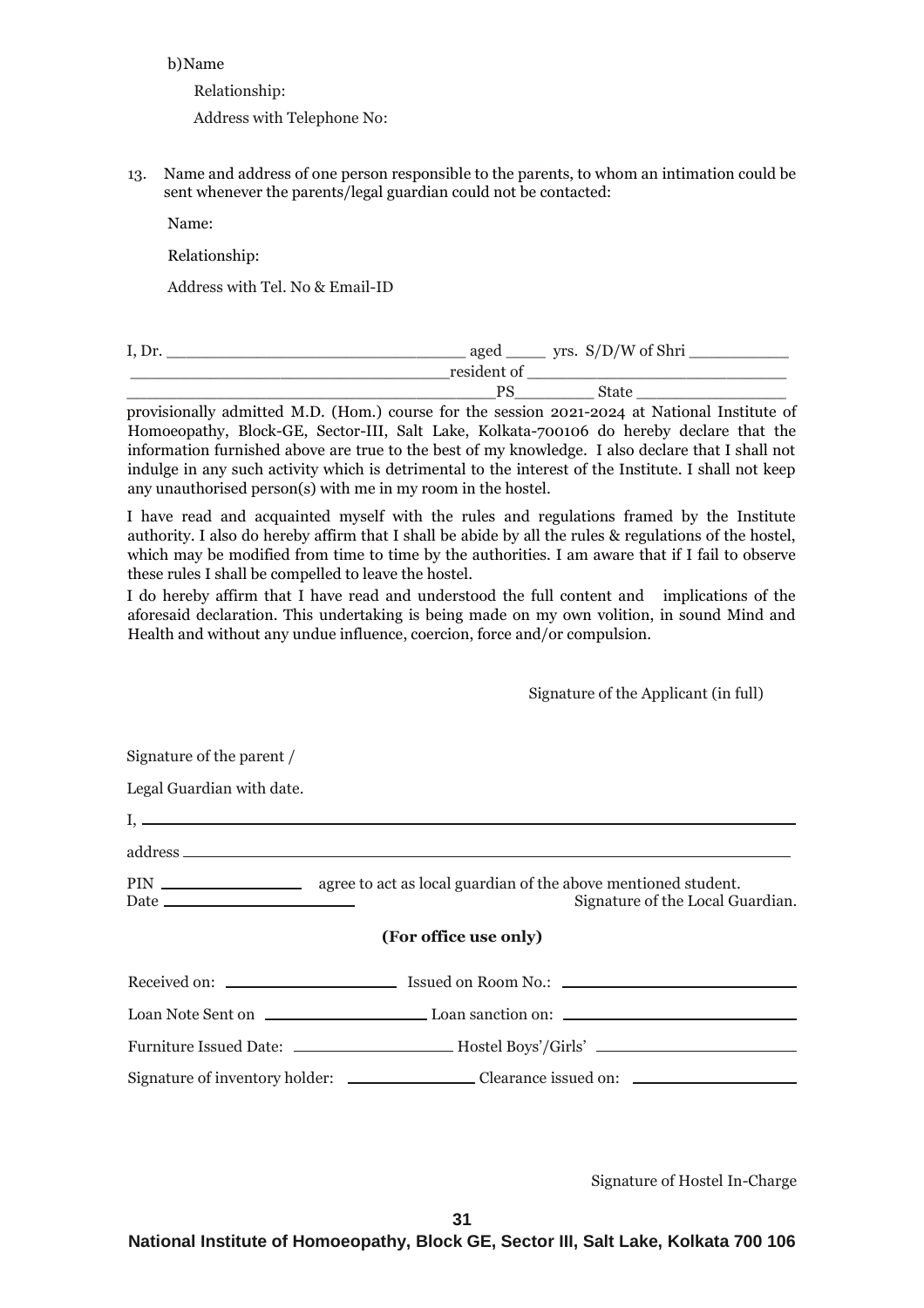#### **ANNEXURE - 4**

#### **Form of Caste Certificate to be produced by a candidate belonging to Scheduled Caste or Scheduled Tribe Category in support of claim**

Form of caste certificate as prescribed in MHA OM No. 42/21/49-NSG dated 28-01-1952 as revised in the Department of Personnel & AR letter No.36012/6/76- Esst. (SCT) dated 29-101977, to be produced by a candidate belonging to Scheduled Caste and Scheduled Tribe Category in support of his claim.

| Tribe* under: |  |  |  |  |  |  |  |
|---------------|--|--|--|--|--|--|--|

The Constitution (Scheduled Castes) Order, 1950. The

Constitution (Scheduled Tribes) Order, 1950.

The Constitution (Scheduled Castes)(Union Territories) Order, 1951. The Constitution

(Scheduled Tribes)(Union Territories) Order, 1951.

[As amended by the Scheduled Castes and Scheduled Tribes Lists (Modification Order) 1956, the Bombay Reorganisation Act, 1960, the Punjab Reorganisation Act, 1966, the State of Himachal Pradesh Act, 1970, the North-Eastern Regions (reorganisation) Act, 1971 and the Scheduled Castes and Scheduled Tribes Order (Amendment) Act, 1976.

\*=The Constitution (Jammu and Kashmir) Scheduled Castes Order, 1956;

\*= The Constitution (Andaman and Nicobar Islands) Scheduled Tribes Order, 1959, as amended by the Scheduled Castes and Scheduled Tribes Order (Amendment) Act, 1976. \*=The Constitution (Dadra and Nagar Haveli) Scheduled Castes Order, 1962; \*=The Constitution (Dadra and Nagar Haveli) Scheduled Tribes Order, 1962;

\*=The Constitution (Pondichery) Scheduled Castes Order, 1964;

\*=The Constitution (Uttar Pradesh) Scheduled Tribes Order, 1967;

\*=The Constitution (Goa, Daman and Diu) Scheduled Castes Order, 1968; \*=The Constitution

(Goa, Daman and Diu) Scheduled Tribes Order, 1968;

\*=The Constitution (Nagaland) Scheduled Tribes Order, 1970;

\*=The Constitution (Sikkim) Scheduled Castes Order, 1978; \*=The Constitution

(Sikkim) Scheduled Tribes Order, 1978;

\*=The Constitution (Jammu and Kashmir) Scheduled Tribes Order, 1989;

\*=The Constitution (Scheduled Castes) Order (Amendment) Act, 1990; \*=The Constitution

(Scheduled Tribes) Order (Amendment) Act, 1991;

\*=The Constitution (Scheduled Castes) Order (Amendment) Act, 1990;

\*=The Constitution (Scheduled Tribes) Order Second Amendment Act, 1991;

2. This certificate is issued on the basis of the Scheduled Castes/Scheduled Tribes Certificate issued to Shree/Smt.….........………… father/mother\* residing in District / Division\* …....……… of the State/Union Territory\* …………………………………. Who belong to the Caste/Tribe\* which is recognised as a Scheduled Castes/Scheduled Tribes in the State/Union Territory\*

Issued by the ……….......................…………., dated………...................……

3. Shri/Smt.\*/Kumari\* ………………….. and/or\* his/her\* family ordinarily reside(s) in village/town\* ……………………… District/Division\* of the State/Union Territory\* of …………..

> **Signature………............…. Designation………………… (with official seal**)

**Place …….. State/Union Territory**

**Date………..**

**32**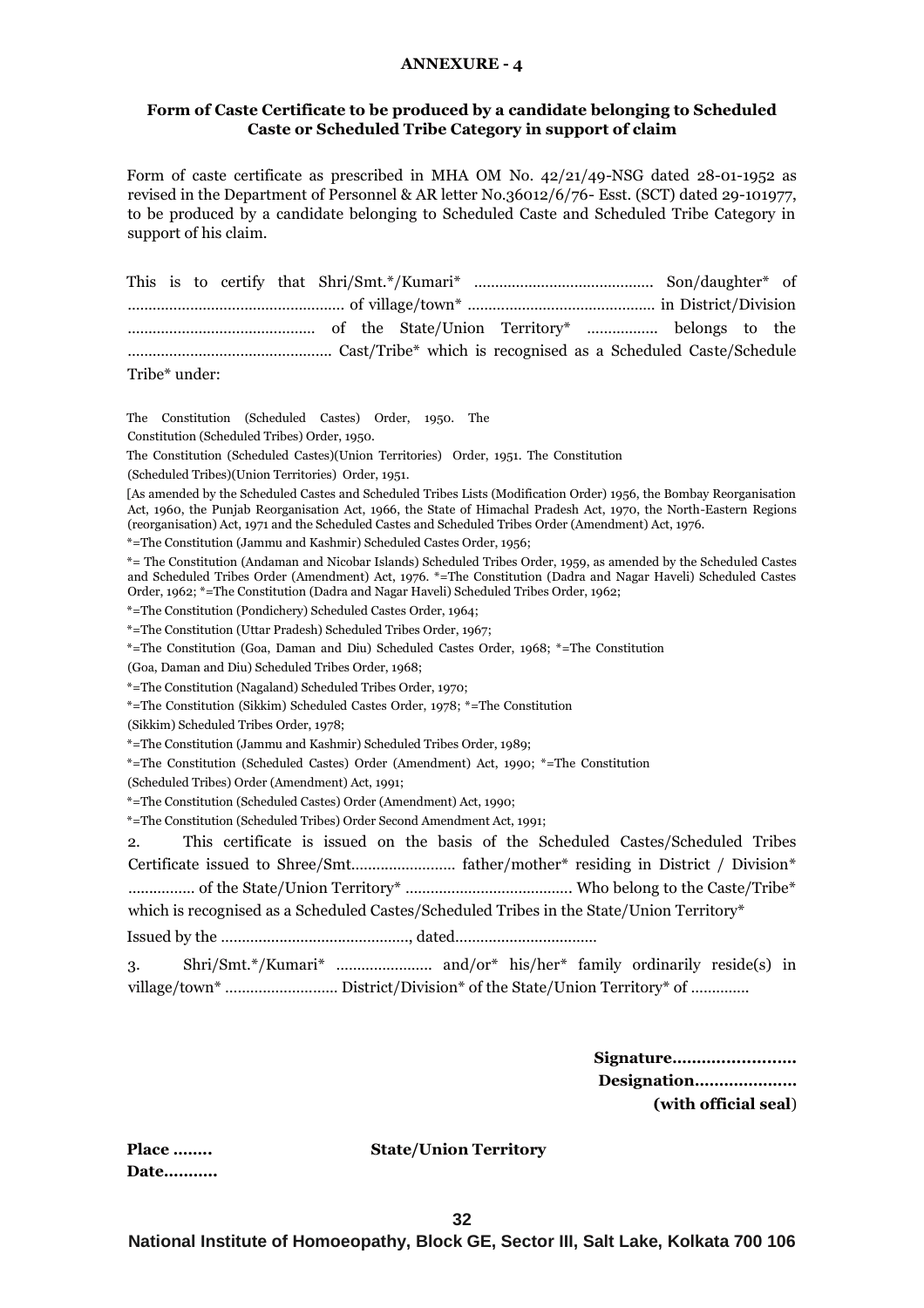Note – The term Ordinarily resides used here will have the same meaning as in *Section 20* of the *Representation of the Peoples Act, 1950.*

\* Please delete the words, which are not applicable.

# The para 2 is applicable in areas when the caste certificate has been issued by the competent authority in the State/Union Territory in which the applicant is residing after migration. That a Caste/Tribe certificate should necessarily contain information about:

- (a) Name of the person
- (b) Father's name
- (c) Permanent place of residence
- (d) Name of the Caste/Tribe
- (e) Constitutional order under which the caste/tribe has been notified
- (f) Signature of issuing authority along with the designation, seals and date Authorities who can issue a caste/Tribe certificate are :

1) District Magistrate/ Additional District Magistrate/ Collector, Deputy Commissioner/ Additional Deputy Commissioner/ Deputy Collector/ 1st Class Stipendiary Magistrate/ Sub-Divisional Magistrate/ Taluka Magistrate/ Executive Magistrate/ Extra Assistant Commissioner

2) Chief Presidency Magistrate/ Additional Chief Presidency Magistrate/ Presidency Magistrate 3) Revenue Officer not below the rank of Tehsildar.

Sub-Divisional Officer of the area where the candidate and/or his/her family normally resides.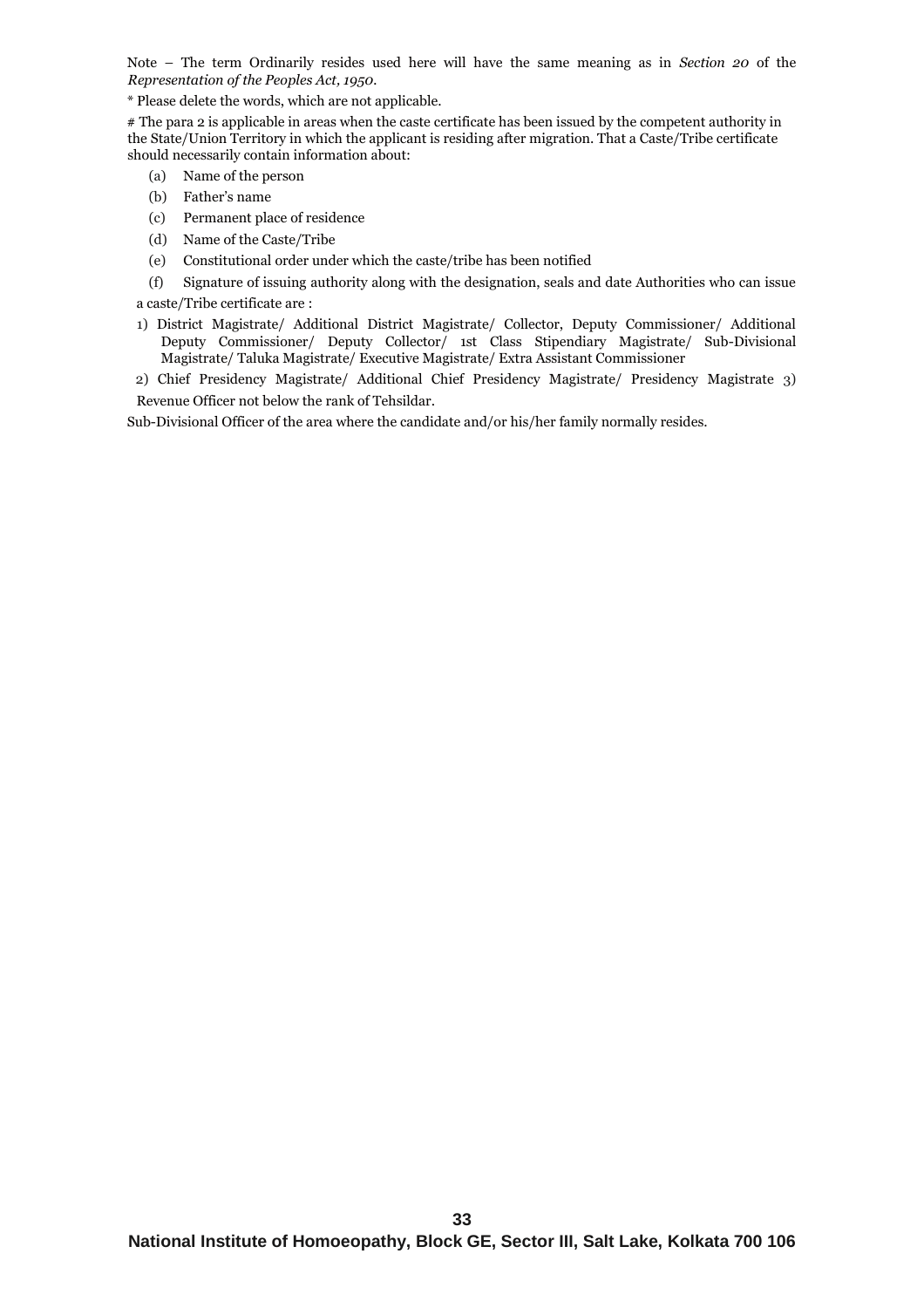# **Form of OBC Certificate to be produced by the candidates belonging to OBC Category**

|                | circulated vide No. $36036/2/2013$ – Estt. (Res.) dated 30-05-2014, Department of Personnel and<br>Training, Ministry of Personnel, Public Grievances & Pensions, Govt. of India.                                                                          |                     |
|----------------|------------------------------------------------------------------------------------------------------------------------------------------------------------------------------------------------------------------------------------------------------------|---------------------|
|                |                                                                                                                                                                                                                                                            |                     |
|                |                                                                                                                                                                                                                                                            |                     |
|                |                                                                                                                                                                                                                                                            |                     |
|                | community which is recognized as a backward class under the Government of India, Ministry of                                                                                                                                                               |                     |
|                | Social Justice and Empowerment Resolution No. __________________________________                                                                                                                                                                           | dated               |
|                |                                                                                                                                                                                                                                                            |                     |
|                |                                                                                                                                                                                                                                                            |                     |
|                |                                                                                                                                                                                                                                                            |                     |
|                | This is also certified that she/ he does not belong to the persons/ selections (Creamy Layer)<br>mentioned in the Column 3 Schedule to the Government of India, Department of Personnel &<br>Training O.M. No. 36012/22/93- Estt. (SCT) dated 08-09-1993** |                     |
|                |                                                                                                                                                                                                                                                            | District Magistrate |
|                | Deputy Commissioner, etc. Dated Seal:<br>*-The authority issuing the certificate may have to mention the details of the Resolution of the Govt.<br>of India, in which the caste of the candidate is mentioned as OBC<br>**- As amended from time to time   |                     |
|                | Note: - The term ordinarily resides used here will have the same meaning as in Section 20 of the                                                                                                                                                           |                     |
|                | Representation of the Peoples Act. 1950.                                                                                                                                                                                                                   |                     |
|                | Community which is recognized as Backward class:                                                                                                                                                                                                           |                     |
| $\mathbf{1}$   | Resolution No. 12011/68/93-BCC dated 10-09-1993 published in the Gazette of India, Extra<br>Ordinary, Part - I Section - I, No. 186 dated 13-09-1993.                                                                                                      |                     |
| $\overline{2}$ | Resolution No. 12011/9/94-BCC dated 19-10-1994 published in the Gazette of India, Extra<br>Ordinary, Part - I Section - I, No. 163 dated 20-10-1994.                                                                                                       |                     |
| 3              | Resolution No. 12011/7/95-BCC dated 24-05-1995 published in the Gazette of India, Extra<br>Ordinary, Part - I Section - I, No. 88 dated $25-05-1995$ .                                                                                                     |                     |
| $\overline{4}$ | Resolution No. 12011/96/93-BCC dated 09-03-1996                                                                                                                                                                                                            |                     |
| 5              | Resolution No. 12011/44/96-BCC dated 06-12-1996 published in the Gazette of India, Extra<br>Ordinary, Part - I Section - I, No. 210 dated 11-12-1996.                                                                                                      |                     |
| 6              | Resolution No. 12011/13/97-BCC dated 03-12-1997                                                                                                                                                                                                            |                     |
| 7              | Resolution No. 12011/99/94-BCC dated 11-12-1998                                                                                                                                                                                                            |                     |
| 8)             | Resolution No. 12011/68/93-BCC dated 27-10-1999                                                                                                                                                                                                            |                     |
| 9)             | Resolution No. 12011/88/98-BCC dated 06-12-1999 published in the Gazette of India, Extra<br>Ordinary, Part - I Section - I, No. 270 dated 06-12-1999.                                                                                                      |                     |
| 10)            | Resolution No. 12011/36/99-BCC dated 04-04-2000 published in the Gazette of India, Extra<br>Ordinary, Part - I Section - I, No. 71 dated 04-04-2000.                                                                                                       |                     |
| 11)            | Resolution No. 12011/44/99-BCC dated 21-09-2000 published in the Gazette of India, Extra<br>Ordinary, Part - I Section - I, No. 210 dated 21-09-2000.                                                                                                      |                     |
|                |                                                                                                                                                                                                                                                            |                     |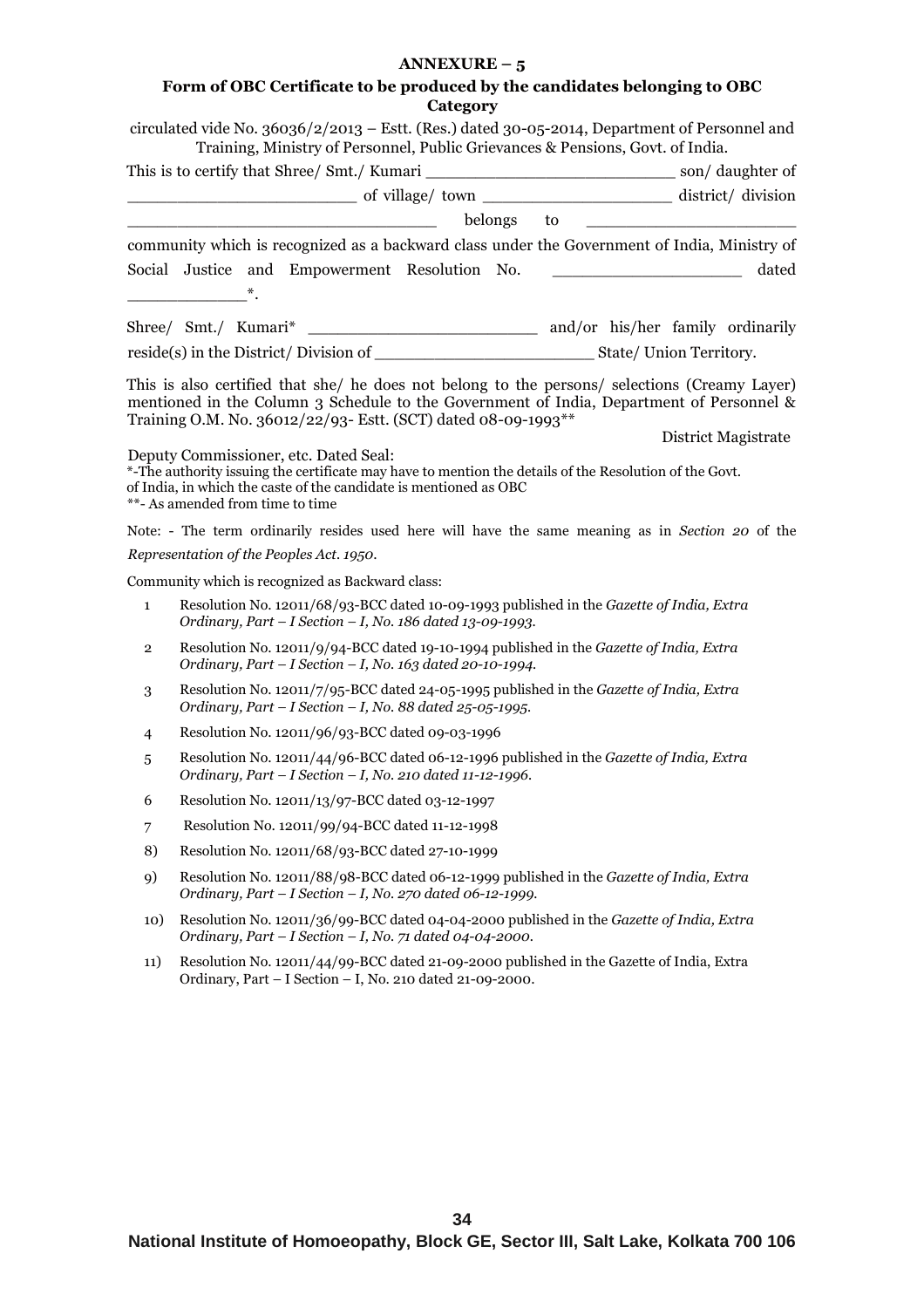#### **Authorities who can issue OBC certificate are:**

- 1 ) District Magistrate/ Additional District Magistrate/ Collector, Deputy Commissioner/ Additional Deputy Commissioner/ Deputy Collector/ 1st Class Stipendiary Magistrate/ Sub Divisional Magistrate/ Taluka Magistrate/ Executive Magistrate/ Extra Assistant Commissioner.
- 2) Chief Presidency Magistrate/ Additional Chief Presidency Magistrate/ Presidency Magistrate
- 3) Revenue Officer not below the rank of Tehsildar

Sub-Divisional Officer of the Area where the candidate and/or his/her family normally resides.

**\*\* Validity period of OBC Certificate in respect of 'creamy layer' status of the candidates must be in conformity to the Office Memorandum F. No. 36036/2/2013- Establishment Reservation — I Estt.(Res-I) Dated 31st March 2016 Section Government of India Ministry of Personnel, Public Grievances & Pensions Department of Personnel & Training Establishment Reservation — I Section North Block, New Delhi.** 

**\* The creamy layer certificate must be in conformity of the O.M. 36033/1/2013-Estt. (Res.) dated 13-09-2017 issued by the Ministry of Personnel and Public Grievances & Pensions- Department of Personnel & Training.**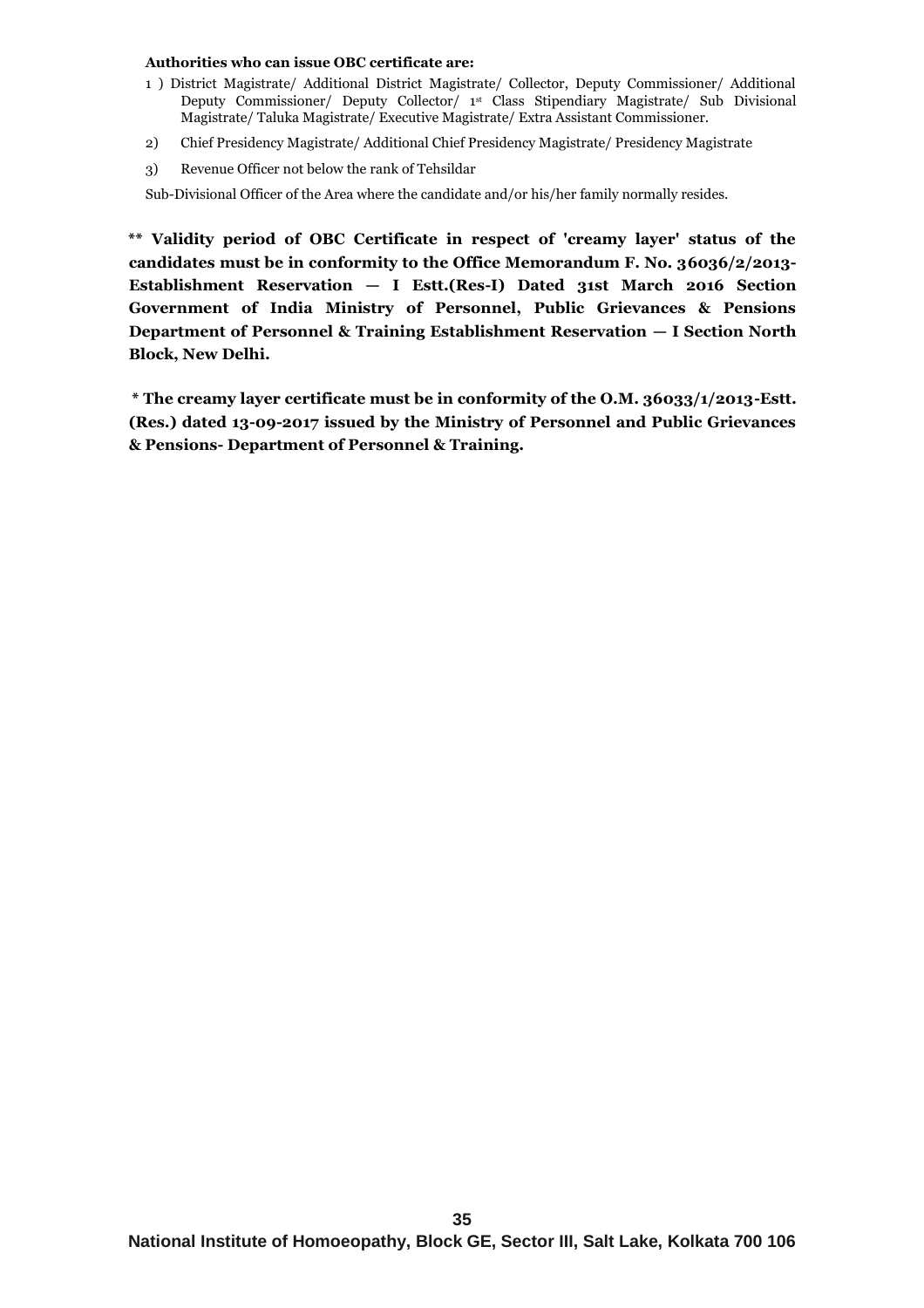#### **ANNEXURE – 6 DECLARATION TO BE SUBMITTED BY THE OBC CANDIDATES IN ADDITION TO THEIR OBC CERTIFICATE**

|                    | son/daughter                                                                                |
|--------------------|---------------------------------------------------------------------------------------------|
| $\sigma$ of $\sim$ |                                                                                             |
|                    |                                                                                             |
|                    |                                                                                             |
|                    | State/ Union Territory of                                                                   |
|                    | do hereby declare that, I belong to the                                                     |
|                    | caste/ community; which is                                                                  |
|                    | recognized as Other Backward Class by the Govt. of India, for the purpose of reservation in |
|                    | carrical education as per the Order contained in the Department of Personnal & Training     |

service/ education as per the Order contained in the Department of Personnel & Training, Ministry of Personnel, Public Grievances & Pensions, Govt. of India O.M. No. 36012/22/93- Estt. (SCT) dated 08-09-1993\*\*. It is also declared that I do not belong to the persons/ selections (Creamy Layer) mentioned in the Column 3 Schedule to the Government of India, Department of Personnel & Training O.M. No. 36012/22/93- Estt. (SCT) dated 08-09-1993\*\* and modified by the Department of Personnel & Training, Ministry of Personnel, Public Grievances & Pensions, Govt. of India O.M. No. 30633/3/2004 Estt. (Res.) dated 09-03-2004 and 14-03-2008 and O. M. No. 36033/ 1/2013 Estt. (Res.) dated 27-05-2013 and Validity period of OBC Certificate in respect of 'creamy layer' status of the candidates must be in conformity to the Office Memorandum F. No. 36036/2/2013- Establishment Reservation — I Estt.(Res-I) Dated 31st March 2016 Section Government of India Ministry of Personnel, Public Grievances & Pensions Department of Personnel & Training Establishment Reservation — I Section North Block, New Delhi and O.M. 36033/1/2013-Estt. (Res.) dated 13-09-2017 issued by the Ministry of Personnel and Public Grievances & Pensions- Department of Personnel & Training, Govt. of India.

Signature of the Candidate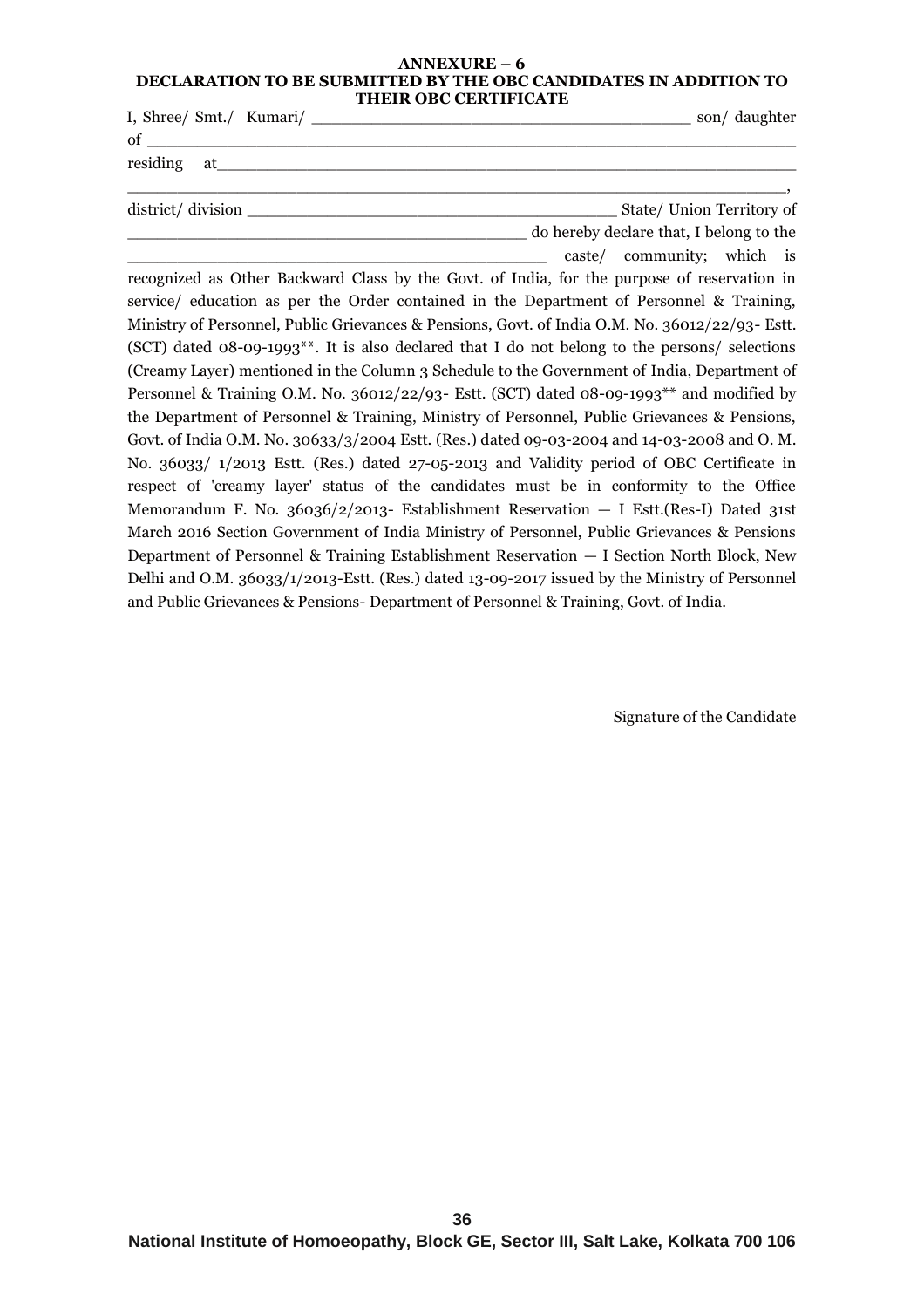# Annexure - 7

# Proforma for ECONOMICALLY WEAKER SECTIONS (EWS) Certificate

#### (INCOME & ASSETS CERTIFICATE TO BE PRODUCED BY ECONOMICALLY WEAKER SECTIONS)

|                                                                        | Government of                                                                                                                                                                 |                                                                                                                                                                                                                           |  |  |  |  |  |
|------------------------------------------------------------------------|-------------------------------------------------------------------------------------------------------------------------------------------------------------------------------|---------------------------------------------------------------------------------------------------------------------------------------------------------------------------------------------------------------------------|--|--|--|--|--|
|                                                                        | (Name & Address of the authority issuing the certificate)                                                                                                                     |                                                                                                                                                                                                                           |  |  |  |  |  |
| Certificate No<br>Date:                                                |                                                                                                                                                                               |                                                                                                                                                                                                                           |  |  |  |  |  |
|                                                                        | VALID FOR THE YEAR                                                                                                                                                            |                                                                                                                                                                                                                           |  |  |  |  |  |
| $asserts***$ :                                                         |                                                                                                                                                                               | Village/Street<br>Weaker Sections, since the gross annual income* of his/her family** is below Rs. 8 lakh (Rupees Eight Lakh<br>only) for the financial year  His/her family does not own or possess any of the following |  |  |  |  |  |
|                                                                        | I. 5 acres of agricultural land and above;<br>II. Residential flat of 1000 sq. ft. and above;<br>III. Residential plot of 100 sq. yards and above in notified municipalities; | IV. Residential plot of 200 sq. yards and above in. areas other than the notified municipalities.                                                                                                                         |  |  |  |  |  |
|                                                                        | as a Scheduled Caste, Scheduled Tribe and Other Backward Classes (Central List)                                                                                               |                                                                                                                                                                                                                           |  |  |  |  |  |
| <b>Recent Passport size</b><br>attested photograph of<br>the applicant |                                                                                                                                                                               |                                                                                                                                                                                                                           |  |  |  |  |  |
|                                                                        |                                                                                                                                                                               |                                                                                                                                                                                                                           |  |  |  |  |  |
|                                                                        |                                                                                                                                                                               |                                                                                                                                                                                                                           |  |  |  |  |  |
|                                                                        |                                                                                                                                                                               | Designation                                                                                                                                                                                                               |  |  |  |  |  |

\*Note 1: Income covered all sources i.e. salary, agriculture, business, profession, etc.

\*\*Note 2: The term 'Family" for this purpose include the person, who seeks benefit of reservation, his/her parents and siblings below the age of 18 years as also his/her spouse and children below the age of IS years

\*\*\* Note 3: The property held by a "Family' in different locations or different places/cities have been clubbed while applying the land or property holding test to determine EWS status.

The authorities competent to issue EWS Certificates are indicated below:

- (i) District Magistrate/Additional Magistrate/Collector/Deputy Commissioner/Additional Deputy Commissioner/Deputy Collector/1st<br>Class Stipendiary Magistrate/Sub-Divisional Magistrate/Taluka Magistrate/Executive Magistrate/
- (ii) Chief Presidency Magistrate/Additional Chief Presidency Magistrate/Presidency Magistrate

(iii) Revenue Officer not below the rank of Tehsildar and

(iv) Sub-Divisional Officer of the area where the candidate and/or his/her family resides.

The date of Issue of EWS Certificate should be after 31st March, 2021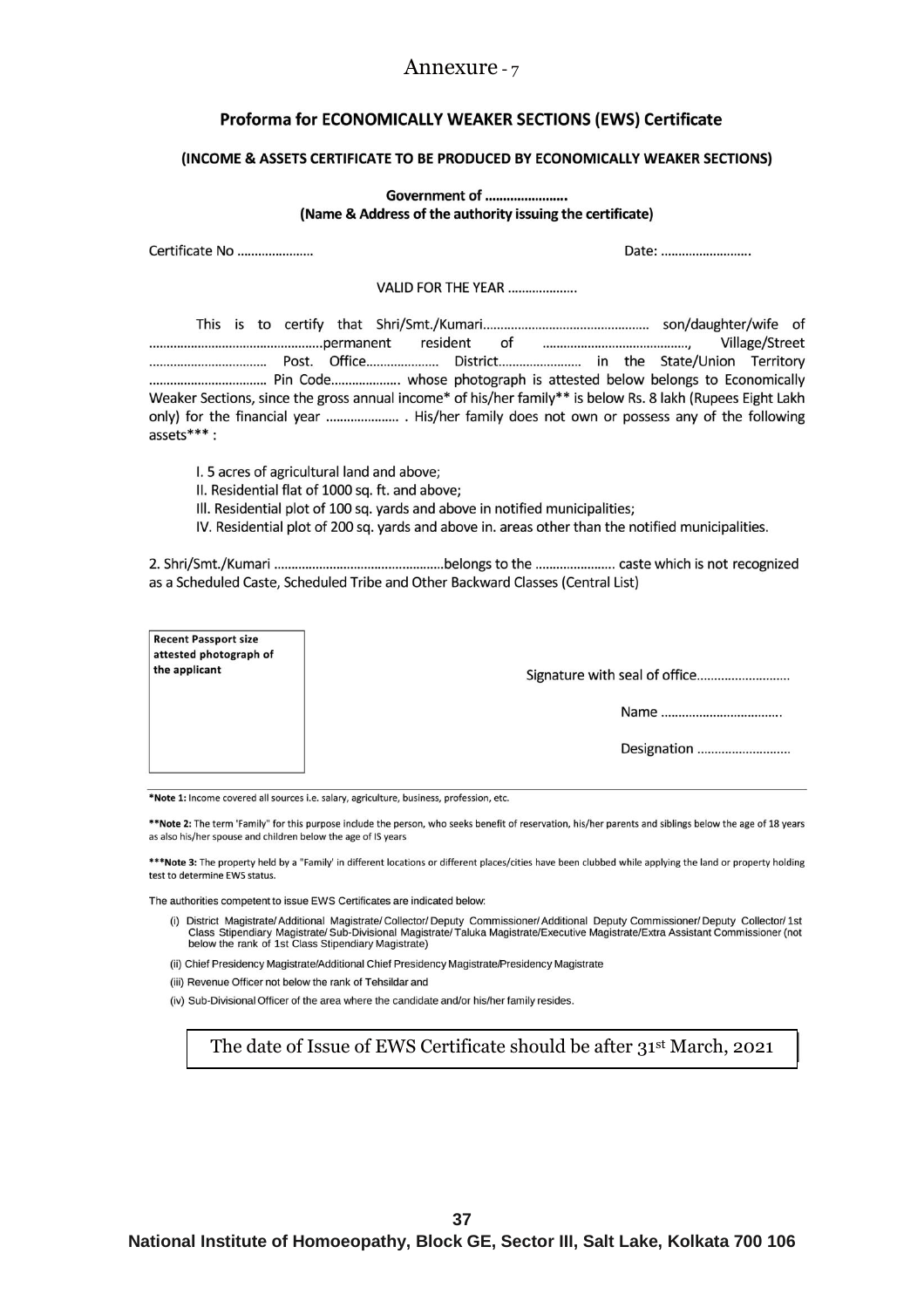# Annexure - 8 **MEDICAL CERTIFICATE**

# (**To be filled in by not below the rank of Civil Surgeon/Chief District Medical Officer of a District General Govt. Hospital, to be submitted by the candidate at the time of counselling/admission)**

Signature of the applicant (in full)

Does the applicant to the best of your judgment suffer from any defect of vision? **Yes/No**

Can the candidate to the best of your judgment readily distinguish the pigmentary colours?

 **Yes/No**

I do hereby certify that I have personally examined Mr./Ms.

Son/Daughter/Wife of Mr.

resident of Village/Town PS

District whose signature is given above, a

candidate for admission to M.D.(Hom.) Postgraduate Degree Course at National Institute of Homoeopathy, Kolkata and cannot discover that he/she has any disease, constitutional affection of bodily infirmity expects and communicable disease I do consider/do not consider this a disqualification for admission to M.D.(Hom.) Postgraduate Degree Course at National Institute of Homoeopathy, Kolkata. His/her age according to his/her own statement years and as per his/her appearance he/she is about …………….. years.

# **Marks of Identification:**

**A.**

**B.**

Place-

Date-

Civil Surgeon/Chief District Medical Officer Name and designation, official seal

N.B-Words not applicable should be scored through.

**Candidates who considered themselves eligible for this category are advised to ensure their eligibility by getting themselves examined at any Government Medical College/District Hospital/Government Hospital. However, candidates may kindly note that in case of selection under PH category, they will be required to produce Disability Certificate from one of the disability assessments boards, constituted at the four metro cities, mentioned below, before their scheduled date of counselling.**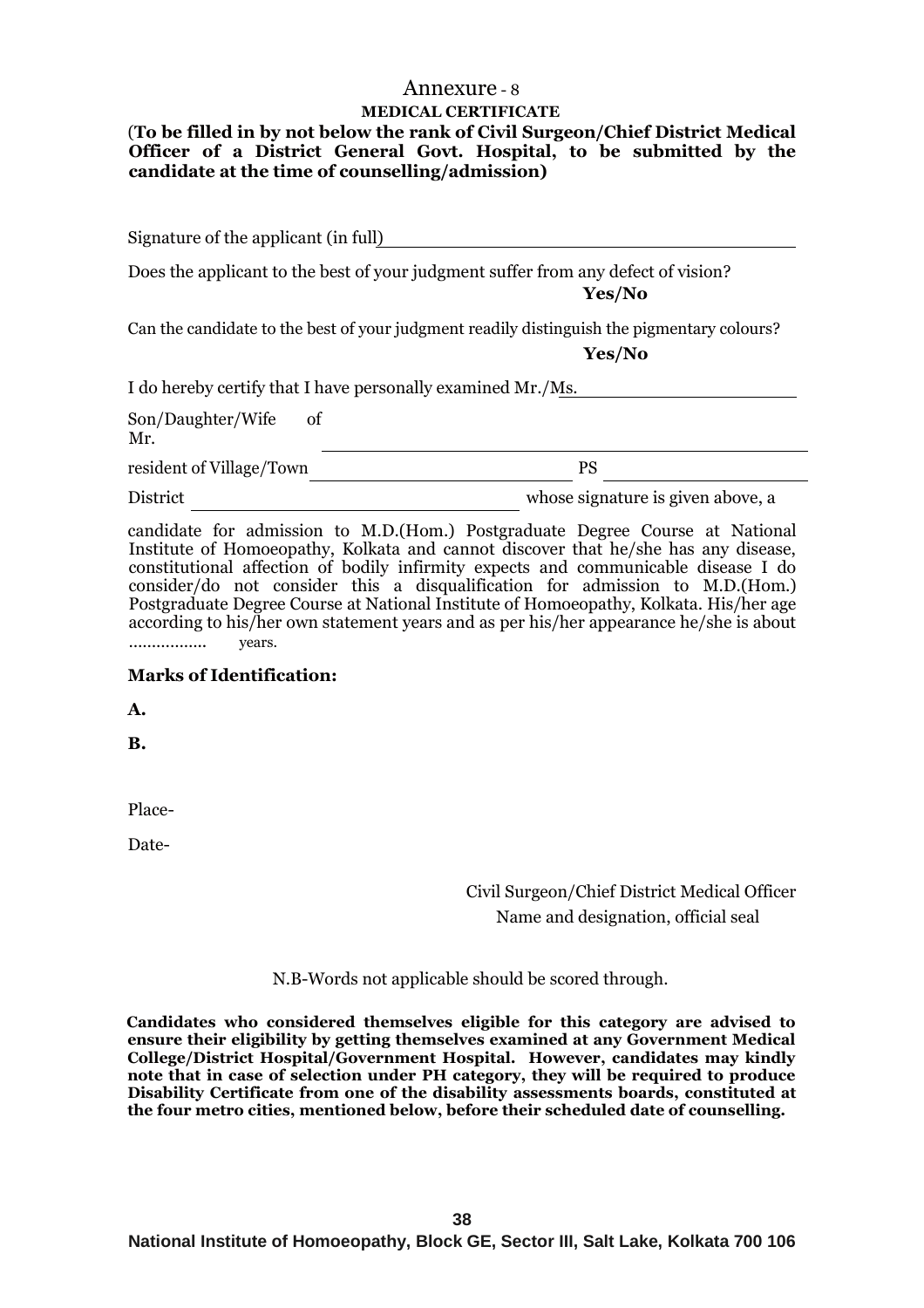#### **CERTIFICATE OF DISABILITY**

(As per Rights of Persons with Disabilities Act, 2016)

(For Admission to Medical Courses in All India Quota)

Vardhman Mahavir Medical College & Safdarjung Hospital, New Delhi – 110029 All India Institute of Physical Medicine and Rehabilitation, Hazi Ali, Mumbai – 100034 Institute of Post Graduate Medical Education & Research, Kolkata – 700020 Madras Medical College, Park Town, Chennai – 600003

(Select and tick-mark any one of the above)

| Disease) and has Permanent Physical Impairment (PPI) of Left/Right/Both Lower Limb. He/She<br>is Locomotor disabled and has the percentage of _______(in words)<br>$(in Figure)$ of $(40\% - 70\%)$ disability of lower limbs. |  |
|--------------------------------------------------------------------------------------------------------------------------------------------------------------------------------------------------------------------------------|--|
| He/She is eligible/NOT eligible for admission in Medical/Dental Courses as per the MCI/DCI                                                                                                                                     |  |
| guidelines subject to his being otherwise medically fit.                                                                                                                                                                       |  |
| Recent Passport size photograph of the candidate duly attested by the issuing authority                                                                                                                                        |  |
| Sign. & Name_______________________ Sign. & Name___________________Sign. & Name____________________                                                                                                                            |  |

(Concerned Specialist) (Concerned Specialist) (Concerned Specialist)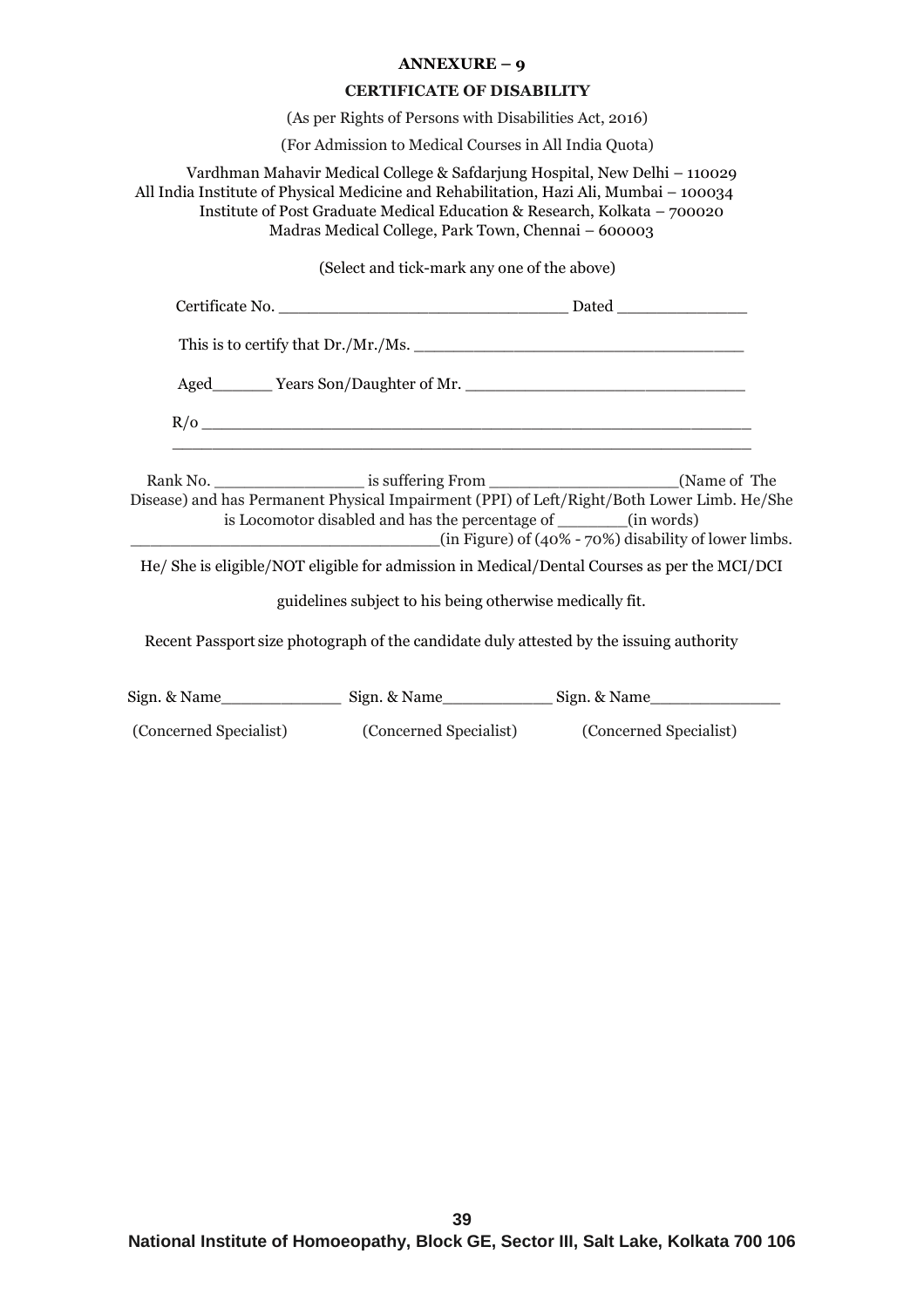#### **ANTI-RAGGING AFFIDAVIT**

As per the University Grants Commission (UGC) regulations and directives from the Hon'ble Supreme Court of India, both the student seeking admission to any course in NIH and his legal guardian are required to submit duly **notarized affidavit typed on** `**10/- non judicial Stamp paper**. The affidavit is to be submitted on the day of admission to the course and subsequently at the beginning of each academic year. This affidavit must be submitted along with the acknowledgement receipt of the on-line affidavit submitted at the UGC website www.antiragging.in. The text of the affidavit is mentioned below:

#### **ANTI-RAGGING AFFIDAVIT BY STUDENT**

- 1. I, \_\_\_\_\_\_\_\_\_\_\_\_\_\_\_\_\_\_\_\_\_\_\_\_\_ Son/daughter\_\_\_\_\_\_\_\_\_\_\_\_\_\_\_\_\_\_\_\_\_\_\_\_\_\_\_ of \_\_\_\_\_\_\_\_\_\_\_\_\_\_\_\_\_\_\_\_\_\_\_\_\_\_, having been admitted to National Institute of Homoeopathy, Kolkata, have received a copy of the UGC Regulations on curbing the menace of ragging in higher Educational Institution, 2009 [herein after called as "The Regulations"] carefully read and fully understood the provisions contained in the said regulations.
- 2. I have, particular perused the *Clause 3* of The Regulations and I am aware as to what constitutes ragging.
- 3. I have also, in particular, perused the *Clause 7 & 9.1* of The Regulations and fully aware of the penal and administrative action that is liable to be taken against me in case I am found abetting ragging, actively or passively or being a part of a conspiracy to promote ragging.
- 4. I hereby solemnly aver and undertake that
	- a. I will not indulge in any behavior or act that may be constituted as ragging under *Clause 3 of The Regulations.*
	- b. I will not participate in or abet or propagate through any act of commission or omission that may be constituted as ragging under *Clause 3 of The Regulations.*
- 5. I hereby affirm that, if found guilty of ragging, I am liable for punishment according to *Clause 9.1 of The Regulations*, without prejudice to any other criminal action that may be taken against me under any penal law or any law for the time being in force.
- 6. I hereby declare that I have not been expelled or debarred from admission in any Institution in the country on the account of found guilty of, abetting or being a part of a conspiracy to promote, ragging; and further affirm that, in case the declaration is found to be untrue, I am aware that my admission is liable to be cancelled.

# **VERIFICATION**

Verified that the contents of this affidavit are true to the best of my knowledge and no part of this affidavit is false and nothing has been concealed or misstated therein.

Place: Signature of the Deponent

Date: Address:

Telephone No. Email ID:

Solemnly affirmed and signed in my presence on this the day of  $\alpha$ month of wear after reading contents of this affidavit.

Oath Commissioner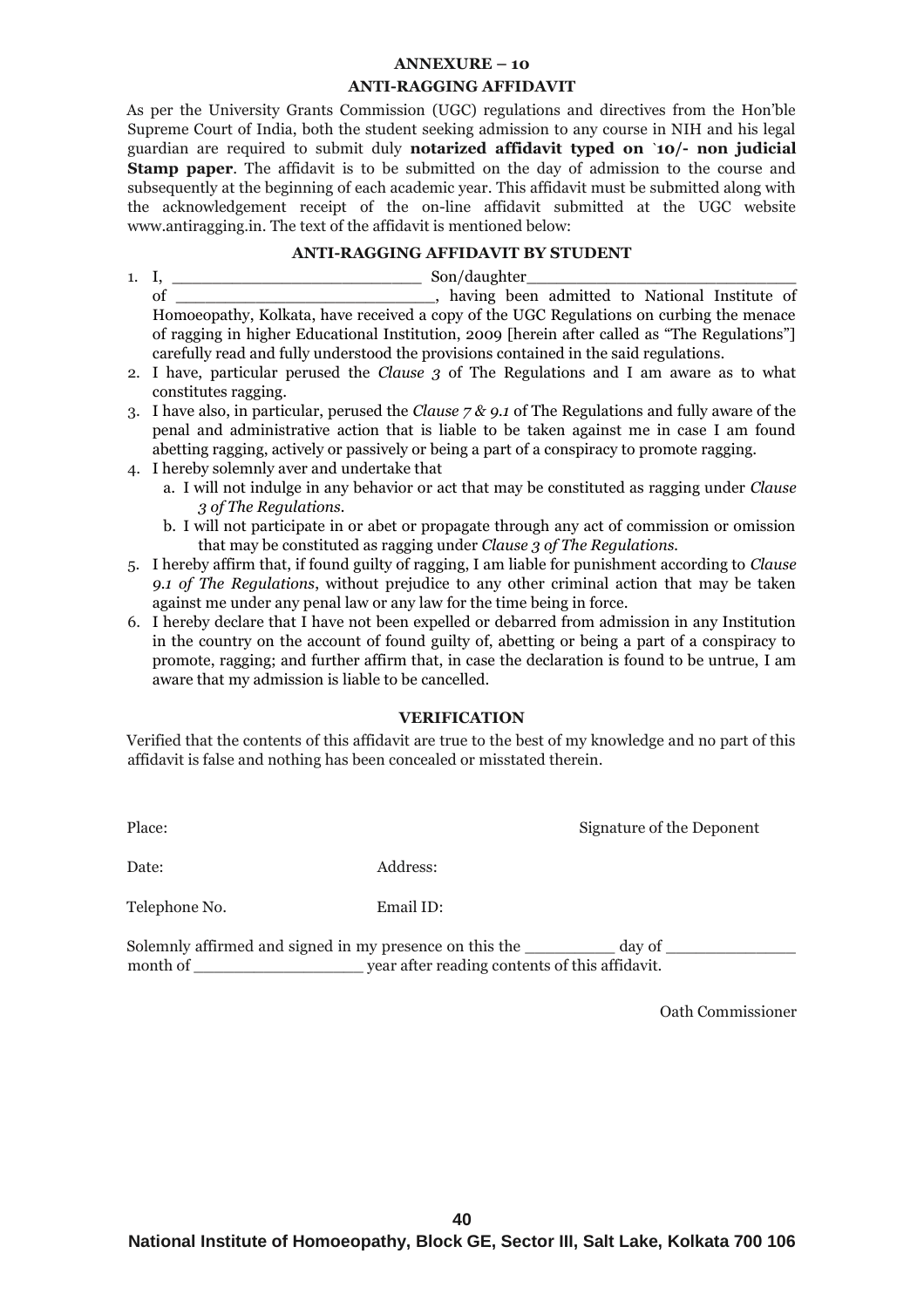### **ANTI-RAGGING AFFIDAVIT BY PARENT/LEGAL GUARDIAN**

- 1. I, \_\_\_\_\_\_\_\_\_\_\_\_\_\_\_\_\_\_\_\_\_\_\_\_\_ father/ mother/ legal guardian of \_\_\_\_\_\_\_\_\_\_\_\_\_\_\_\_\_\_\_\_\_\_\_\_\_\_, having been admitted to National Institute of Homoeopathy, Kolkata, have received a copy of the UGC Regulations on curbing the menace of ragging in higher Educational Institution, 2009 [herein after called as "The Regulations"] carefully read and fully understood the provisions contained in the said regulations.
- 2. I have, particular perused the *Clause 3* of The Regulations and I am aware as to what constitutes ragging.
- 3. I have also, in particular, perused the *Clause 7 & 9.1* of The Regulations and fully aware of the penal and administrative action that is liable to be taken against my ward in case she/he is found guilty of or abetting ragging, or actively or passively or being a part of a conspiracy to promote ragging.
- 4. I hereby solemnly aver and undertake that
	- a. My ward will not indulge in any behavior or act that may be constituted as ragging under *Clause 3 of The Regulations.*
	- b. My ward will not participate in or abet or propagate through any act of commission or omission that may be constituted as ragging under *Clause 3 of The Regulations.* 5. I hereby affirm that, if found guilty of ragging, my ward is liable for punishment according to *Clause 9.1 of The Regulations*, without prejudice to any other criminal action that may be taken against my ward under any penal law or any law for the time being in force.
- 6. I hereby declare that my ward has not been expelled or debarred from admission in any Institution in the country on the account of found guilty of abetting or being a part of a conspiracy to promote, ragging; and further affirm that, in case the declaration is found to be untrue, the admission of my ward is liable to be cancelled.

#### **VERIFICATION**

Verified that the contents of this affidavit are true to the best of my knowledge and no part of this affidavit is false and nothing has been concealed or misstated therein.

Date: Address: Telephone No. Email ID

Place: Signature of the Deponent

Solemnly affirmed and signed in my presence on this the day of month of \_\_\_\_\_\_\_\_\_\_\_\_\_\_\_\_\_\_\_\_\_\_\_ year after reading contents of this affidavit.

Oath Commissioner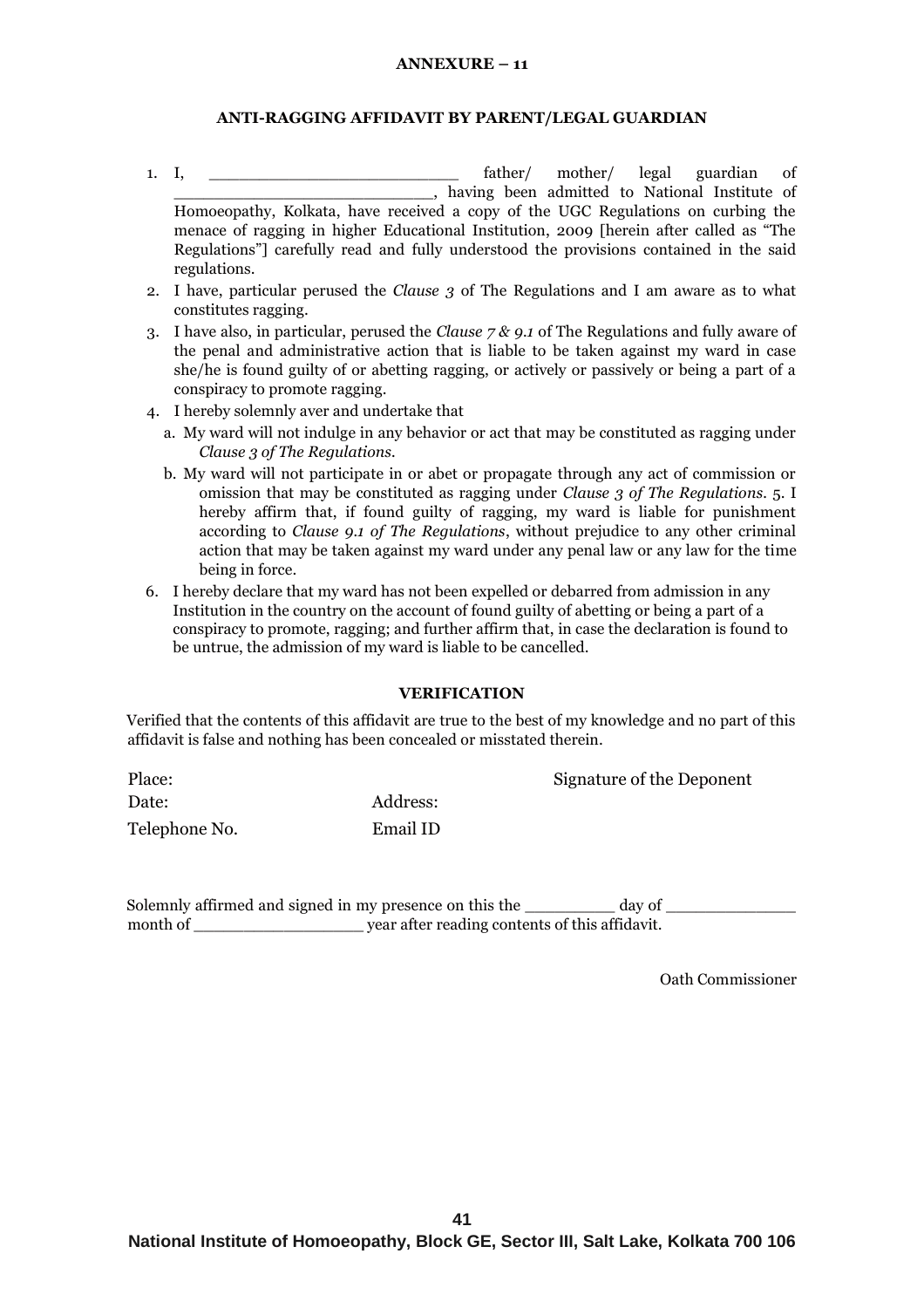{To be executed by all the candidates provisionally selected for admission to M.D. (Hom.) Course (Session 2021-2024) typed on ` **10/- Non-Judicial Stamp Paper**; and shall be **NOTARISED**}

# **PROFORMA FOR EDUCATIONAL GAP AFFIDAVIT**

| 1.             |            |       | That I have completed one-year compulsory rotatory Internship prescribed by Central<br>Council of Homoeopathy as a part of $5\frac{1}{2}$ years BHMS Degree Course from |  |                                                                         |  |    |
|----------------|------------|-------|-------------------------------------------------------------------------------------------------------------------------------------------------------------------------|--|-------------------------------------------------------------------------|--|----|
| $\mathbf{2}$ . | That       | after |                                                                                                                                                                         |  | completion of my Internship I was engaged                               |  | in |
|                | affidavit. |       |                                                                                                                                                                         |  | (nature of activity undertaken during the period) till the date of this |  |    |

3. That I have not been admitted and /or awarded with M.D.(Hom.) Degree so far from any University in India till the date of this affidavit.

> Signature of the deponent Address

Date:

Place:

Oath Commissioner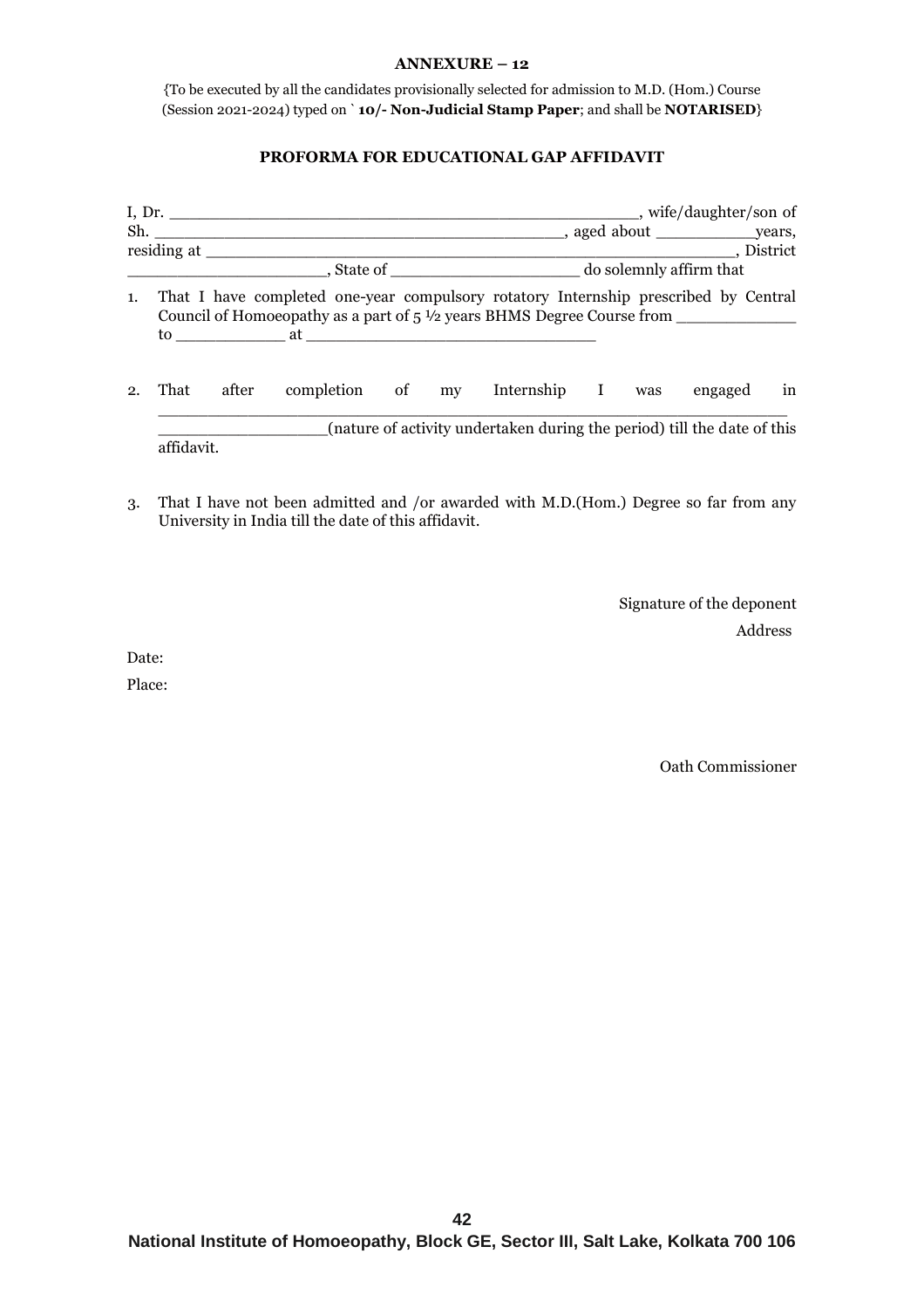#### **PROFORMA FOR UNDERTAKING BY THE STUDENT**

{To be executed by all the candidates provisionally selected for admission to M.D. (Hom.) Course **(Session 2021-2024) typed on** `**10/- Non-Judicial Stamp Paper; and shall be NOTARISED}**

Each student seeking admission to M.D. (Hom.) course at National Institute of Homoeopathy and his/her parent/legal guardian are required to submit the undertaking on the day of admission to the course. I do hereby undertake and declare as follows:

- 1. I, \_\_\_\_\_\_\_\_\_\_\_\_\_\_\_\_\_\_\_\_\_\_\_\_\_\_\_\_\_\_\_\_\_\_\_\_\_\_\_\_\_\_\_\_\_\_\_\_ Son/daughter of \_\_\_\_\_\_\_\_\_\_\_\_\_\_\_\_\_\_\_\_\_\_\_\_\_\_, having been recommended for admission to National Institute of Homoeopathy, Kolkata, have received a copy of the prospectus of National Institute of Homoeopathy and I have carefully read and fully understood the discipline and duties and General Rules of the Institute as well as Hostel, described in the prospectus [herein after referred as Regulations of the Institute]
- 2. I have understood what constitutes misconduct and /or indiscipline as mentioned in the Regulations of the Institute.
- 3. I have made myself aware of the penal and administrative action that may be taken against me in the event I am found abetting indiscipline and / or misconduct, actively or passively or being a part of a conspiracy to promote indiscipline and /or misconduct.
- 4. I do hereby undertake that
	- i. I will not indulge in any behavior or act that may be constituted as indiscipline and/or misconduct.
	- ii. I will not participate in or abet or propagate through any act of commission or omission that may be constituted as misconduct and/or indiscipline with reference to Regulations of the Institute.
	- iii. I individually or collectively will not interfere or prevent the normal functioning of academic activity; general administration or functioning of hospital (OPD/ IPD) affecting patient care.
- 5. I do hereby affirm that, if found guilty of any misconduct and/or indiscipline, I would be liable for punishment according to Regulations of the Institute without prejudice to any other action that may be taken against me as available under the law of the land.
- 6. I do hereby declare that I have not been expelled or debarred from admission in any Institution in the country on the account of found guilty of any misconduct and /or indiscipline, abetting or being a part of a conspiracy to promote, indiscipline by any authority/Institute of the country and I further affirm that, in case if at any point of time during my study it is found that I have declared falsely or that the declaration contains any untrue statement, my admission shall automatically stand cancelled.
- 7. I do hereby affirm that I have read and understood the contents, purports and implications of the aforesaid declaration. This undertaking is being made out of own volition, in sound Mind and health and without any undue influence, coercion, force and/or compulsion*.*
- 8. The statements made in the aforesaid paragraphs are true to the best of my knowledge and belief*.*

 Signature of the deponent Date: Address: Permanent & Correspondence Place: Telephone No. Landline / Mobile Email ID Confirmed and agreed to and witnessed by 1. 2.

Signature of the Guardian